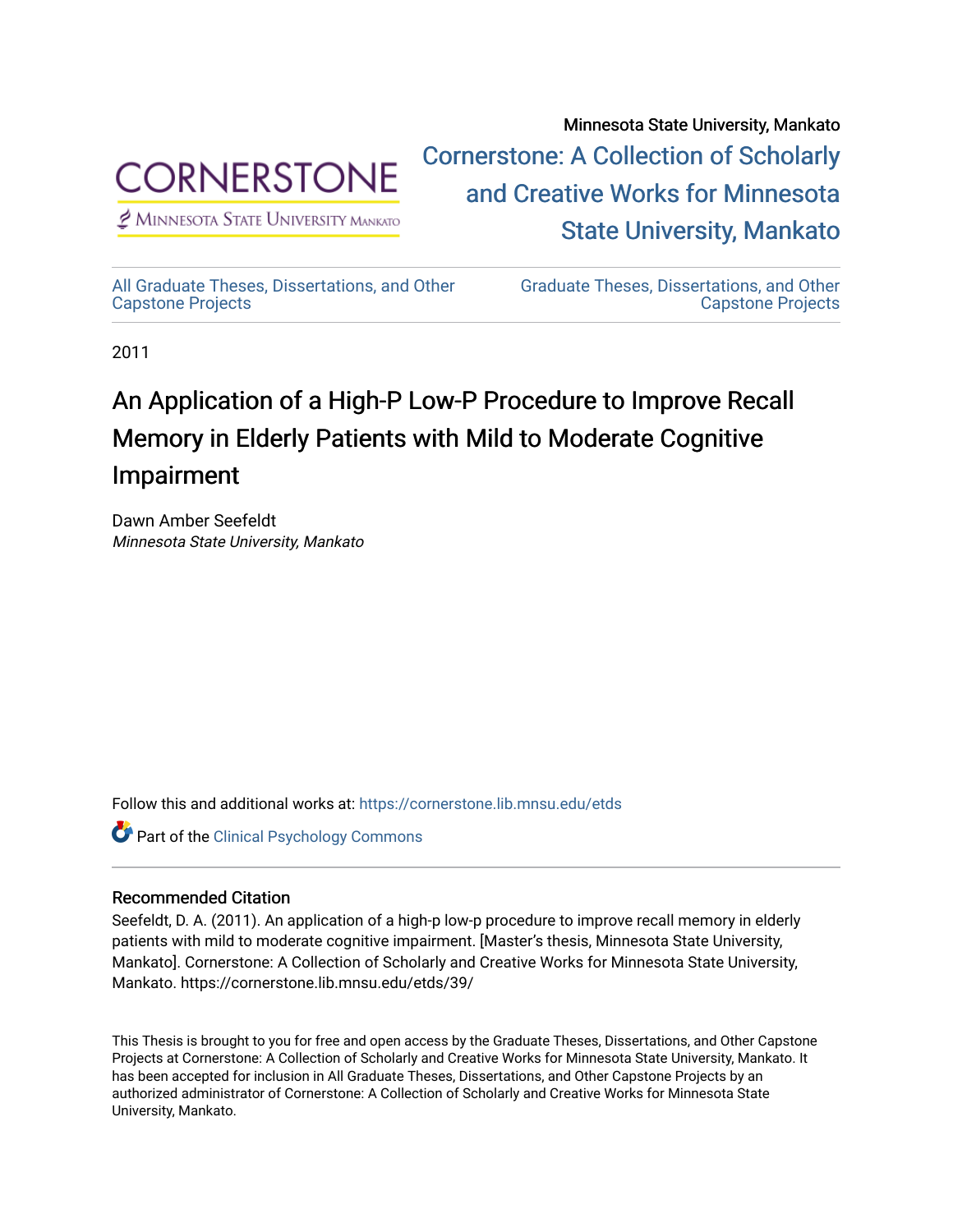# An Application of a High-P Low-P Procedure to Improve Recall Memory in Elderly Patients with Mild to Moderate Cognitive Impairment

By

Dawn A. Seefeldt

A thesis submitted in partial fulfillment of the requirements for the degree of

Master of Arts

In

Clinical Psychology

Minnesota State University, Mankato

Mankato, MN

May 2011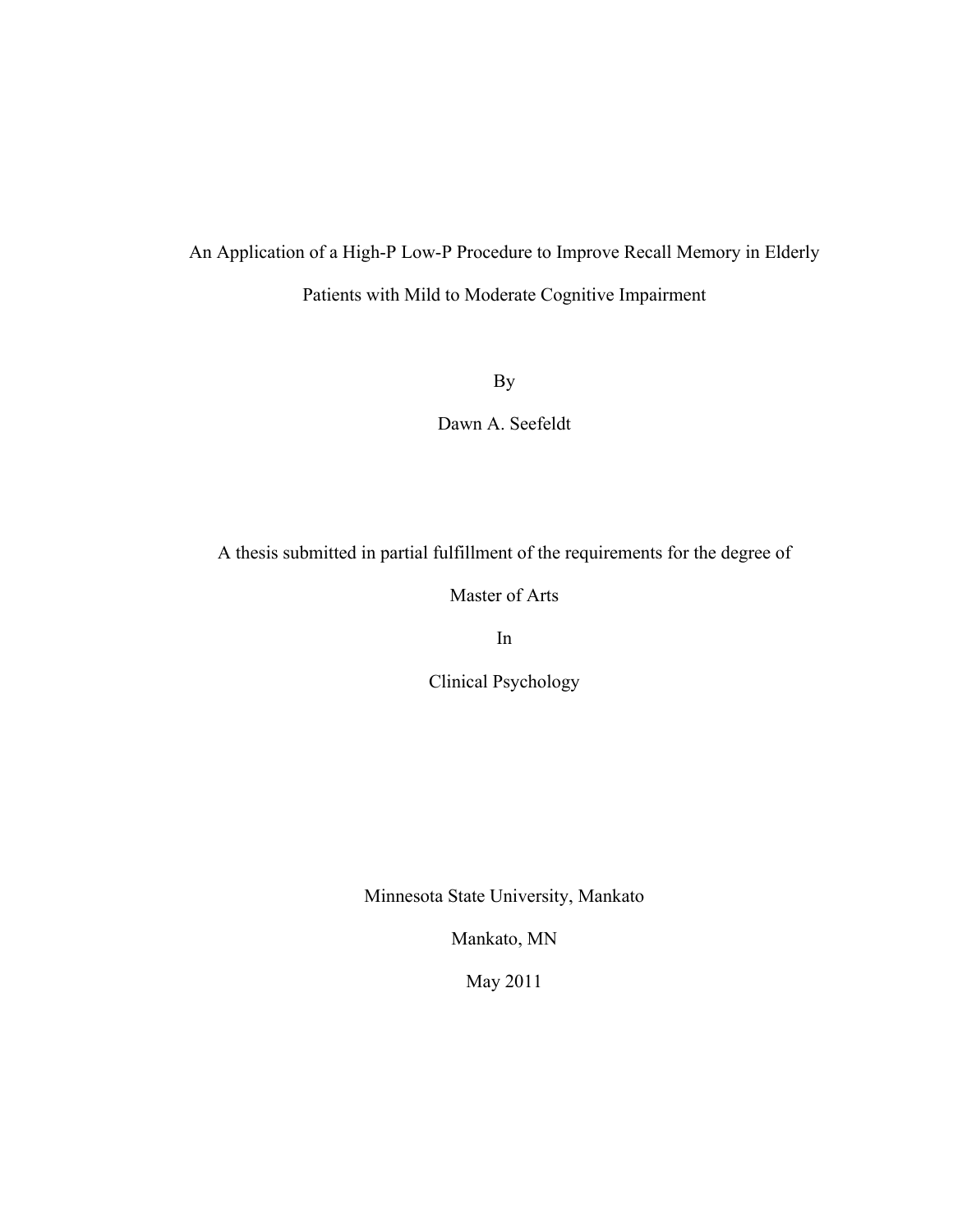An Application of a High-P Low-P Procedure to Improve Recall Memory in Elderly Patients with Mild to Moderate Cognitive Impairment

Dawn Seefeldt

This thesis has been examined and approved by the following members of the thesis committee.

> Dr. Jeffrey Buchanan, Co-Advisor Dr. Daniel Houlihan, Co-Advisor Dr. Don Ebel

> > Dr. Karla Lassonde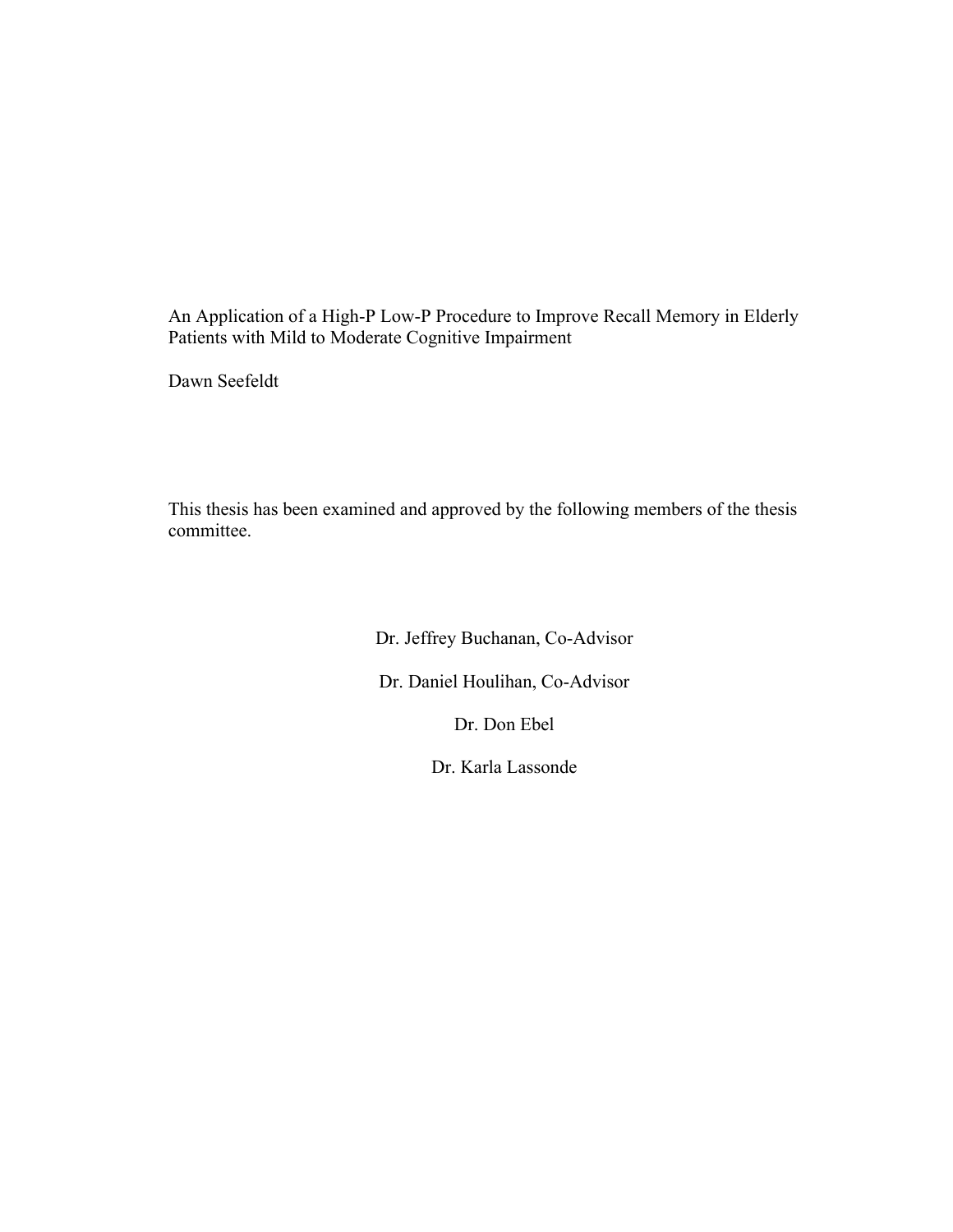#### ACKNOWLEDGEMENTS

I am greatly appreciative of the continued guidance and supervision of my cothesis advisors, Dr. Jeffrey Buchanan and Dr. Daniel Houlihan. Dr. Buchanan has been an assiduous, patient, and encouraging mentor. Without his ability to simultaneously conceptualize the big picture and "nuts and bolts" this project would not have been possible. Dr. Houlihan is solely responsible for the inception of this study. To him I am grateful for an idea that manifested into a novel application of an intervention. Secondly, I would like to thank Dr. Don Ebel and Dr. Karla Lassonde for providing an outside perspective on this project. I am forever grateful for the feedback, insightful questions, and new ideas provided by all committee members.

I would also like to thank the members of the Behavioral Gerontology Research Team. I would not have been able to complete data collection without your assistance. Additionally, my family and classmates have continually supported and commiserated with me throughout this endeavor. Thank you for your words of wisdom and the many laughs we shared. To my parents and grandparents, I am continuously elated by the amount of reassurance you have in my ability to succeed. I am truly blessed.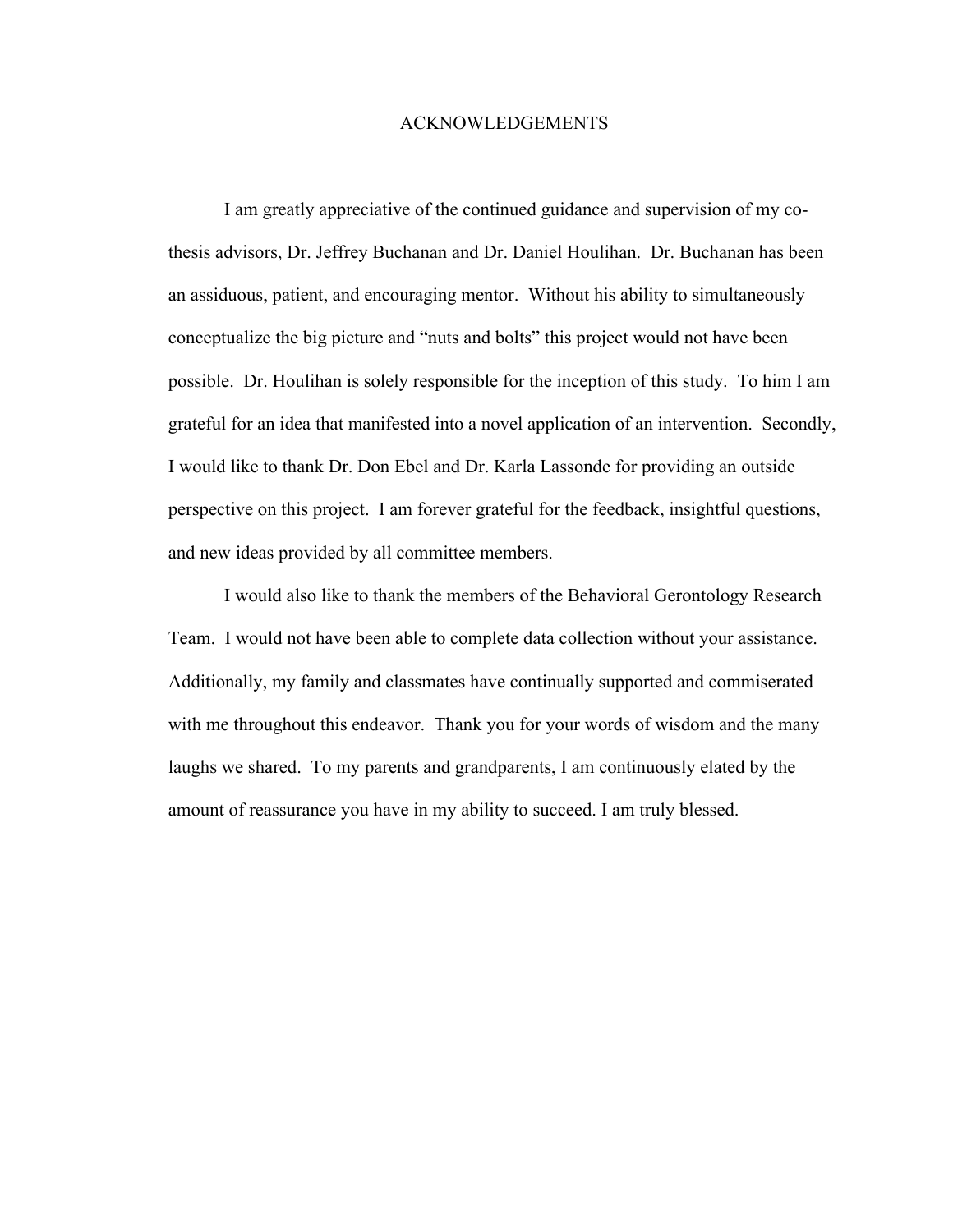# An Application of a High-P Low-P Procedure to Improve Recall Memory in Elderly Patients with Mild to Moderate Cognitive Impairment

Dawn A. Seefeldt

Clinical Psychology

Minnesota State University, Mankato

#### Mankato, MN 2011

Memory problems are a hallmark symptom of dementia. Although memory problems can take various forms, anomia is a common type of cognitive deficit that involves difficulty recalling names of people or objects. The purpose of the current study was to test the effectiveness of two interventions designed to improve the ability to recall the names of objects. Two elderly individuals with memory impairment participated in this study. Baseline involved identifying low and high probability images, with lowprobability (low-p) items serving as the target images during the intervention phases. Two interventions were compared using an alternating treatments design. The first intervention, Recognition-to-Recall, involved a series of high-p recognition tasks followed by one low-p recall task. The second intervention, Recall-to-Recall, involved a series of high-p recall tasks followed by one low-p recall task. Results indicated that the two interventions greatly improved recall for the names of low-p target objects, although the Recall-to-Recall intervention appeared to be somewhat more effective for both participants. Results indicate that this intervention shows promise as a means for improving recall for names of objects in persons with mild to moderate cognitive impairment.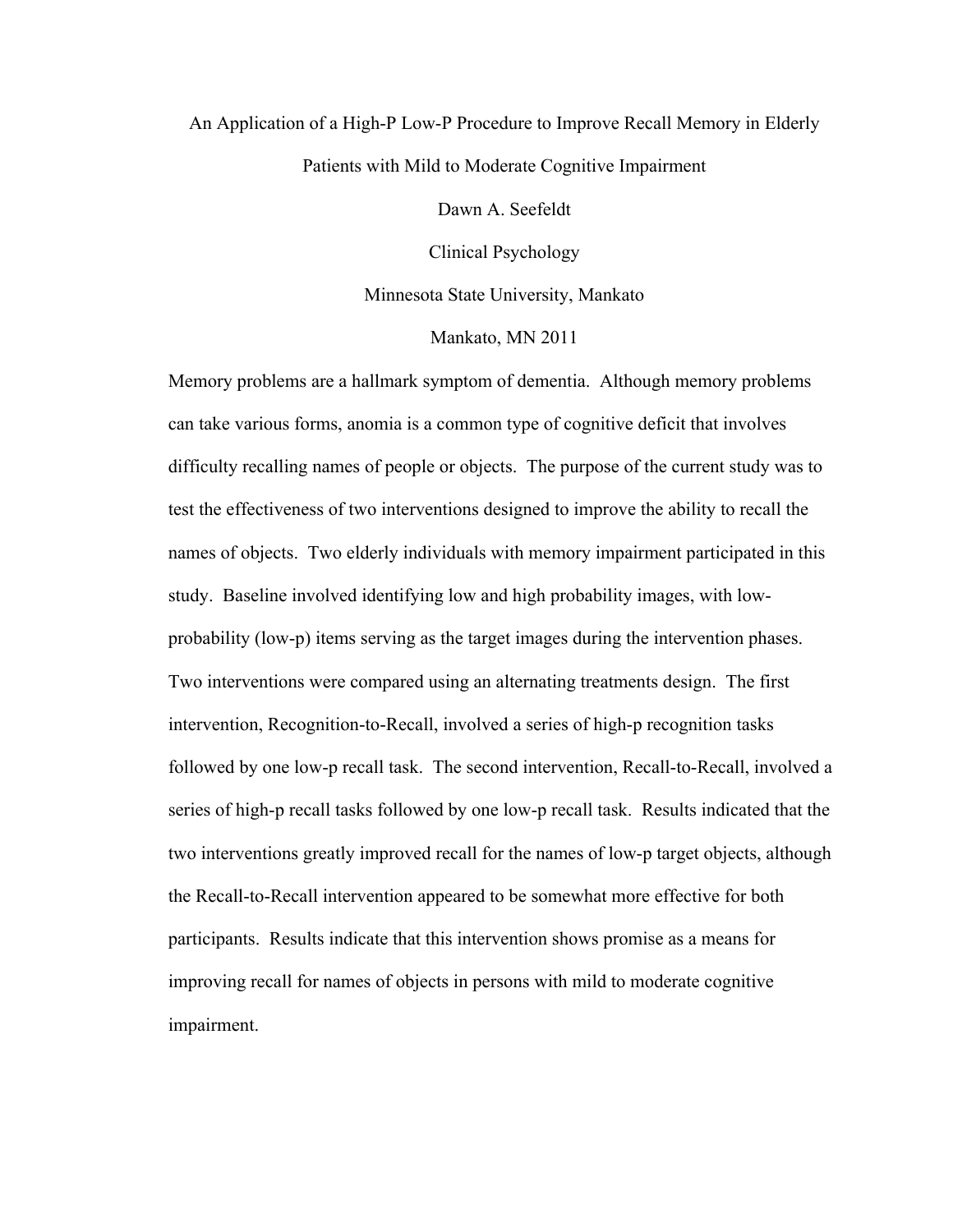| <b>CHAPTER</b>    |
|-------------------|
|                   |
|                   |
|                   |
|                   |
|                   |
|                   |
|                   |
|                   |
|                   |
|                   |
|                   |
|                   |
|                   |
|                   |
|                   |
|                   |
|                   |
|                   |
|                   |
|                   |
|                   |
|                   |
| <b>APPENDICES</b> |
|                   |
|                   |

### Table of Contents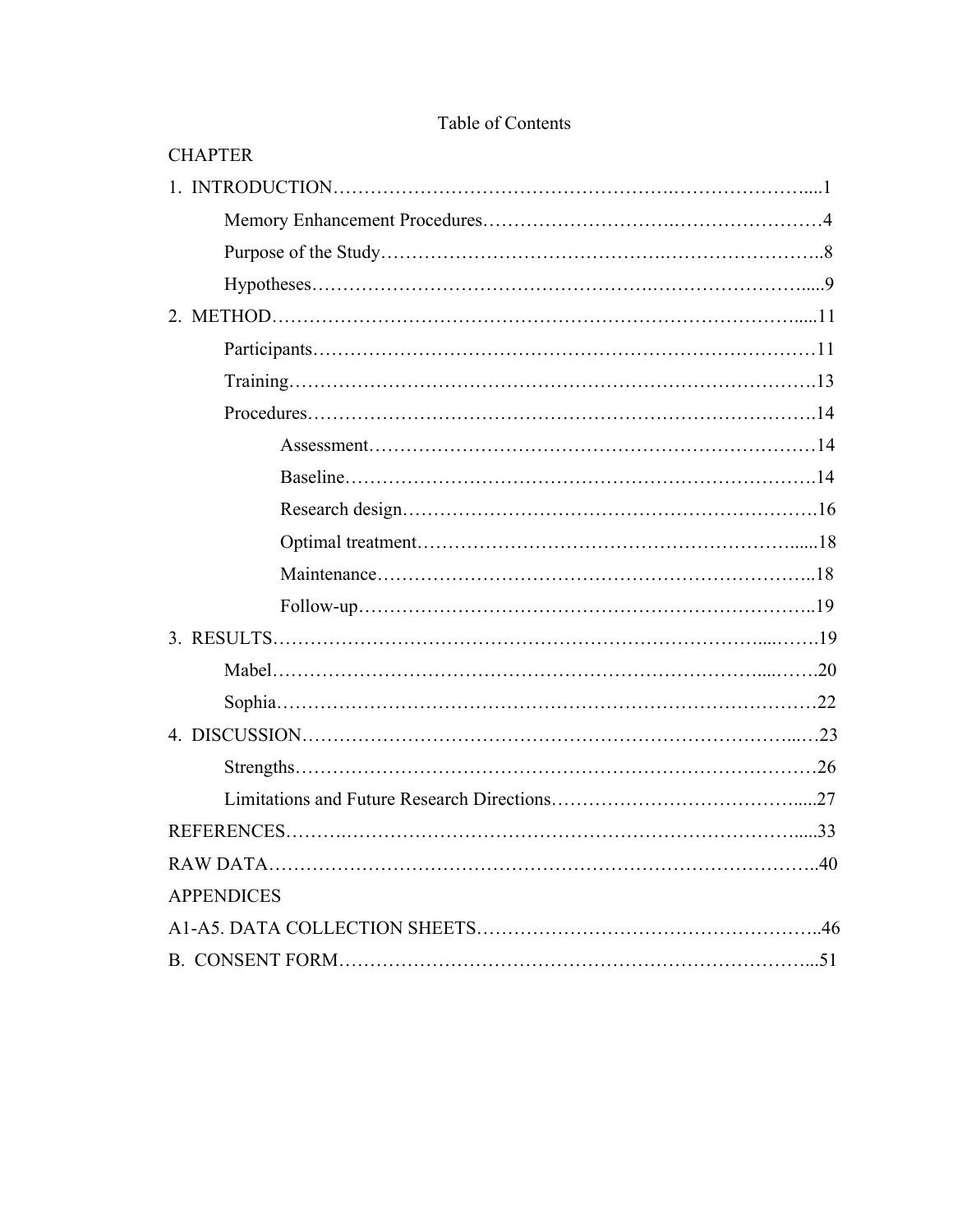### CHAPTER 1

#### INTRODUCTION

As the American population experiences a steady increase in life expectancy, more elderly individuals are suffering from cognitive impairment. Deficits in cognitive functioning can occur on a spectrum from mild to severe and can be caused by a variety of conditions. For instance, normal aging can be accompanied by changes in cognitive abilities such as speed of cognitive processing and working memory **(**Luo & Craik, 2008). "Cognitive impairment without dementia" is a term used to describe deficits in memory that are more severe than those seen in normal aging, but less severe than those observed in dementia. Cognitive impairment without dementia can be caused by numerous factors such as medical conditions, sensory impairment, vascular disease or past alcohol abuse (Plassman et al., 2008). It is estimated that approximately 5.4 million elderly individuals display cognitive impairment without dementia (Plassman et al., 2007; Plassman et al., 2008).

Some causes of cognitive impairment without dementia may be precursors to more severe cognitive disorders such as dementia. For example, a condition called Mild Cognitive Impairment (MCI) is characterized by similar, yet less severe, cognitive deficits as those found in elderly persons diagnosed with dementia (Dudas, Clague, Thompson, Graham, & Hodges, 2005). MCI requires that the individual show impairment in one area of cognitive functioning without associated deficits in daily functioning (Gauthier et al., 2006). Dudas and colleagues (2005) found deficits in person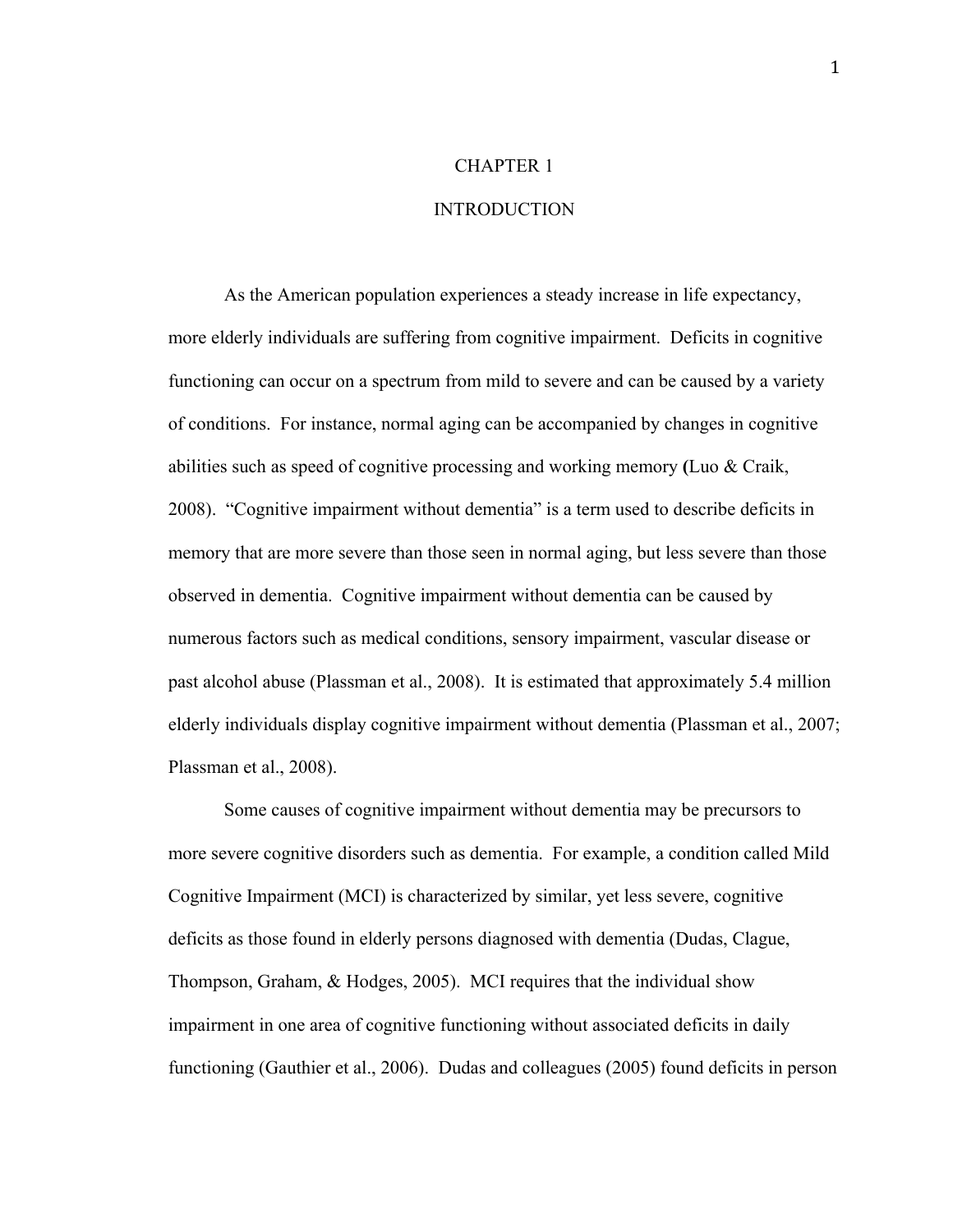naming, item recognition, and recall of item location for participants with MCI and those with Alzheimer's disease. Individuals with MCI have also displayed deficits in language performance (Taler & Phillips, 2008); visual motion and visuo-spatial processing (Mapstone, Steffenella, & Duffy, 2003), and divided attention (Okonkwo, Wadley, Ball, Vance, & Crowe, 2008). MCI is associated with decreases in quality of life as well as increases in pathological symptoms and levels of disability (Lyketos et al., 2002; Troyer, Murphy, Anderson, Moscovitch, & Craik, 2002). Individuals with MCI are more likely to develop Alzheimer's disease and have higher mortality rates than cognitively intact elderly adults (Plassman et al, 2008). Research has suggested that up to 48% of individuals with MCI will meet criteria for dementia within three years (Geda, Negash,  $\&$ Petersen, 2009).

 On the more severe end of the spectrum of cognitive impairment is dementia, which can be caused by numerous conditions. The most common cause of dementia is Alzheimer's Disease (AD), which accounts for approximately 60 – 80% of cases of dementia and affects an estimated 5.3 million people in the United States (Alzheimer's Association, 2011). Dementia of the Alzheimer's type is characterized in the Diagnostic and Statistical Manual of Mental Disorders (4<sup>th</sup> ed., text rev.; DSM-IV-TR; American Psychiatric Association, 2000), as involving impairments in memory impairment and at least one other cognitive domain that interferes with daily functioning. Impairments in memory associated with AD usually involve deficits in short-term memory and new learning. Disturbances must also occur in at least one other cognitive domain such as: aphasia (e.g., language disturbance), apraxia (e.g., inability to carry out motor activities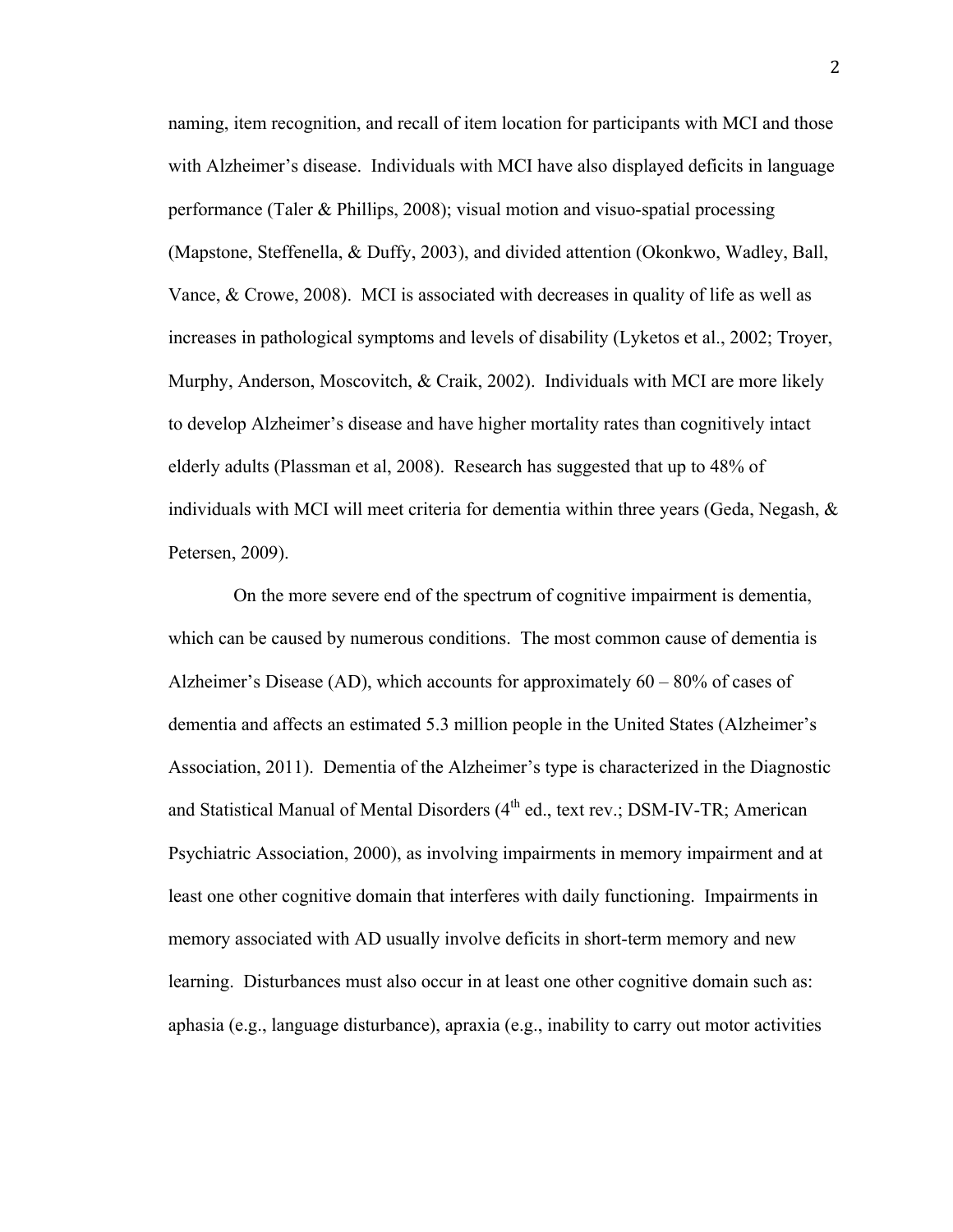despite intact motor functioning), agnosia (e.g., difficulty recognizing items), or in executive functioning (e.g., planning, organizing, sequencing, abstracting, etc.).

Cognitive impairment in older adulthood affects millions of individuals, can be caused by numerous conditions, and can occur along a spectrum of severity. Although cognitive deficits can occur in several different cognitive domains, disturbances in memory are often the most noticeable and disruptive to older individuals. There are different types of memory and some are more susceptible to the effects of both normal aging and conditions that cause more severe cognitive disturbances. For example, one common form of memory impairment relates to the inability to recall previously learned information and/or the inability to learn new information (American Psychiatric Association, 2000).

Recall memory involves retrieving previously learned information without presentation of answer choices (Erber, 2010). A recall task could be remembering a person's name after being introduced (e.g., "Do you remember what my name is?"). Cued recall involves providing an individual with a prompt or hint in order to better guide recall (Erber, 2010). For example, a person could be shown a picture and later given a categorical cue about the picture (e.g., "What animals did you see?"). Recognition differs from recall in that the correct answer is embedded within the answer choices, there is more environmental support, and less self-initiated processing (Erber, 2010; Reed, 2010). For instance, "Is his name Bob, Tom, George, or Sam?" Recognition and recall memory differentially decline in both normal aging as well as dementia. Recall memory diminishes before recognition memory, which is why the current study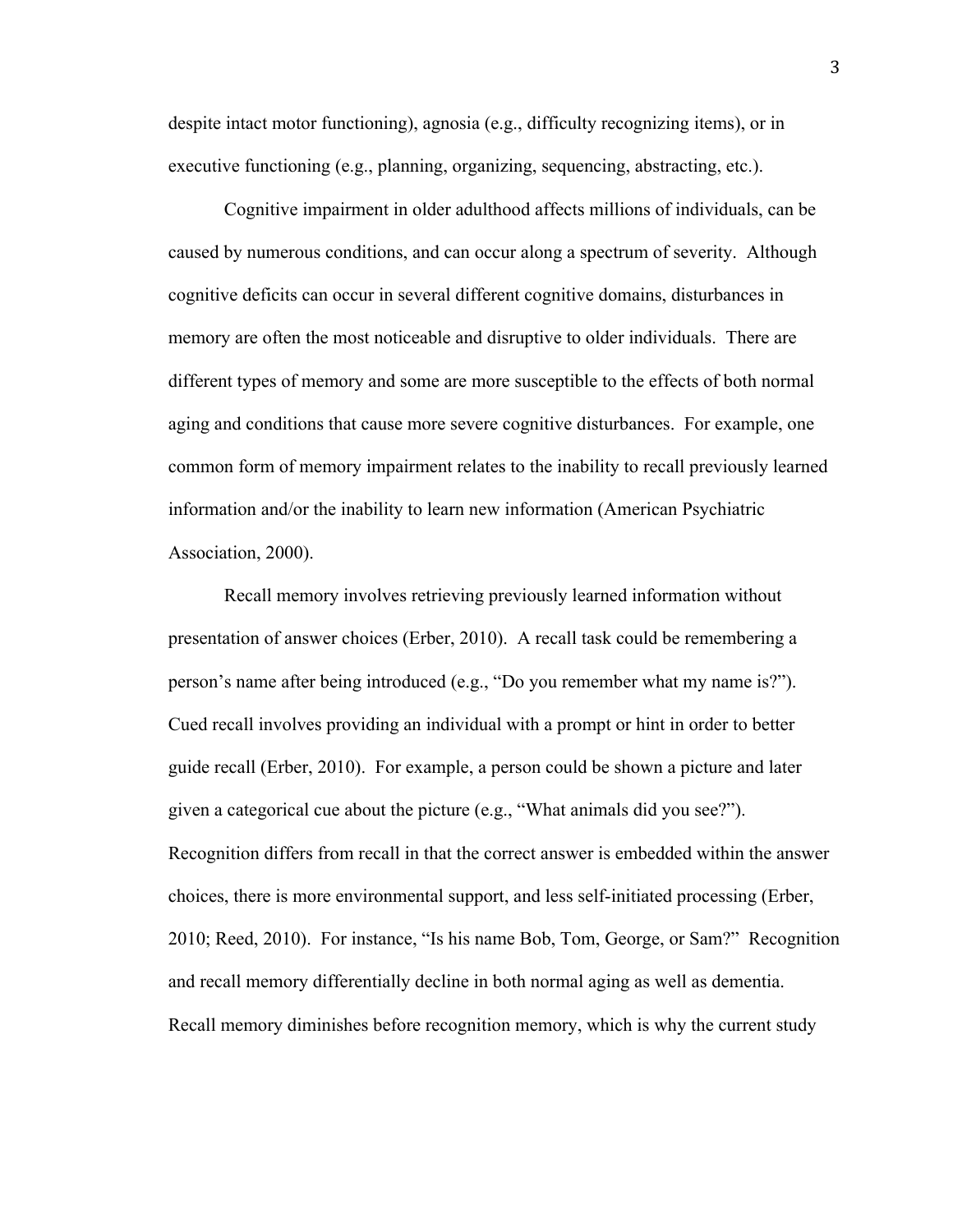targets the improvement of recall in persons suffering from mild to moderate cognitive impairment (Cushman et al., 1988; Zec, 1993).

Individuals suffering from memory loss experience an array of negative emotions that are associated with forgetting. Anxiety, depression, anticipation, distress, frustration, and dependence may be correlated with cognitive impairments (Sherman, 1999). Persons with dementia may realize someone is coming to visit, yet may not remember the person's name or time of arrival. This deficit in recall memory is associated with dementia and may also relate to humiliation, anxiety, and dependence on a caregiver for information (Sherman, 1999). Dependence on caregivers may lead to strain on relationships. Non-pharmacological interventions that could slow the progression of memory loss and maintain autonomy in individuals with impaired functioning would be highly beneficial to the individual suffering as well as caregivers (Buchanan, Christenson, Houlihan, & Ostrom, 2011). Developing interventions to maximize the functioning of the estimated 115.4 million elderly individuals who will have dementia in 2050 is both necessary and humane (Alzheimer's Disease International, 2010). Memory Enhancement Procedures

Due to the negative, personal impact of cognitive impairment and the continued increase in elderly persons who will suffer from impaired functioning, researchers have been studying the effect of non-pharmacological interventions on memory enhancement. These interventions have targeted individuals suffering from varying levels of cognitive impairment. Previous research indicates that individuals with MCI or dementia can benefit from memory training and enhancement procedures.

Some researchers have used comprehensive memory training programs to improve cognitive functioning (Belleville et al., 2006; Kinsella et al., 2009; Rapp,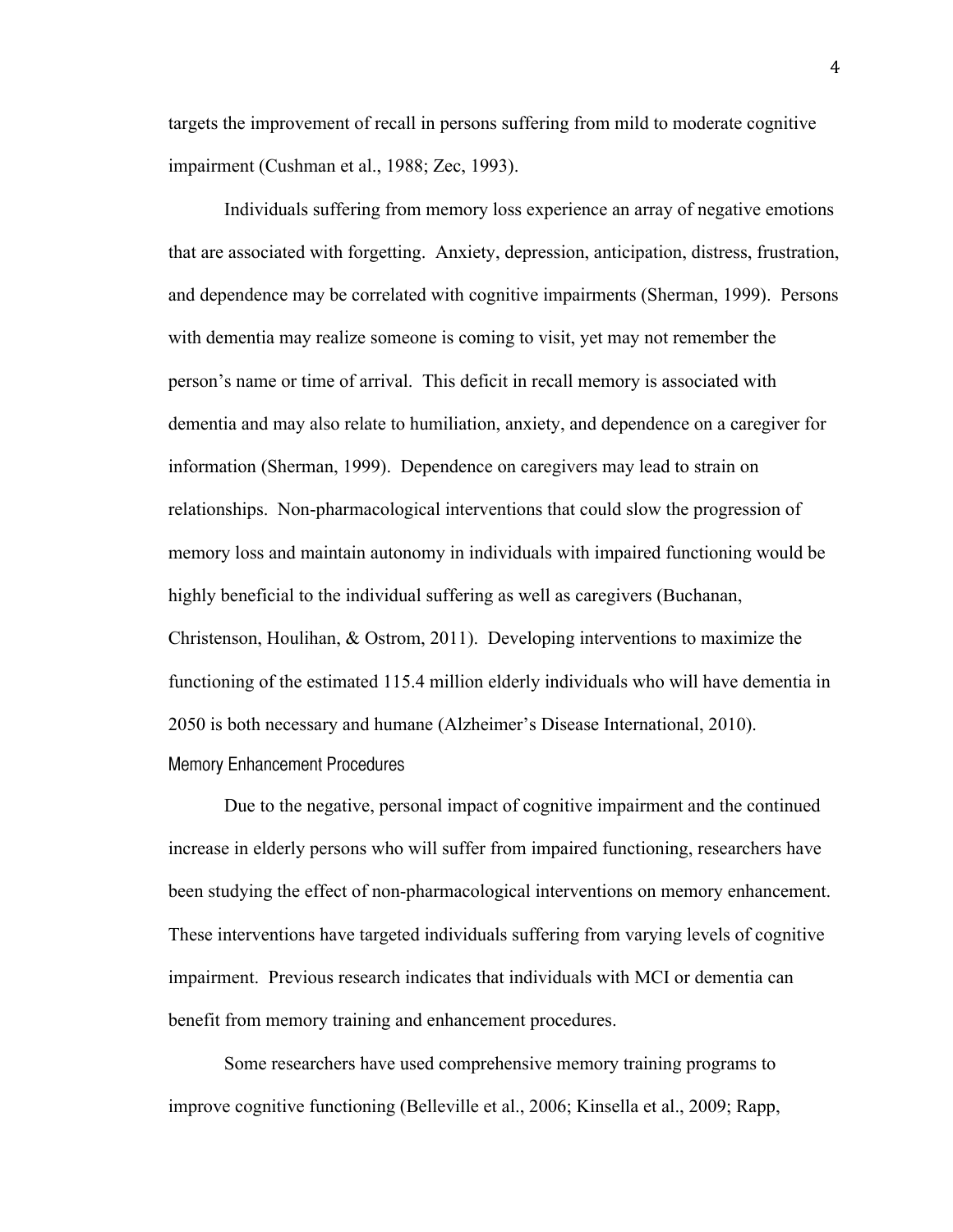Brenes, & Marsh, 2002; Troyer et al., 2008) in individuals with MCI. Kinsella and colleagues (2009) used a memory-training program that involved education about memory loss, external memory aids, verbal categorization and elaboration, visual imagery, errorless learning, and space retrieval. Kinsella and colleagues (2009) incorporated family members into the training program, as these individuals usually become highly involved as caregivers. Caregiver awareness of memory strategies better generalized the use of memory enhancement procedures. Both participants and caregivers displayed an increase in memory strategy competence and participants displayed a decrease in everyday memory errors (Kinsella et al., 2009).

Rapp and colleagues (2002) included education about memory loss, relaxation training, memory skills training, and cognitive restructuring in a memory enhancement program. Upon comparison between the treatment and control group, individuals in the treatment group displayed greater ability to recall a word list at follow-up. Belleville and colleagues (2006) also implemented a cognitive training program that involved: information on memory loss, computer-assisted memory training, interactive imagery, method of loci, face-name association, and organization of text information. Similar to Rapp and colleagues (2002), participants displayed an increase in world list recall and furthermore, an increase in name-face association (Belleville et al., 2006).

Research has demonstrated the efficacy of external memory aids, or cognitive prosthetics, in combination with memory training to enhance cognitive functioning in individuals with cognitive impairment (Burgeois et al., 2003). Cognitive prosthetics may include: labels on kitchen drawers and cabinets, grocery lists, calendars, lists of important phone numbers, or pictures of family members with their name below the photograph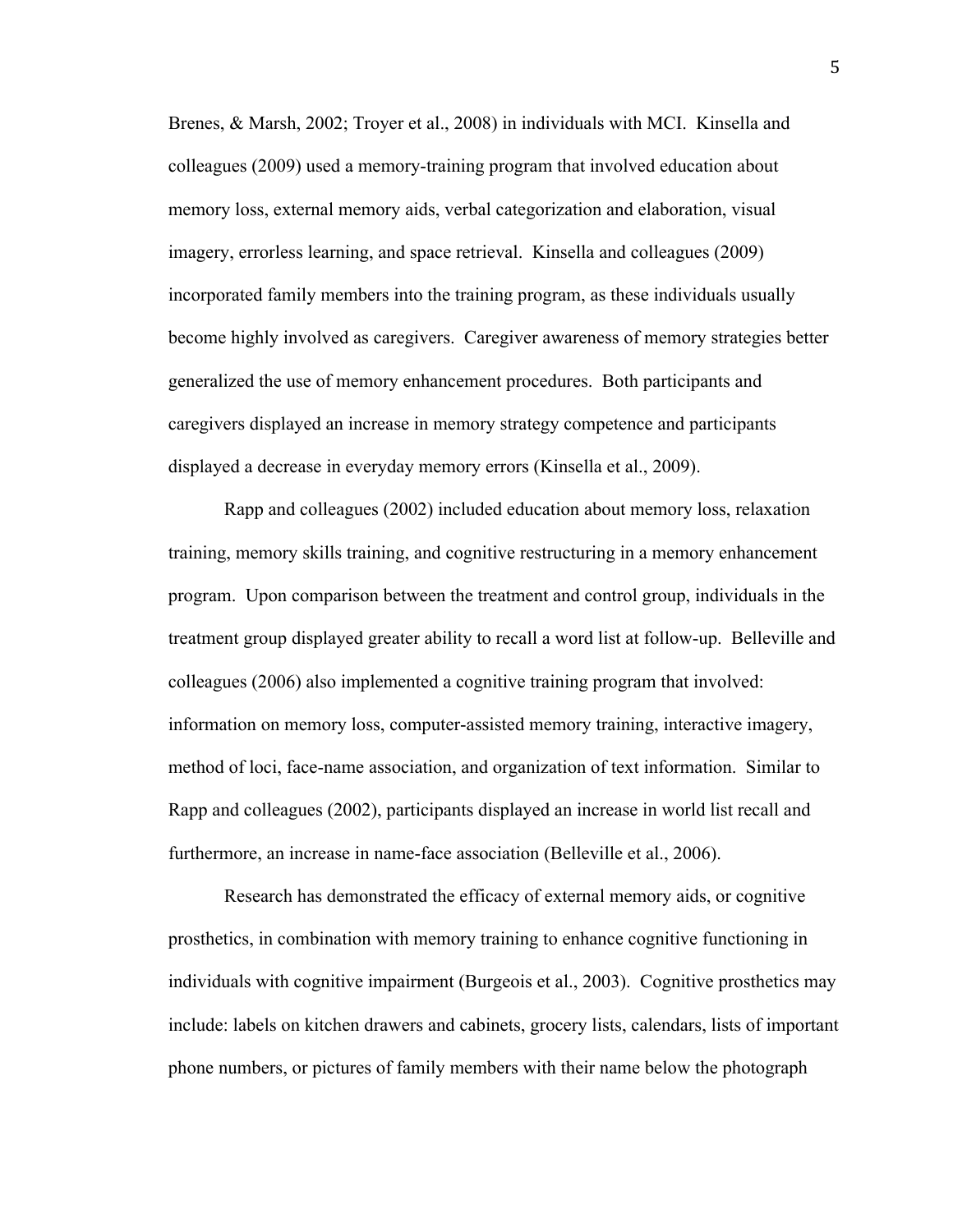(Buchanan et al., 2011). Cognitive prosthetics are items that serve as reminder cues for individuals with memory loss (Buchanan et al., 2011). Troyer and colleagues (2008) used memory books, which are a conglomeration of cognitive prosthetics, to facilitate memory-related behavior change in participants with MCI. Participants were taught ways to use the reminder cues in their memory books to help them remember future events and to incorporate the use of the memory books during daily living (Troyer et al., 2008).

A yearlong cognitive-motor intervention in addition to social support maintained cognitive functioning in persons with MCI (Olazaran et al., 2004). The cognitive-motor intervention included: cognitive enhancement strategies, psychomotor activities, and social activities. After six months of only receiving social support, individuals in the control condition showed further decline in cognitive functioning, whereas individuals in the treatment condition maintained or improved their scores on a multitude of cognitive assessments (Olazaran et al., 2004).

Other memory enhancement techniques have also produced positive results in persons with more severe impairment. Personal information presented on index cards served to moderately improve the number of correct responses given by patients diagnosed with dementia (McEvoy & Patterson, 1986). Participants were presented with their name, address, and phone number on the index card and then asked to recall the information after one week for 20 consecutive weeks.

Repetition of pictures increased delayed and free recall in elderly patients diagnosed with dementia (Heun, Burkhard, & Benkert, 1997). Pictures were presented on different fixed schedules to measure the effects of different repetition procedures.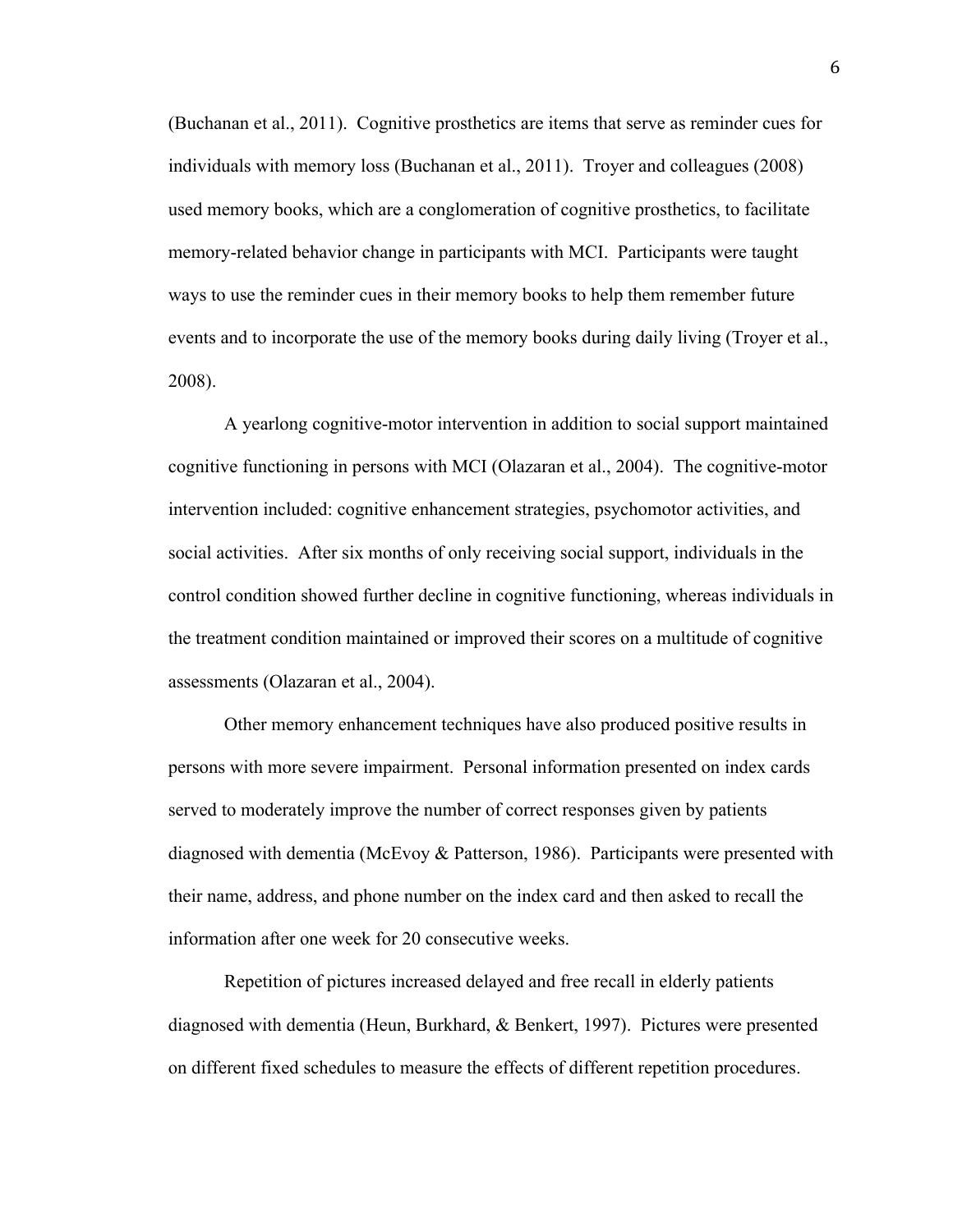Pictures were presented for 10-sec or 20-sec at a time, a set of pictures were cycled through once or twice, and cycles were repeated either immediately or four days later. Prolonged presentation time and within-list repetition of items did not improve recall more than shorter item presentation or single list repetition, although general improvement was displayed (Heun et al., 1977).

 Also, a case report using repetition of word lists and a picture dictionary improved anomia in an individual diagnosed with semantic dementia (Graham, Patterson, Pratt, & Hodges, 1999). The participant used a notebook to categorize names of objects he could no longer identify. The participant used repetitious presentation of the words in his notebook to attempt to facilitate memory. A picture dictionary was also utilized in a similar manner, yet the participant would use the visual presentation of the object, instead of the object's name, to facilitate recall. By using these tools the participant was able to improve on both naming tests over a 15-month period (Graham et al., 1999).

Karlsson and colleagues (1989) prompted individuals with mild, moderate, and severe cognitive impairment to demonstrate the use of an object before being required to name the object. Using an object prior to naming is referred to as a subject-performed task. Free and delayed recall was targeted and all participants displayed improvement in ability to recall the names of objects. Patients with severe impairment performed almost as well as cognitive intact elderly controls when provided with a cue (Karlsson et al., 1989).

Cueing is a popular method used to improve all types of memory and has specifically been used to enhance recall and recognition in persons with dementia (Arkin, 1992, 2001; Clare, Wilson, Breen, & Hodges, 1999; Clare et al., 2000; Cushman, Como,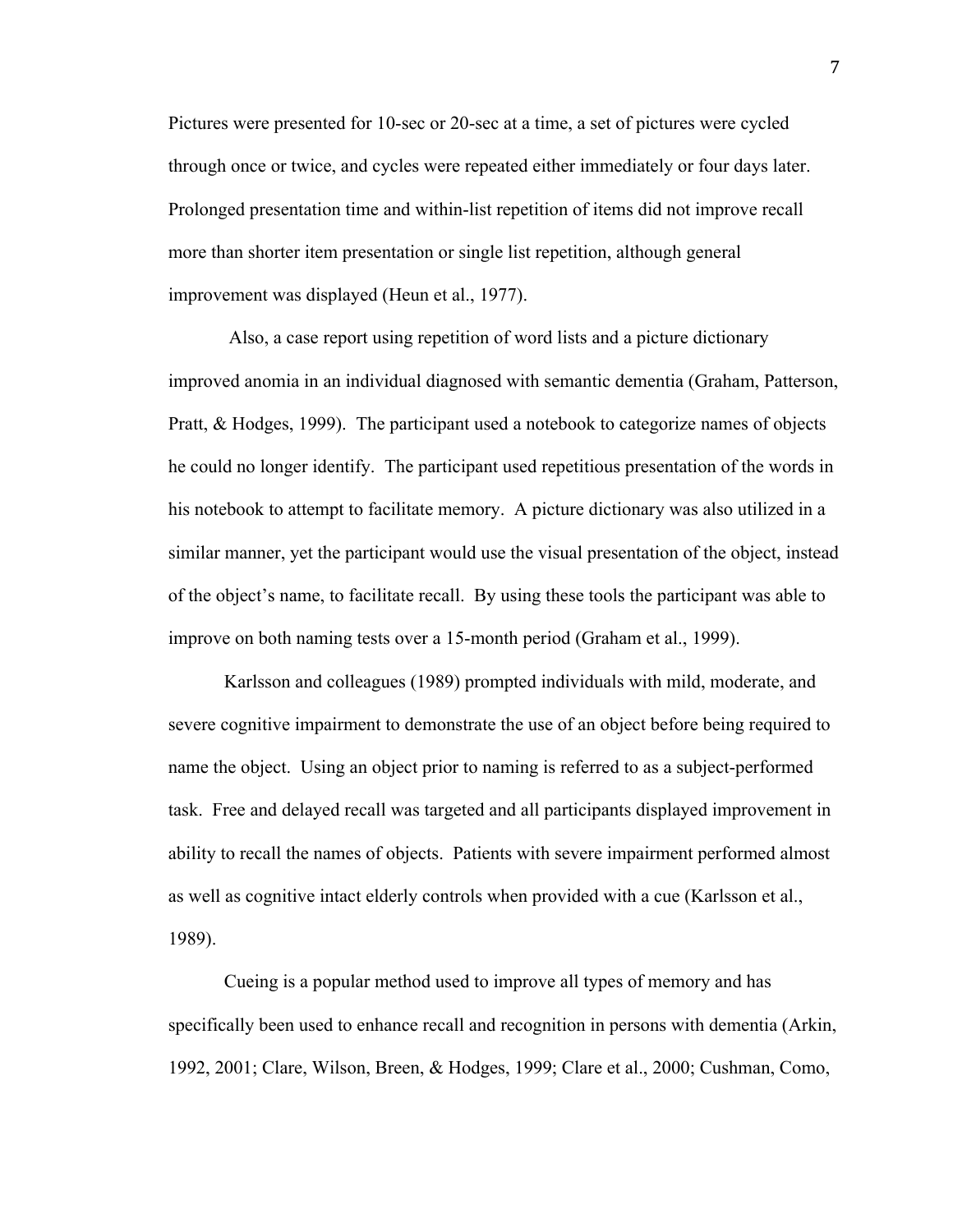Booth, & Caine, 1988). Cushman and colleagues (1988) found that cues helped impaired individuals recall information at five times the rate of recall during baseline. Patients with dementia displayed greater improvement in recognition rather than recall tasks (Cushman et al., 1988). Cueing after use of audiotapes increased probability of correct responses in elderly patients with dementia (Arkin, 1992, 2000). Participants listened to an audiotape of relevant personal history and were then asked questions pertaining to the material. Clare and colleagues (1999, 2000) used vanishing cues for face-name associations. Participants were provided with a picture of a person with their name located below with one letter removed. Upon each instance of a correct response, another letter was removed. Clare and colleagues (1999, 2000) then implemented space retrieval procedures, which helped maintain correct responses.

Space Retrieval is another procedure for improving recall in persons with mild to moderate dementia that has a greater amount of empirical support compared with the previously discussed procedures (Camp & Schaller, 1989; Camp & Stevens, 1990; McKitrick & Camp, 1993). Camp and Schaller (1989) identified that participants with cognitive impairments could remember information over longer periods of time during space retrieval. Intervals between asking the participant to recall information were determined by the participant's performance. When the participant answered incorrectly the interval was decreased and when the participant answered correctly the interval was increased. Camp and colleagues (1983; 1990; 1993) demonstrated the efficacy of space retrieval to improve recall of names of family members, caregivers, and objects. Purpose of the Study

The current study aimed to improve recall of the names of common objects in individuals with mild to moderate cognitive impairment. Two novel high-p low-p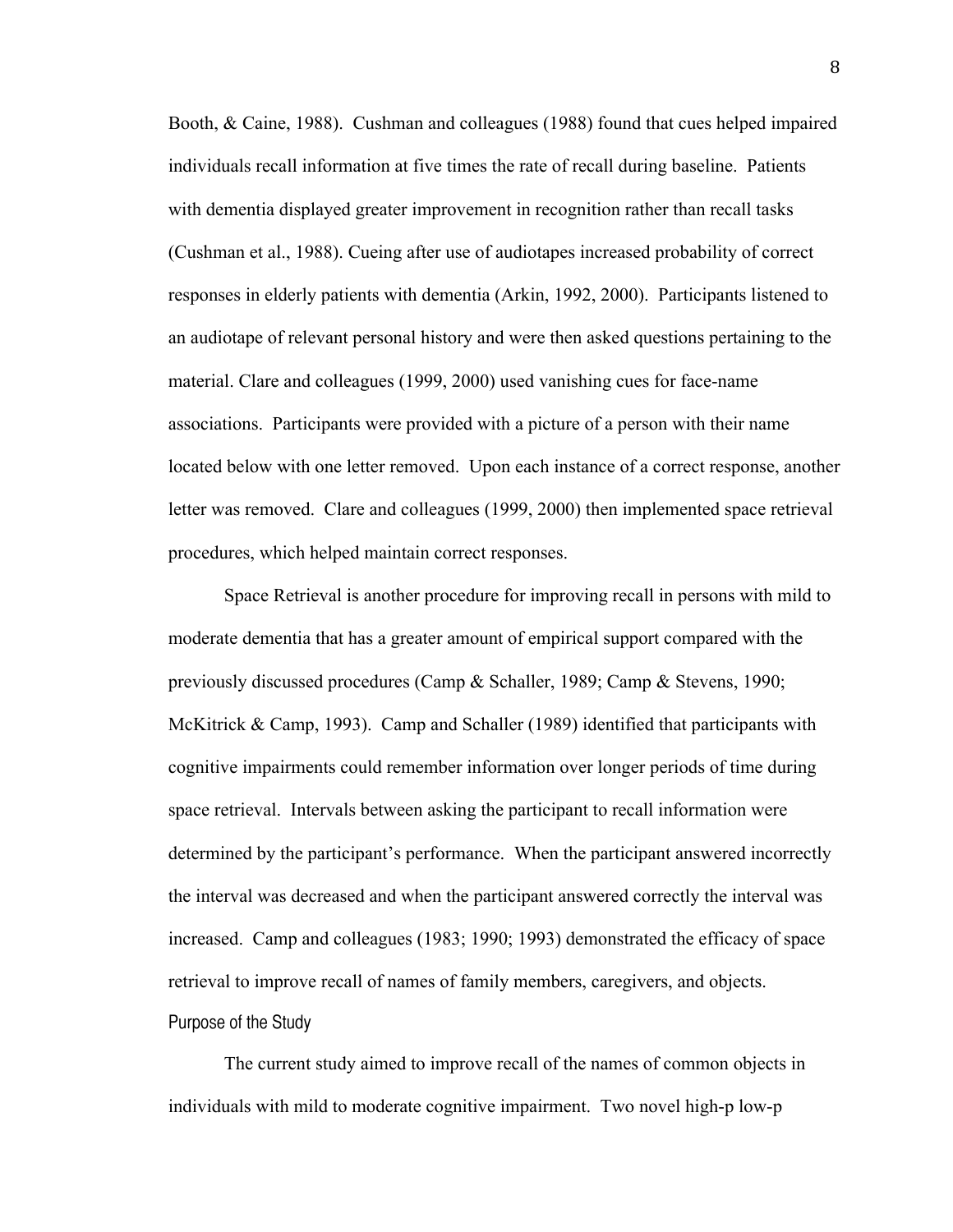procedures were implemented and their effectiveness was compared using an alternating treatments design. Both interventions were based on the concept that individuals with memory impairment may perform better on difficult memory tasks (i.e., naming common objects in the current study) when they first build success by completing easier memory tasks. The "high-p" (high-probability) memory tasks are those that the individual performs well on while the "low-p" (low-probability) memory tasks are those the individual can answer only infrequently.

The high-p low-p procedures implemented in the current study were based on research using similar techniques applied to different target populations and problem behaviors. For instance, research based on the theory of behavioral momentum has demonstrated interpretations of the high-p low-p procedure to be effective for increasing desired behavior in students with and without disabilities (Belfiore, Pulley-Basile, & Lee, 2007; Carr, Newsom, & Binkoff, 1976; Ducharme & Worling, 1994; Lee et al., 2004; Lee et al., 2006), adults with disabilities (Mace et al., 1988) and toddlers (McComas, Wacker, & Cooper, 1998). These studies increase compliance with less desirable commands (e.g., low-p commands) by first presenting a series of highly desirable commands (high-p commands) and then reinforcing compliance**.**

### **Hypotheses**

The study sought to demonstrate the effectiveness of implementing high-p low-p procedures to improve recall memory in elderly individuals with cognitive impairment. Secondly, the study sought to identify a magnitude of difference between two interventions for improving recall of the names of objects. The two interventions were Recognition-to-Recall and Recall-to-Recall and the effectiveness of the interventions was compared using an alternating treatments design. Both interventions incorporated high-p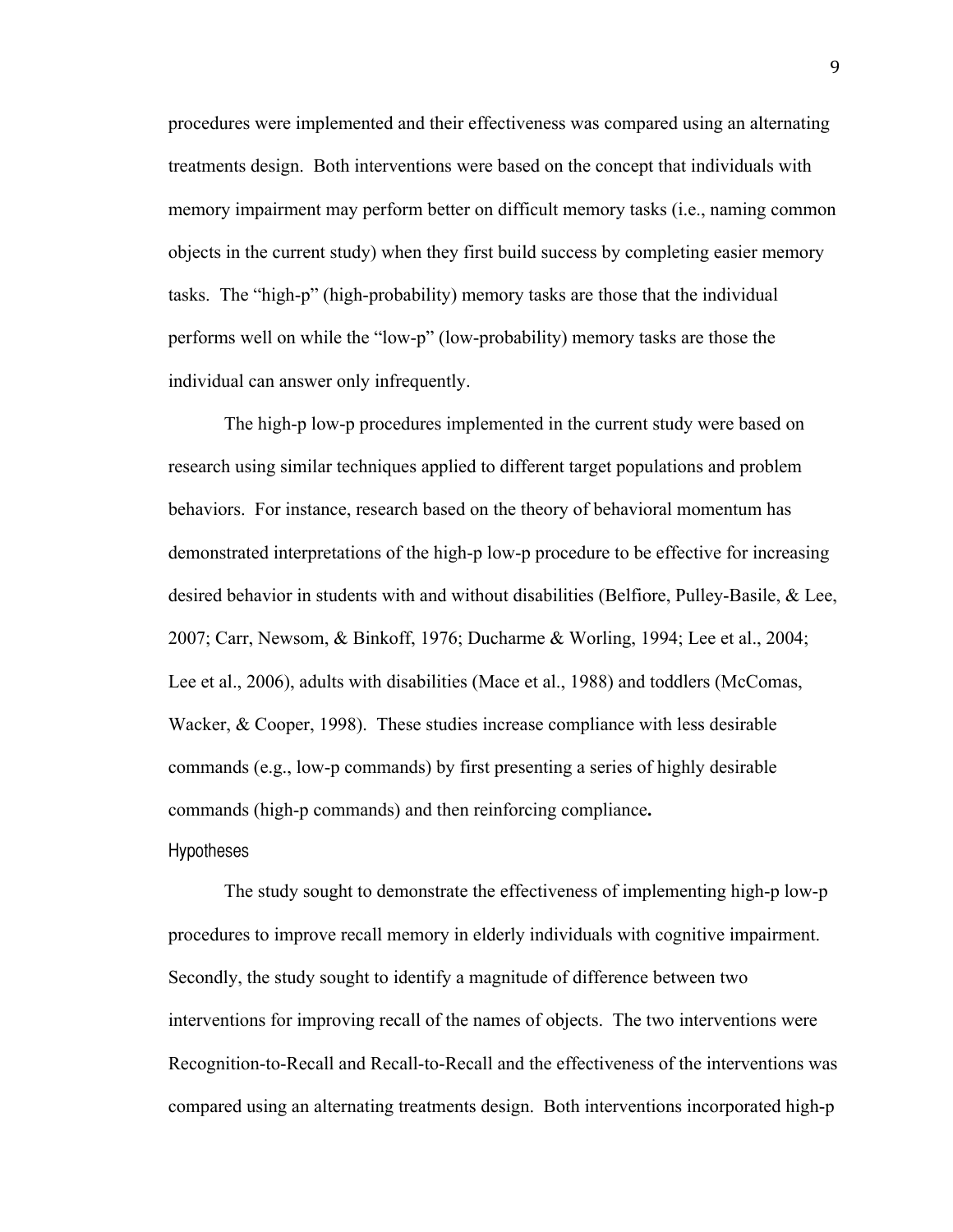tasks (e.g., recognition or recall) to build success. High-p items were easier tasks that participants could identify with 80% or higher accuracy during baseline. After correct identification of three high-p recognition or recall items, the participant was presented with a low-p recall task. This low-p recall task involved presenting the participant with a low-p recall item (e.g., an item the participant can identify correctly 33% or less of the time) and then asking the individual to identify the name of the object in the picture.

It was hypothesized that recall memory would improve within treatment sessions (i.e., recall would improve during a given treatment session) and across treatment sessions (i.e., recall would eventually be demonstrated from one treatment session to the next) for both interventions when compared to baseline.

It was also hypothesized that the Recall-to-Recall procedure would be the more effective of the two interventions. This hypothesis was posed for at least two reasons. First, in the Recall-to-Recall procedure, memory tasks remain within the same response class, as high-p recall tasks are first presented followed by low-p recall tasks. Due to the continuity of the type of memory task (i.e., both high and low-p tasks are recall tasks), the participants may be able to make an easier cognitive leap between high-p and low-p items. During the Recognition-to-Recall intervention, high-p recognition items are first presented followed by low-p recall items. Changing the response class involved during the procedures may contribute the participant's difficulty identifying low-p recall items.

Second, Recall-to-Recall procedures are consistent in how the images are presented (e.g., one image is presented during each recall task). The environmental structure changes during Recognition-to-Recall, as participants are presented with four images during recognition tasks and one image during the recall task. Recognition tasks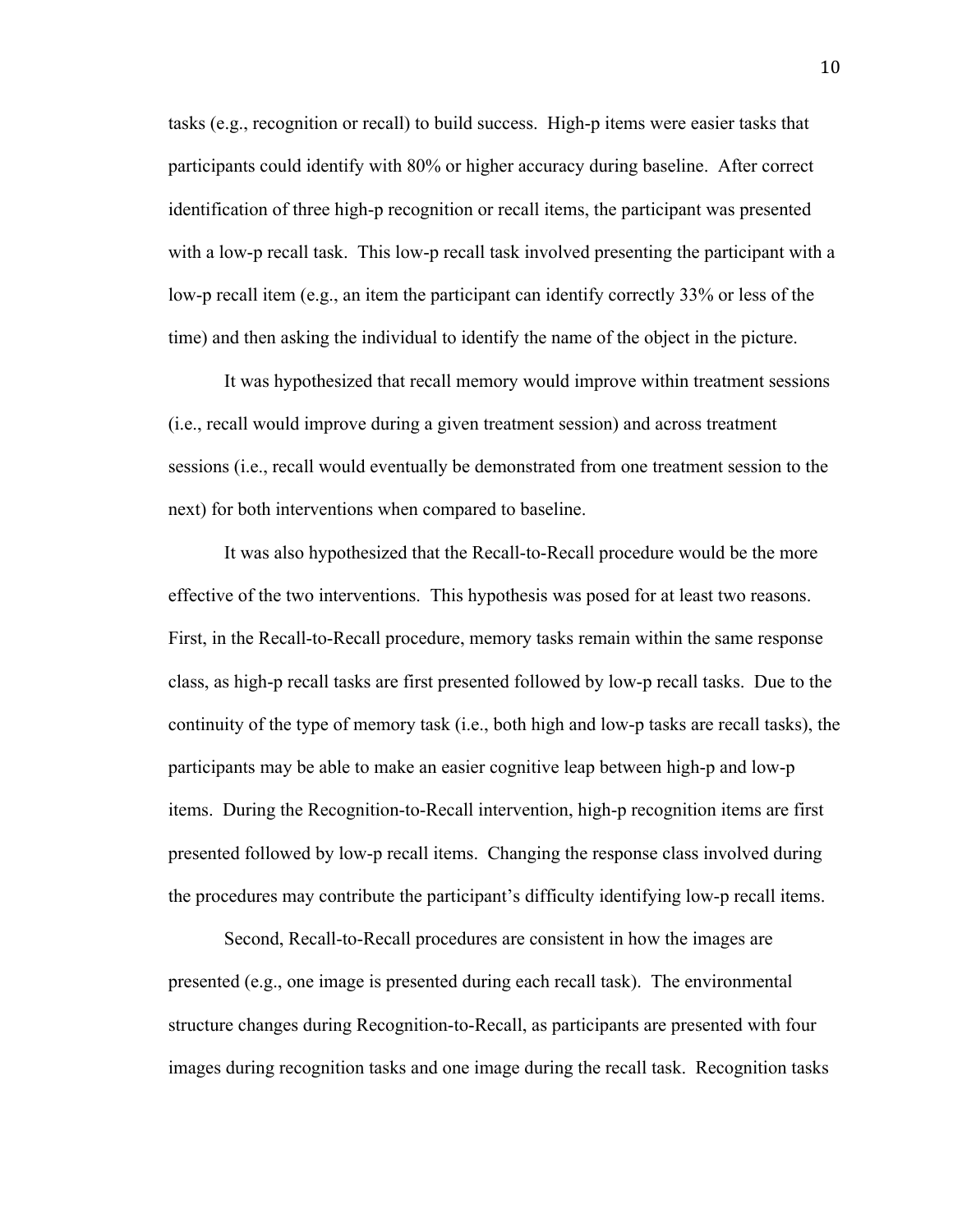also involve less cognitive effort, as the participant is presented with four images and told that one of them is the correct object. Recognition is a forced choice intervention, whereas participants are not given the name of the object during Recall-to-Recall procedures. Change in response class and environmental structure coupled with the requirement of less cognitive effort are posited as reasons why the Recognition-to-Recall procedure may not be as effective as the Recall-to-Recall intervention.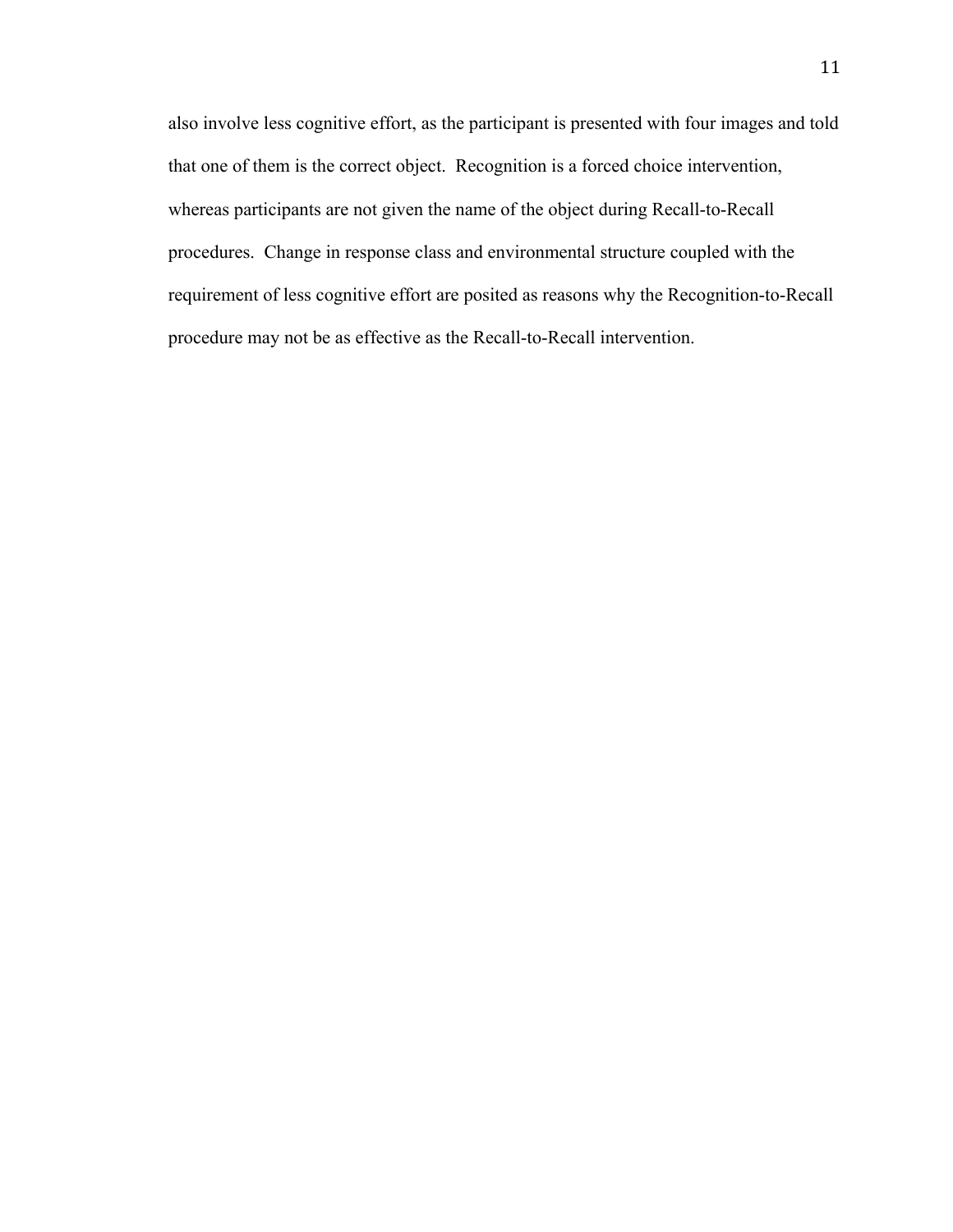### CHAPTER 2

### **METHODS**

#### **Participants**

All participants were recruited from a residential care facility in the Midwest. Residents were referred for participation by facility staff. Participants who were suffering from mild to moderate cognitive impairment were recruited for the study. A formal diagnosis of dementia, however, was not required for participation. Exclusion criteria included severe sight and verbal difficulties, as the procedures involved visual inspection of stimuli and communicating the names of common objects.

Given the time intensive nature of the study, the researchers aimed for two to three participants. Overall, five residents were approached and two completed the study (40%). Two elderly males were excluded from the study due to severe cognitive and sight impairment. A third woman, who had a diagnosis of dementia with intermittent agitation, discontinued participation after five days of baseline. Therefore, two individuals completed the study.

In order to determine severity of cognitive impairment, each participant was administered the Modified Mini Mental Status Exam (3MS; Teng & Chui, 1987). Scores on the 3MS range from  $0 - 100$  with 100, with a cut-off score of 77 or higher generally indicating intact cognitive functioning (Tombaugh, McDowell, Kristjansson, & Hubley, 1996). The cut-off score is not adjusted for age or education; however, normative data for different age groups and levels of education are available and were used to interpret the scores of the participants in this study. The 3MS targets object naming,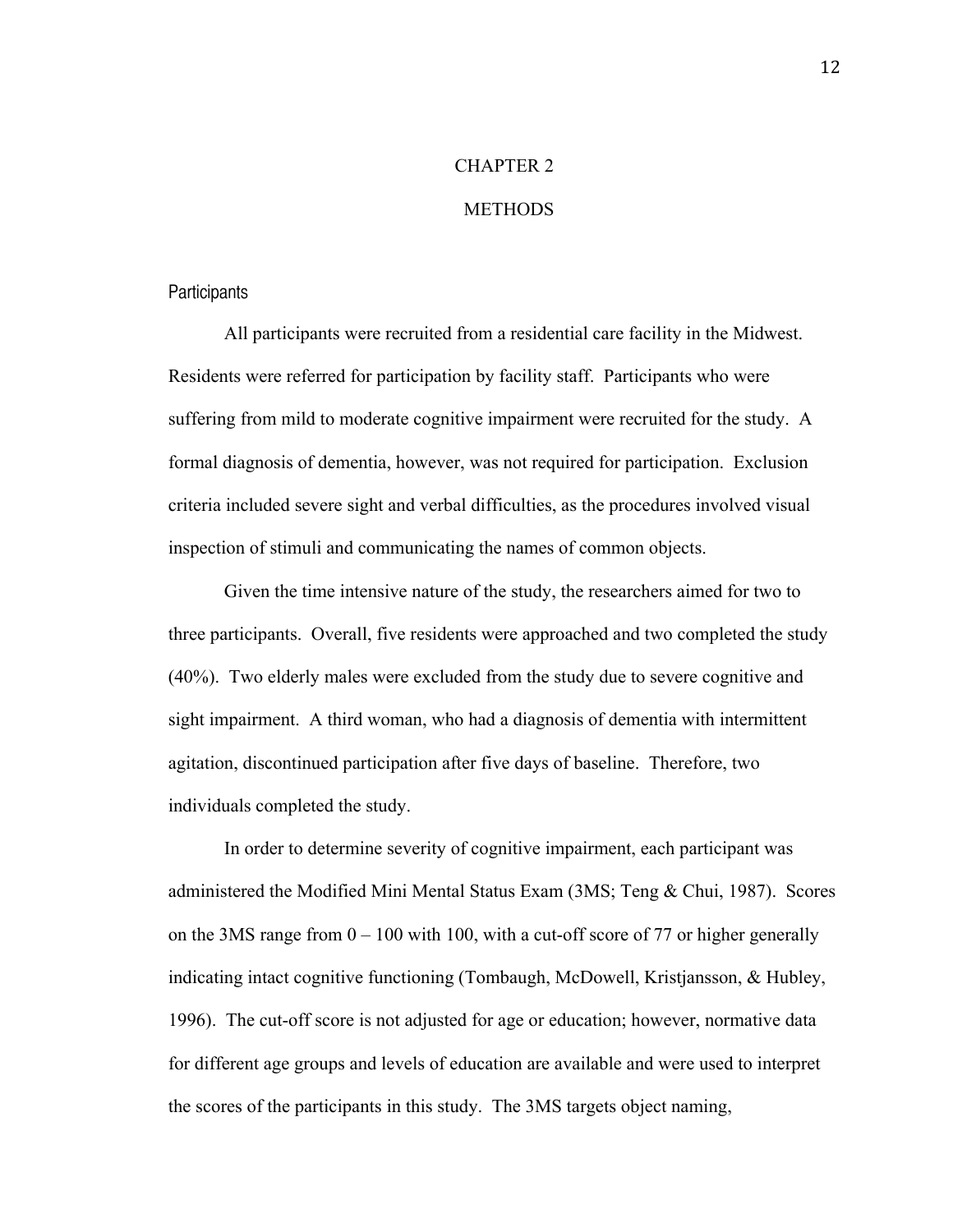concentration, immediate and delayed recall, orientation, registration, language, executive functioning, and ability to follow commands. Because the 3MS is an expanded version of the commonly used Mini Mental Status Examination (MMSE), an MMSE score can also be derived from the 3MS.

The first participant, Mabel, was a 91-year-old Caucasian female who resided in the assisted living center within the facility. Mabel had a primary diagnosis of dementia and displayed anomia upon direct observation as indicated by an inability to identify common objects after being given the correct answer. Upon direct observation, Mabel also displayed aphasia, as she often referred to objects or key points in a story as "thing," "that," or "it." Mabel had difficultly with verbal expression, as she would repeat stories, pause for seconds at a time during a sentence, and forget which story she was speaking about midsentence. Mabel's score of 86 on the 3MS fell at the  $37<sup>th</sup>$  percentile for her age and education. An MMSE score of 28 was derived from the 3MS assessment. Although these scores are above the mild to moderate cognitive impairment cut-off, Mabel's diagnosis and observed cognitive deficits deemed her appropriate for participation in the study.

The second participant, Sophia, was a 92-year-old Caucasian female living in the memory care unit within the facility. Sophia had a history of increased memory loss, yet did not have a proper diagnosis of dementia. Upon direct observation, Sophia demonstrated aphasia, anomia, and disturbances in executive functioning. Aphasia was displayed by the participant's difficulty with verbal expression. Sophia would struggle to find the words to finish a sentence or tell a story. Also, Sophia would repeat sentences and questions during a conversation. Disturbances in executive functioning were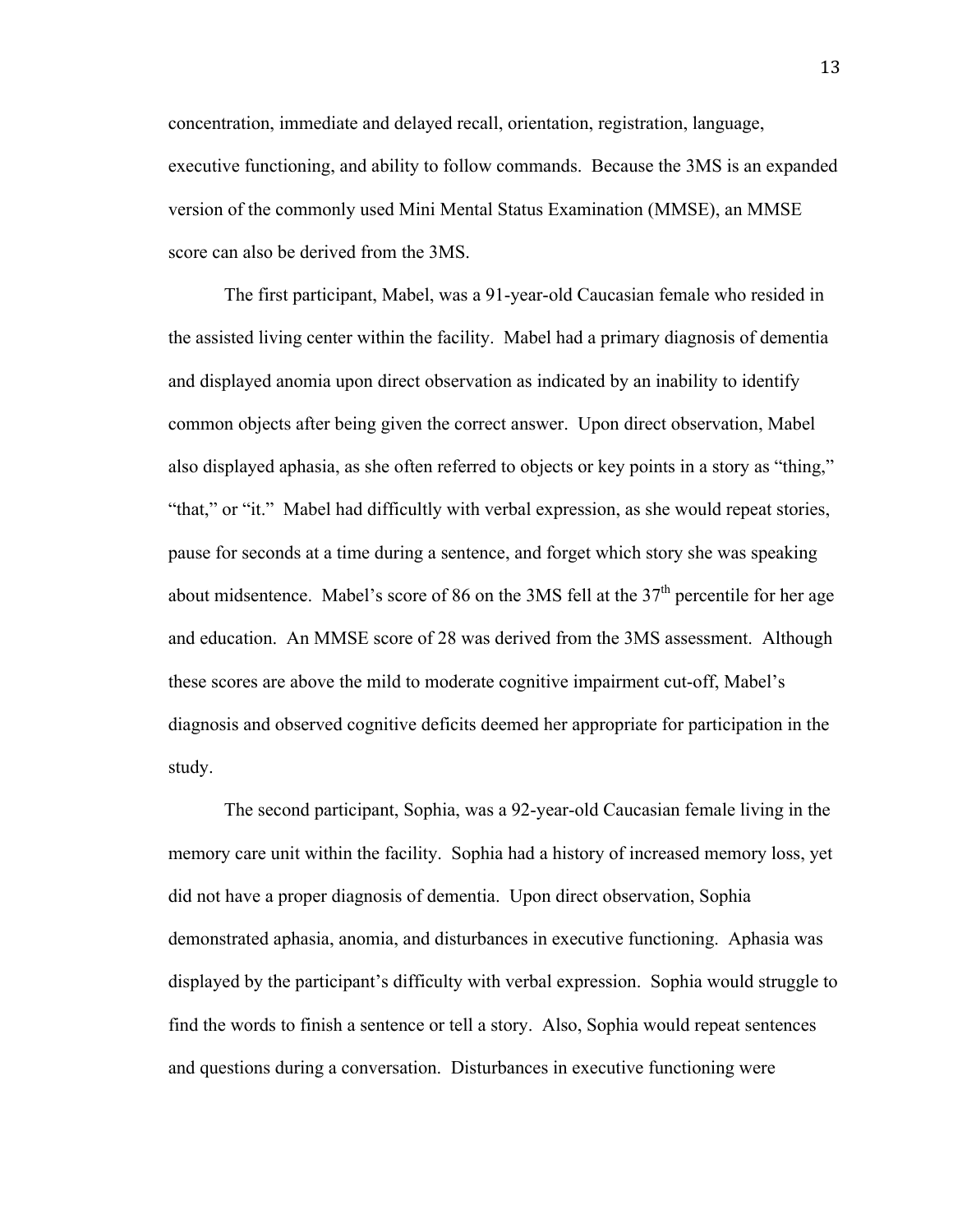indicated by difficulty finding similarities and differences between items on the 3MS and diminished ability to complete complex motor tasks in everyday life. Anomia was indicated by the participant's inability to identify common objects after being given the correct answer. Sophia had a 3MS score of 47, which placed her well below the second percentile for her age and education level. Using the results from the 3MS, Sophia had an MMSE score of 14. This placed her within the moderate cognitive impairment range. Mabel and Sophia completed all phases of the study.

#### Training

Research assistants were trained before assisting with data collection. Each assistant met with the primary data collector to review a task analysis, role-play, and ask questions regarding implementation of procedures. Research assistants functioned as data coders during sessions. The primary data collector facilitated each session while the secondary collector recorded participant answers, time between memory tasks, and session length. Utilizing trained assistants as data recorders enhanced the credibility of the implementation of procedures.

#### Procedures

Assessment. During the assessment phase, the principal investigator and primary data collector met with residents to ensure appropriateness for participation in the study. During each meeting, participants were informally observed to determine their level of cognitive and functional impairment (e.g., how well could they carry on a conversation, did they repeat stories, did they have word finding difficulties during conversations?) The 3MS was administered to provide an objective measure of the severity of each resident's cognitive impairment. Additionally, collateral contacts with a legal guardian or staff member were made via phone and in person to identify participant characteristics and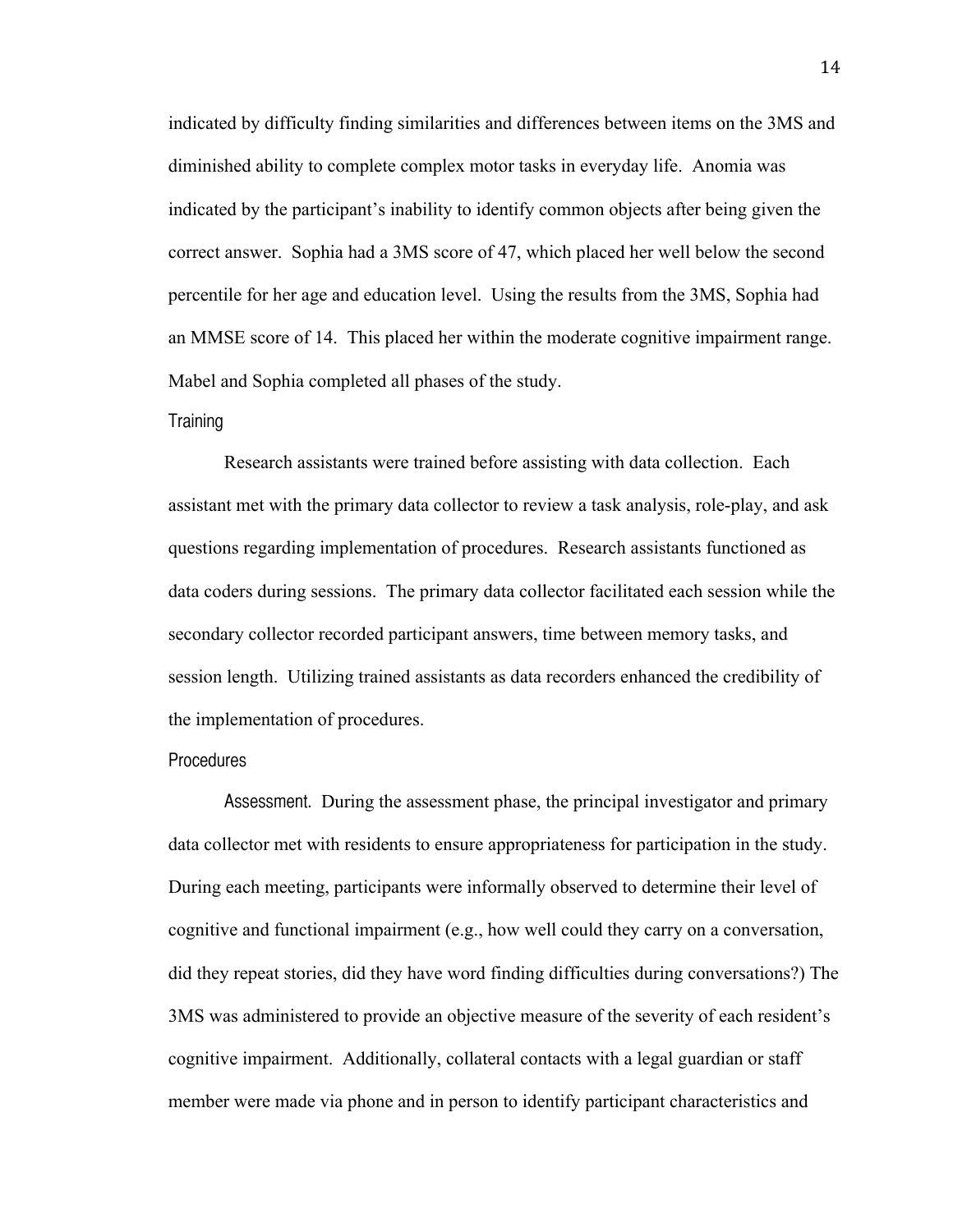relevant history. Meetings to assess the resident's level of functioning spanned  $1 - 2$ sessions, and lasted between 30 – 45 minutes.

Baseline. The purpose of baseline was to determine high-p recognition and recall items and low-p recall items. High-p items consisted of images the participant could correctly identify 80% of more of the time. Images the participant could identify 1 – 33% of the time were deemed low-p items. Items identified with 34% - 79% accuracy were not used as target items. Baseline spanned 16 sessions for Mabel and Sophia. All 94 items were asked a minimum of five times. On average, 28 items were presented during each session, which ranged from 7 min 44 sec  $-24$  min 52 sec ( $M = 15$  min 18) sec). Items spanned six general categories: animals, clothing items, fruit, kitchen items, tools, and vegetables.

Initially, sessions incorporated recognition and recall tasks. Both memory tasks incorporated a categorical and visual cue. Recognition tasks included grouping four images of the same category together and asking the participant to identify the correct image out of the grouping of four items. For instance, the participant would be presented with an image of a cow, horse, deer, and dog (e.g., a visual cue). The research assistant would state, "This is a grouping of four types of animals," and would ask, "Can you tell me which picture is of a horse?" The categorical cue was the first statement during the task that signified which category the pictures were from for recognition (e.g., "This is a grouping of four types of animals"). Recall tasks included the participant viewing a single image (e.g., visual cue) and being asked to correctly identify the name of the common object. For example, if the item was a horse the research would state, "This is a type of animal," and then ask, "Can you tell me what type of animal it is?" The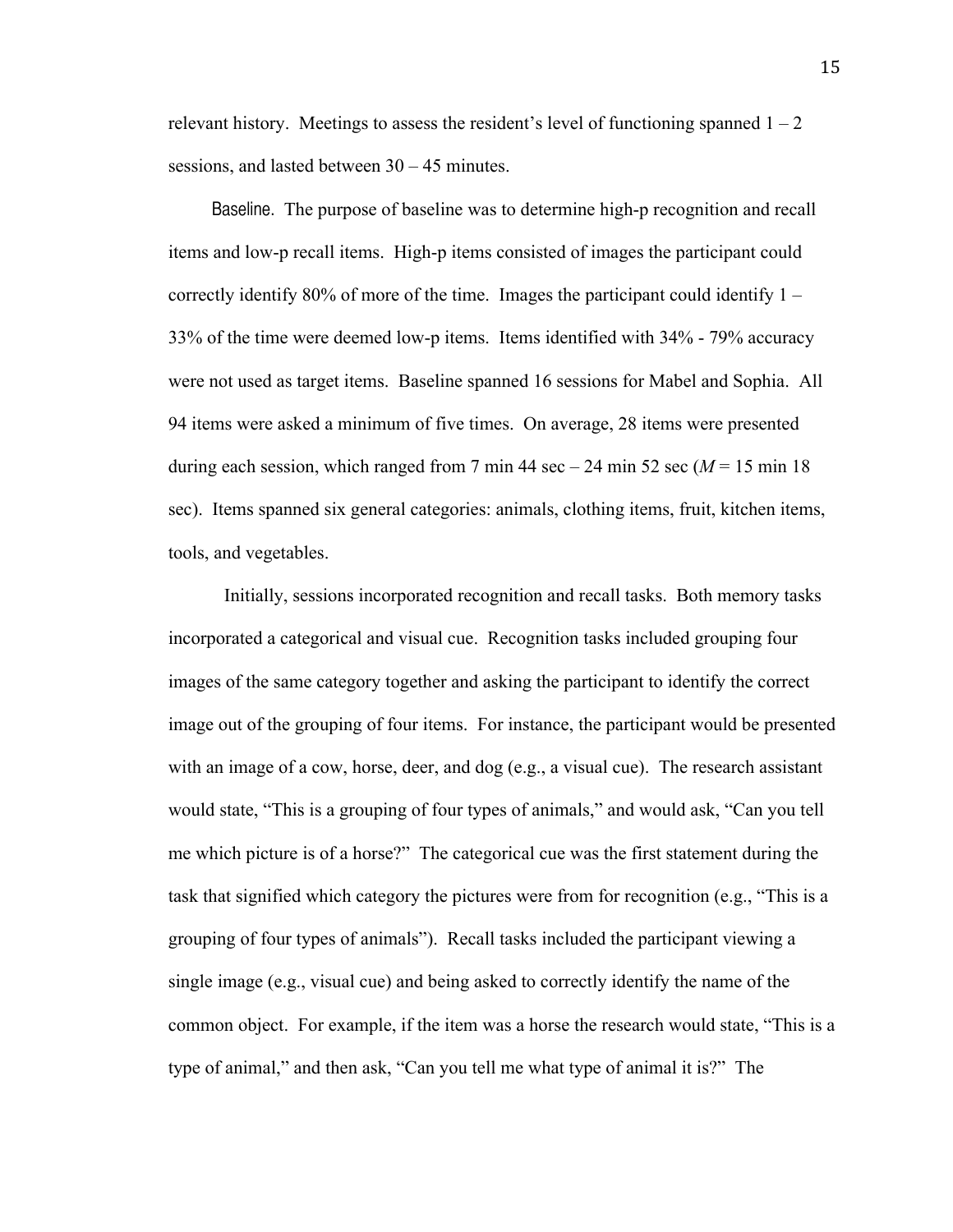categorical cue was the first statement during the recall task (e.g., "This is a type of animal"). The visual cue involved in the recall task may easily be confused with visual prompts used during tests of recognition memory. However, the use of visual cues to illicit recall memory is an established procedure in memory literature that secures greater levels of recall than auditory cues (see Brandimonte, Schooler, & Gabbino, 1997; Dorado & Saywitz, 2001; Geis & Lange, 1976; Marshall, Karow, Freed, & Babock, 2002; McDermott & Knight, 2004; Page & Fragar, 2001; Spitzer, 1976; William, Healy, & Ellis, 1999).

The participants were provided with feedback after each task and praise when items were identified correctly. Based on the recall example used above, the researcher would say, "Correct, that is a horse. Great job!," if the participant answered correctly. The researcher would reply, "That is a horse," if the participant answered incorrectly. If the participant was unable to correctly identify the item during the first presentation of the images, the item would be asked a second time at the end of the session.

After three days of baseline with the first participant, it was determined that recognition tasks were easier than recall tasks. Recognition tasks were subsequently dropped from baseline procedures, as the goal was to stringently identify high- and low-p items. Also, the goal of the study was to improve recall because this tends to be more impaired than recognition. Accordingly, the more stringent procedure (i.e., recall) was continued through the remainder of baseline for Mabel and throughout the entire baseline for Sophia.

Research Design. An *alternating treatments design* was implemented to determine the effectiveness and magnitude of difference between two memory enhancement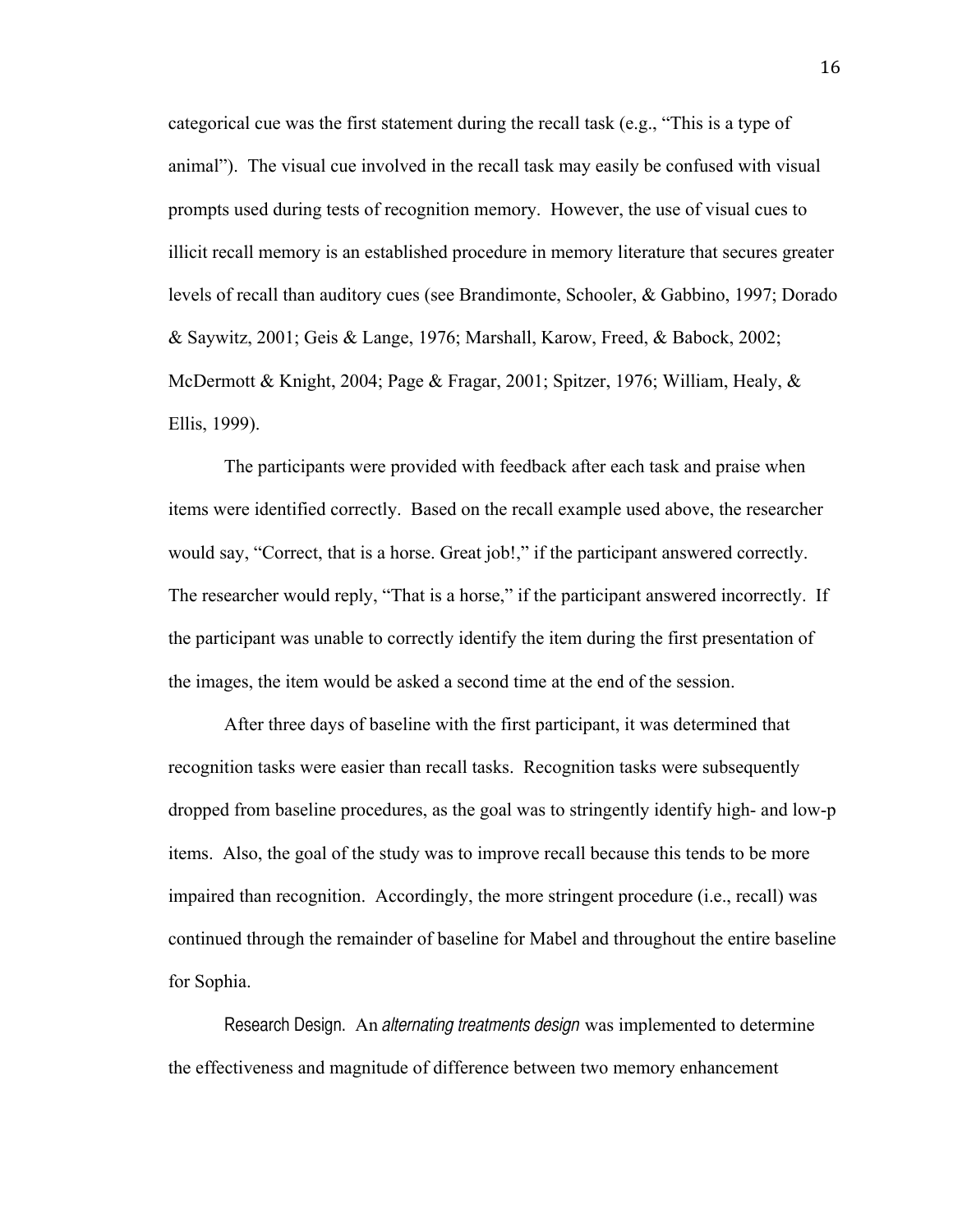interventions: Recognition-to-Recall and Recall-to-Recall. Low-p target items were manipulated through the use of recognition and recall tasks.

The Recognition-to-Recall and Recall-to-Recall intervention sessions were systematically randomized over 12 sessions to guard against carry over effects. One intervention was implemented during each session. The interventions were identical with the exception of the type of memory task that was implemented. One low-p recall item and 10 high-p items were targeted during each session. Each low-p recall item  $(N = 4)$ was asked five times per session over three sessions, thereby being asked a total of 15 times. Each session consisted of five cycles of memory tasks followed by one to twominute breaks between cycles. The participant and researchers would have a general conversation about the weather, food served during supper, and visits from family members during breaks. Sessions were held at approximately the same time of day for both participants (e.g., directly before or after supper) to enhance internal validity.

Each cycle of memory tasks included a series of at least three high-p memory tasks followed immediately by a low-p recall task. During the Recognition-to-Recall intervention, the participant was required to consecutively and correctly identify three high-p recognition items before the low-p recall task was introduced. The low-p recall task involved giving the participant a categorical cue (e.g., "This is a type of fruit.") and then asking her to identify the item. Recognition-to-Recall sessions lasted 16 min 51 sec, on average, and ranged from 13 min 17 sec to 24 min 40 sec.

The Recall-to-Recall intervention was similarly structured, yet only incorporated recall tasks. The participant was required to consecutively and correctly identify three high-p recall items before being asked to recall the name of a low-p target item. Stated in

17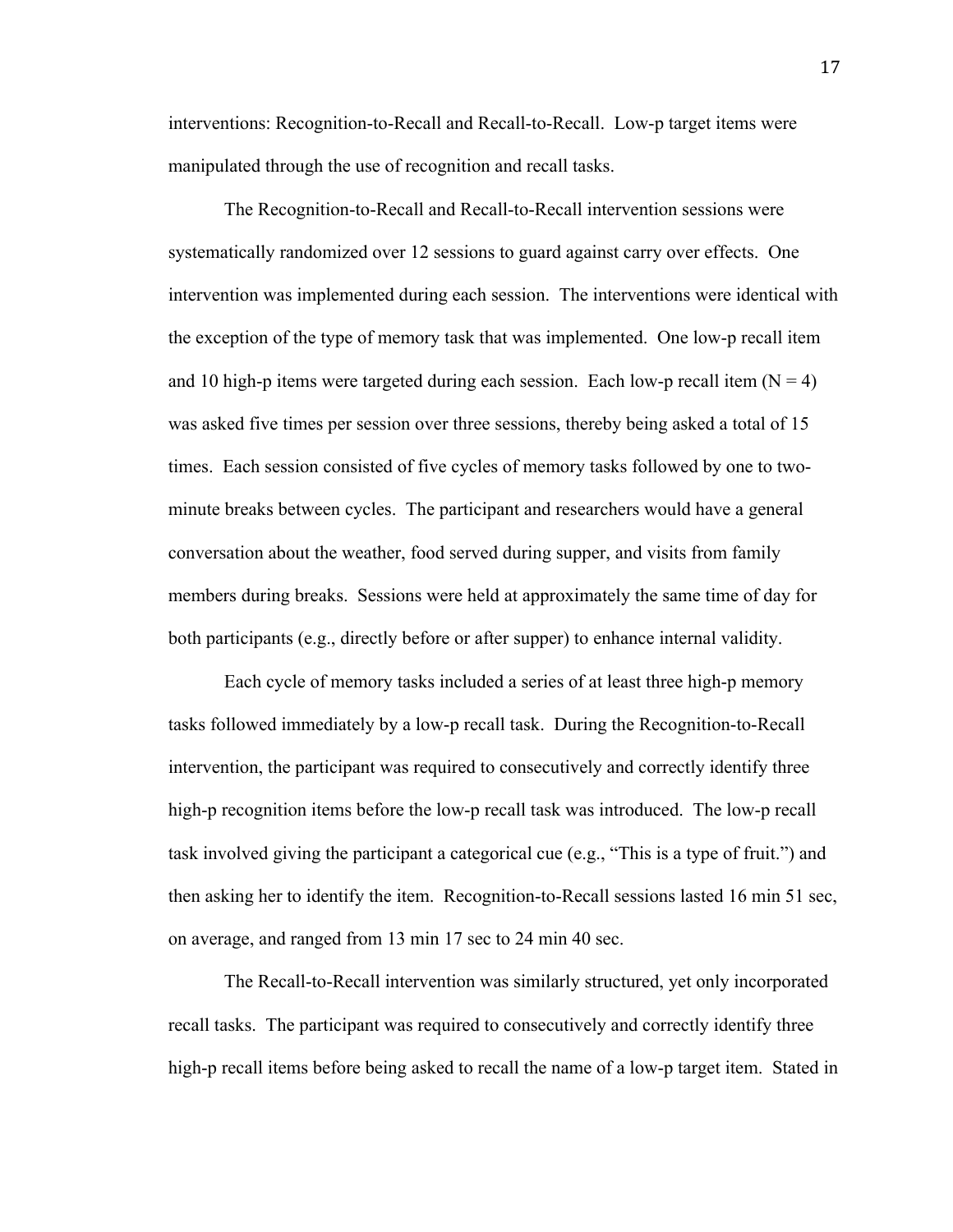a different way, the participant would be shown a single picture at a time. The participant would be asked to identify the name of the common object seen in each picture after being provided with a categorical cue. After three successful identifications of high-p recall items, the participant was presented with a low-p recall item. On average, Recallto-Recall sessions lasted 11 min 10 sec and ranged from 8 min 33 sec to 13 min 41 sec.

The low-p recall, or target, item was always conceptually similar to the last high-p memory task. For instance, if the last grouping of images during the high-p recognition task were pictures of tools the low-p target item would be a tool. The researchers attempted to make items as conceptually similar as possible by grouping items within categories. For example, if the last high-p target item was a green vegetable (e.g., a cucumber), the low-p target item was also a green vegetable (e.g., asparagus). Conceptually similar items relate to encoding specificity. This principle states that better learning can occur when the processes of encoding and retrieval are similar to each other (Reed, 2010). In the green vegetable example, cucumber is a high-p item that is already encoded into the participant's repertoire and asparagus can more readily be retrieved when highly related to the stimulus that precedes it.

Optimal treatment.The most effective and efficient procedure was implemented during the optimal treatment phase. A higher rate of accurate responses occurred during the Recall-to-Recall procedure for both participants. Additionally, the Recall-to-Recall procedure was less time intensive than the Recognition-to-Recall procedure, as there were fewer cards to sort during the session. Recall-to-Recall procedures from the alternating treatments phase were replicated during this phase with the exception of using different low-p recall target items. The two low-p items targeted during the Recognition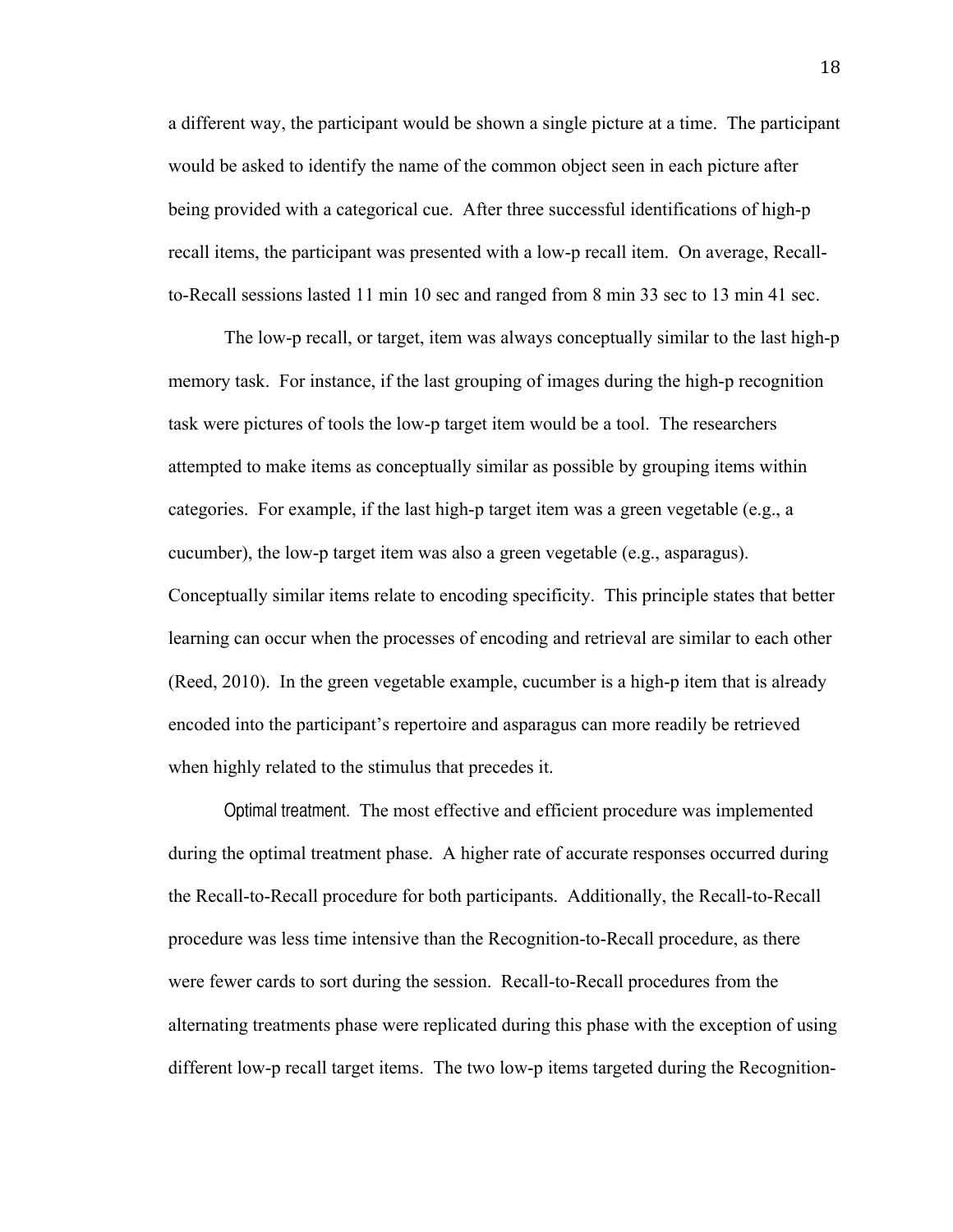to-Recall procedure were subsequently targeted using the Recall-to-Recall procedure during this phase.

Maintenance. A maintenance procedure closely related to Cameron Camp's Spaced Retrieval (SR) procedure was used to strengthen and maintain treatment gains (see Camp & Schaller, 1989; Camp & Stevens, 1990; McKitrick & Camp, 1993). At the start of SR sessions, each low-p target item was probed to assess treatment gains. Probes involved using a recall procedure (e.g., "This is a type of fruit. Can you tell me what type of fruit it is?") without providing feedback. Thereafter, the Recall-to-Recall procedure was implemented on set intervals. Intervals began at two minutes, doubled when the participant correctly identified a low-p target item, and decreased by half when the target item was incorrectly named.

The goal during the maintenance phase was to increase intervals from two minutes to overnight (i.e., the participant could demonstrate recall over the span of at least 24 hours) to secure within- and between-session recall of low-p target items. One low-p item was targeted during a SR session, but all low-p items were probed at the beginning of each maintenance session. A low-p item was considered "mastered" once the participant could successfully name the common object without feedback after one session of Space Retrieval. Once an item was mastered, the next low-p item was targeted until all four items were mastered.

Follow-Up. After two months, all four low-p target items were probed using the same procedures from Space Retrieval sessions. The participant was given a categorical cue (e.g., "This is a type of clothing") and then asked to identify the image (Can you tell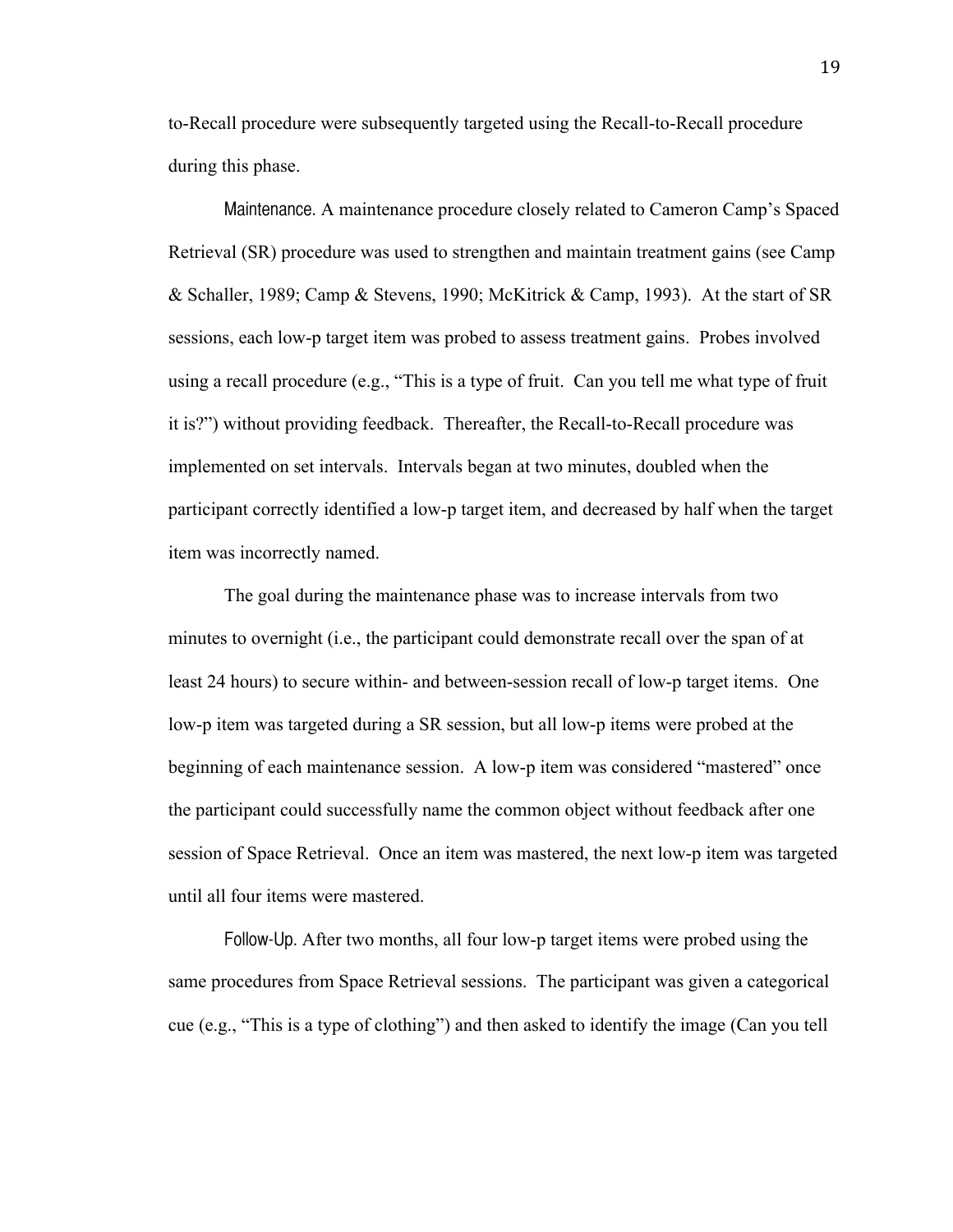me what type of clothing item it is?"). Participants were not given feedback during follow-up.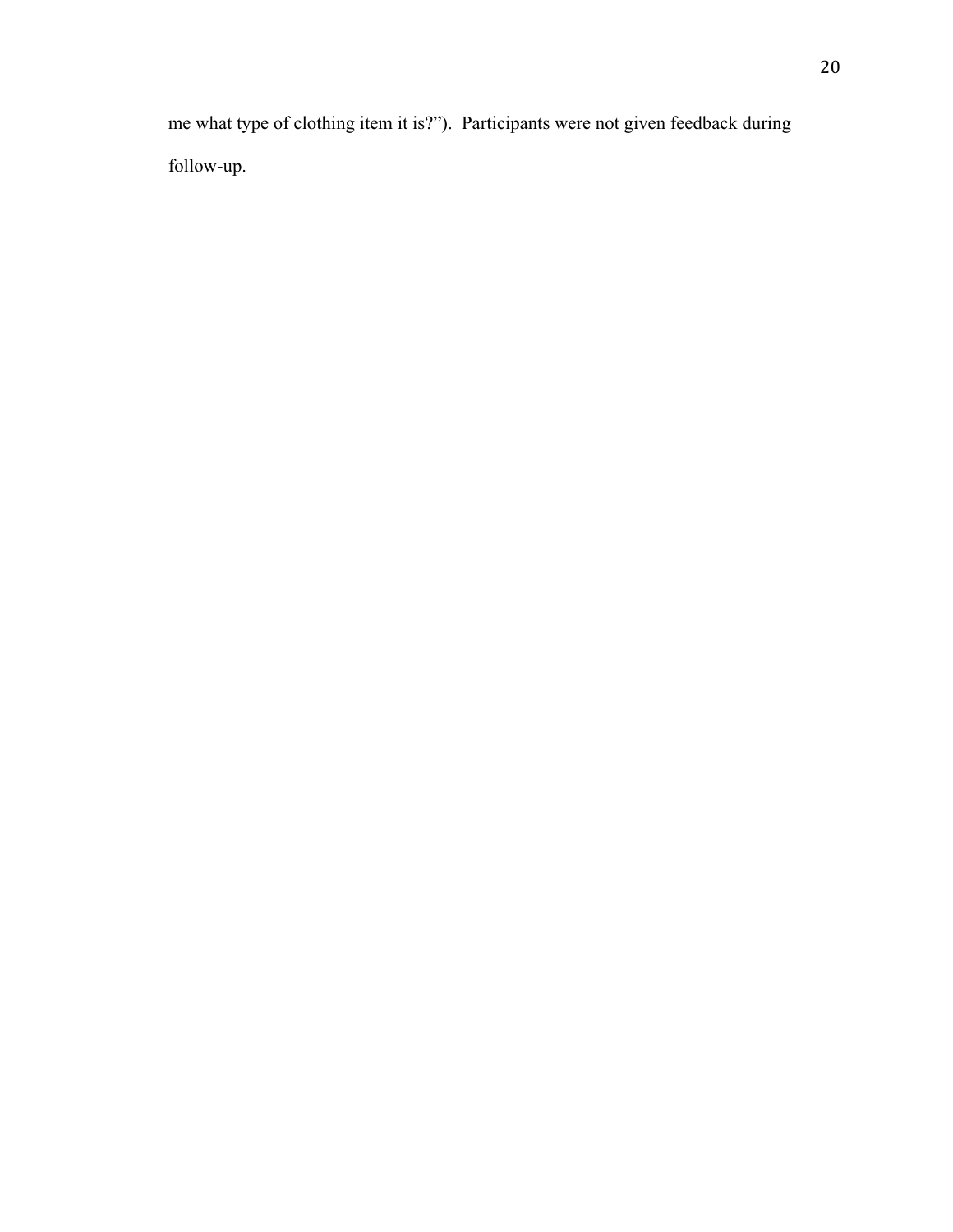### CHAPTER 3

### RESULTS

Tables 1 and 2 illustrate the percentage of correct responses for each target item across each treatment phase for both participants. Baseline data is an average of correct responses from the amount of instances  $(M = 7.5, \text{range } 5 - 12)$  the participants were asked to identify each item during baseline. Each value from intervention phases, noted as "Alt Tx," for alternating treatments, and "Optimal Tx," for optimal treatment, in the tables, is comprised of an average of five participant responses, as each item was asked five times during each intervention session. The SR data point is an average of the participants' ability to correctly identify items while the items were probed prior to space retrieval procedures. Follow-up values are either 0 (e.g., for an incorrect response) or 100 (e.g., signifies a correct response).

Tables 3 and 4 display within session responses across the alternating treatments, optimal treatment, and space retrieval phases for both participants. Responses were recorded as either 0 (e.g., incorrect response) or 100 (e.g., correct response). Increased within-session accuracy is defined as an inability to correctly identify an object at the beginning of a session, yet correctly identifying the same object later in the session. Additionally, the majority of responses must be correct (e.g., at least three out of five) to qualify as increased within-session accuracy. Sessions with perfect accuracy (e.g., five correct responses) were excluded from the analysis.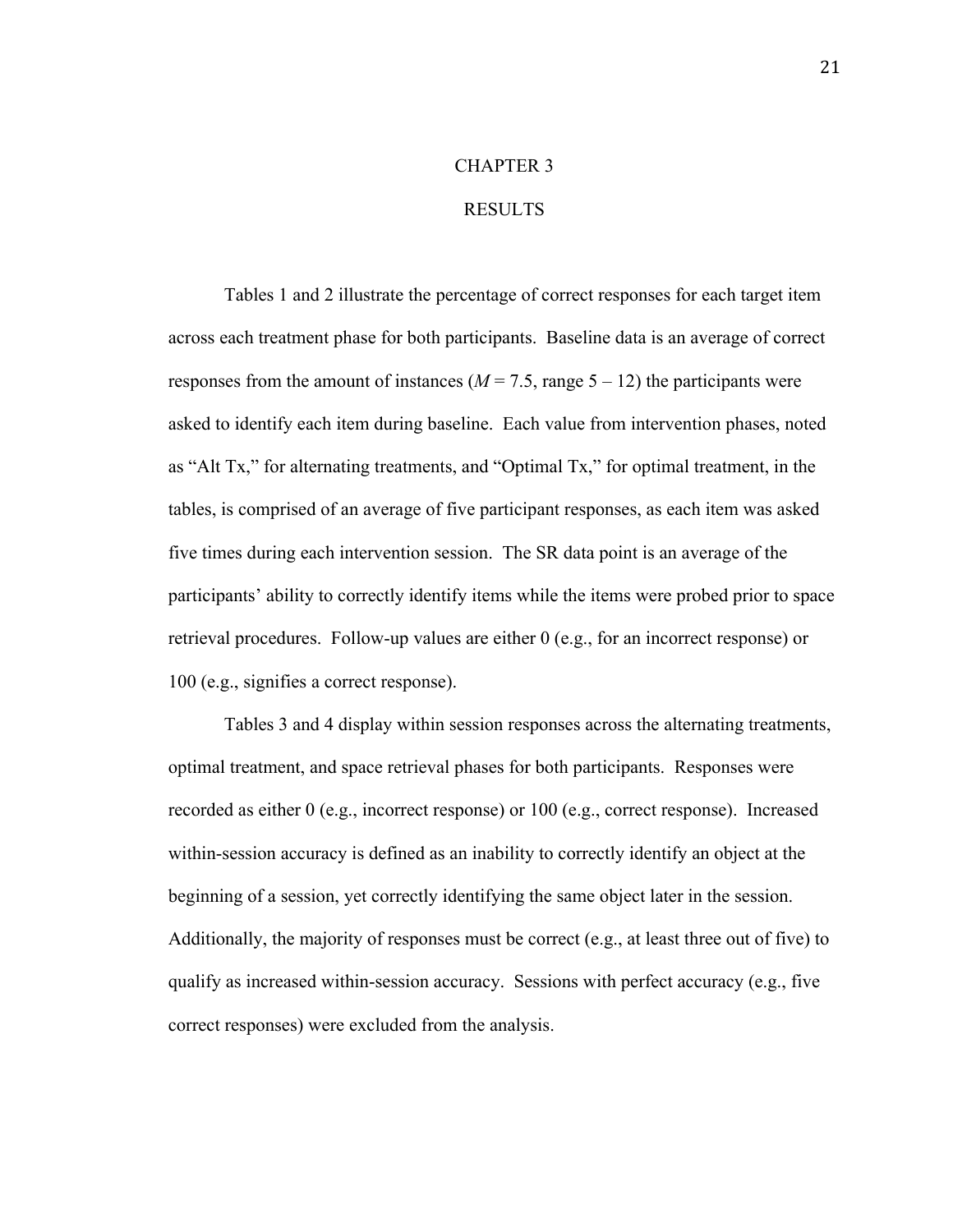Mabel

Mabel's progression through the study can be seen in the aggregated data provided in Figure 1. During baseline, Mabel correctly identified the two low-p items used during the Recall-Recall intervention, avocado and zucchini, an average of 22% of the time. The two low-p items targeted during the Recognition-to-Recall intervention, broccoli and squash, were recalled with an average of 28% accuracy. Taken separately, the four target items still fell within the low-p range: avocado (33%), zucchini (10%), broccoli,  $(33\%)$ , and squash  $(22\%)$ .

Following baseline, the alternating treatments phase was implemented in which the effectiveness of the two interventions was compared. Upon implementation of the Recall-to-Recall intervention, Mabel identified avocado and zucchini with 83% accuracy. An overall increase in with-in session accuracy was found during the Recall-to-Recall intervention in four out of six sessions (66%). Broccoli and squash were identified with 63% accuracy during the Recognition-to-Recall intervention. An overall increase in within-session accuracy was found during the Recognition-to-Recall intervention in 4 out of 5 sessions  $(80\%)$ .

 The two items targeted during the Recognition-to-Recall intervention were then targeted using the Recall-to-Recall intervention during the optimal treatment phase. This was done to examine if the participant's ability to recall the names of objects would improve once the Recall-to-Recall intervention was implemented, as this intervention was deemed more effective during the alternating treatments phase. Mabel was able to correctly identify broccoli 93% of the time and squash 73% of the time. Optimal treatment sessions alternately targeted broccoli and squash using sequential randomization.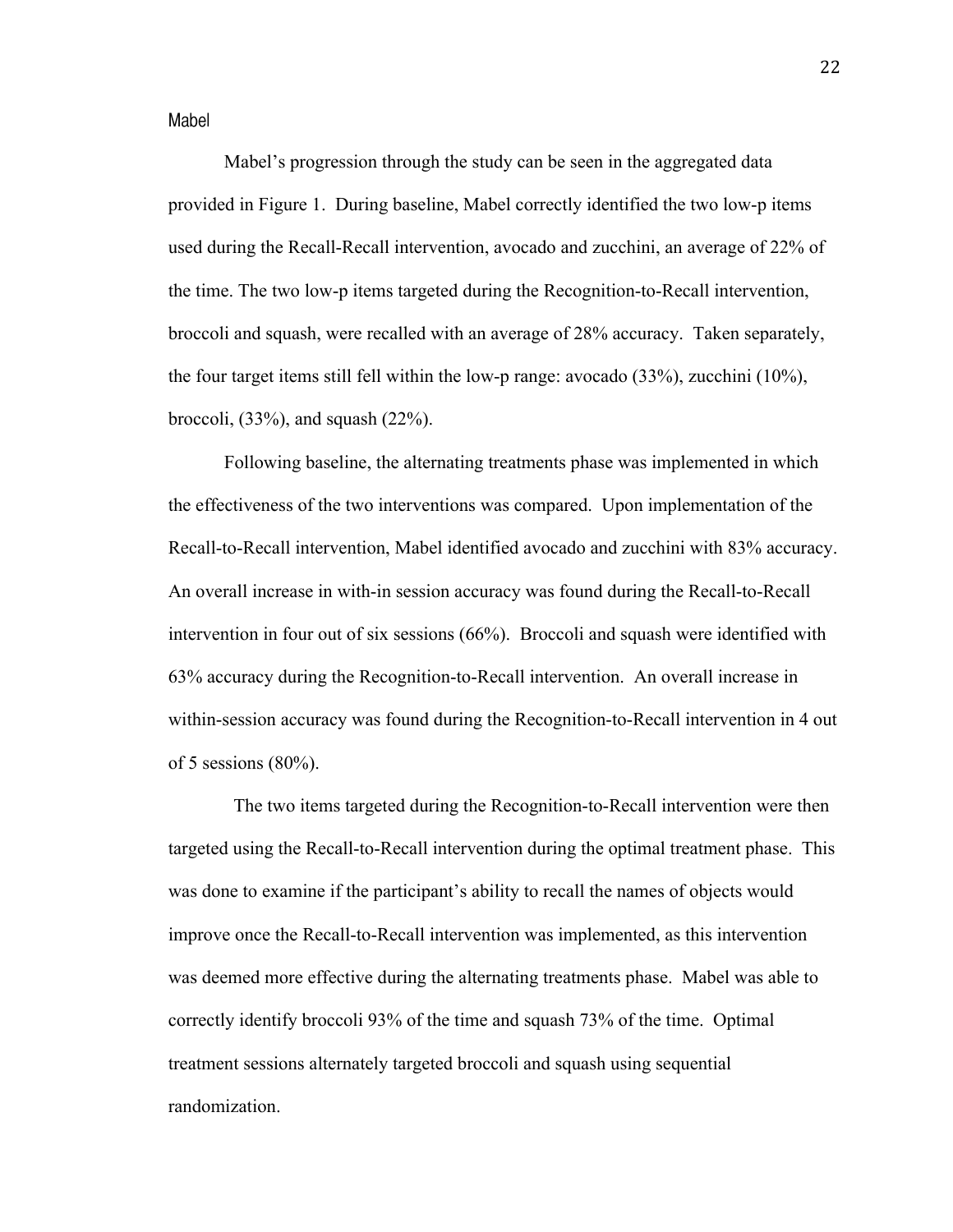Figure 1 also highlights Mabel's ability to recall the names of all target items while probing during the space retrieval (SR), or maintenance, phase. The aggregated data point in each graph illustrates the percentage of correct responses from participants while identifying target items without providing feedback. Mabel was able to identify the target items with 56% accuracy. Over eight days of maintenance for Mabel, two objects became moderate-probability items (e.g., answered with 34% - 79% accuracy): zucchini (67%) and squash (60%). Two items became high-p (e.g., answered with 80% or higher accuracy) during the space retrieval procedure: avocado (100%) and broccoli (100%). Mabel was able to successfully recall the name of all target items over the span of 8-min (the initial time interval was 2-min) during the first day of SR.

Overall, Mabel was able to name a target object with perfect accuracy in 10 out of 24 total sessions (42%). At a two-month follow-up, Mabel was able to correctly identify all target items: broccoli, avocado, squash, and zucchini

Sophia

Figure 2 illustrates Sophia's accuracy in identification of low-p target items across phases. During baseline, Sophia was able to recall the two items later used during the Recall-to-Recall intervention, llama and asparagus, with 17% accuracy. The two items later targeted for Recognition-to-Recall, blender and dates, were accurately identified 18% of the time. Taken separately, Sophia recalled the names of the four target items within the specified low-p range: blender (17%), dates (20%), llama (14%), and asparagus (20%).

Following baseline, the alternating treatments phase was implemented in which the effectiveness of the two interventions was compared. During the alternating treatments phase, Sophia recalled llama and asparagus with 87% accuracy during the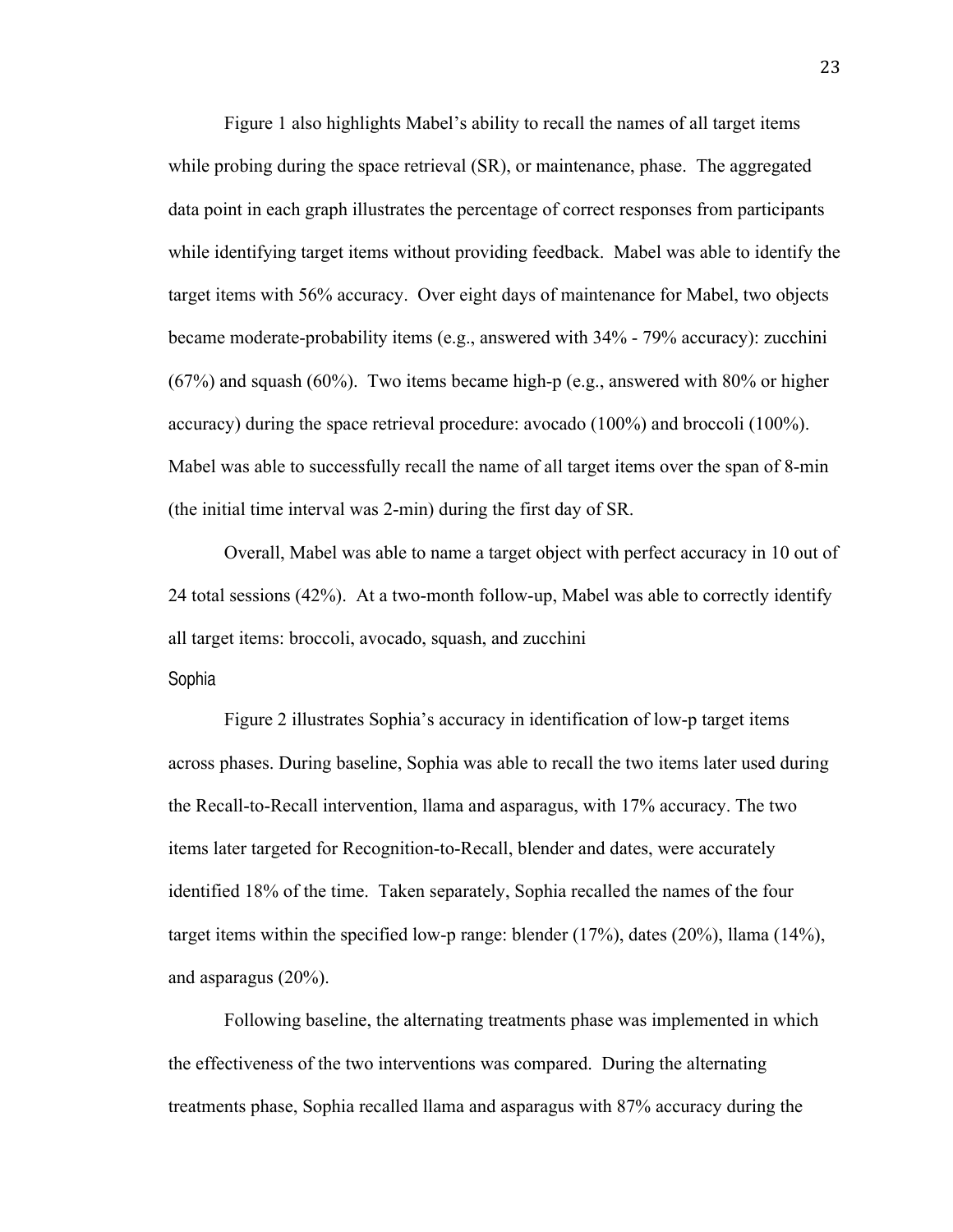Recall-to-Recall intervention. Llama was specifically recalled with 87% accuracy across three sessions, as was asparagus. Within-session accuracy improved during Recall-to-Recall in three out of six session (50%). Blender and dates were recalled 83% of the time during the implementation of the Recognition-to-Recall intervention. Blender was specifically recalled 75% of the time across four sessions, while the second target item for the Recognition-to-Recall intervention, dates, was recalled with 93% accuracy across three sessions. Within-in session accuracy improved during the Recognition-to-Recall intervention in three out of four sessions (75%).

Blender and dates were then targeted using the Recall-to-Recall intervention during the optimal treatment phase. Sophia was able to recall blender with 87% accuracy across three sessions and dates with 100% accuracy across three sessions. Optimal treatment sessions alternately targeted blender and dates using sequential randomization.

Sophia was able to correctly identify target items 85% of the time during probes, which occurred during each maintenance session before SR training. Over five days of maintenance for Sophia, all objects became high-p items during the space retrieval procedure: blender (80%), dates (100%), llama (80%) and asparagus (80%). Sophia's intervals increased from 2-min to 8-min during the first day of SR across three items with the exception of intervals for dates, which increased to 16-min. Additionally, all target items were mastered after one day of SR for Sophia.

Overall, Sophia was able to name a target object with perfect accuracy in 10 out of 24 total sessions (42%). At follow-up, Sophia was able to identify three of the four target items: asparagus, dates, and llama. Sophia referred to "blender" as "juicer" during the follow-up session.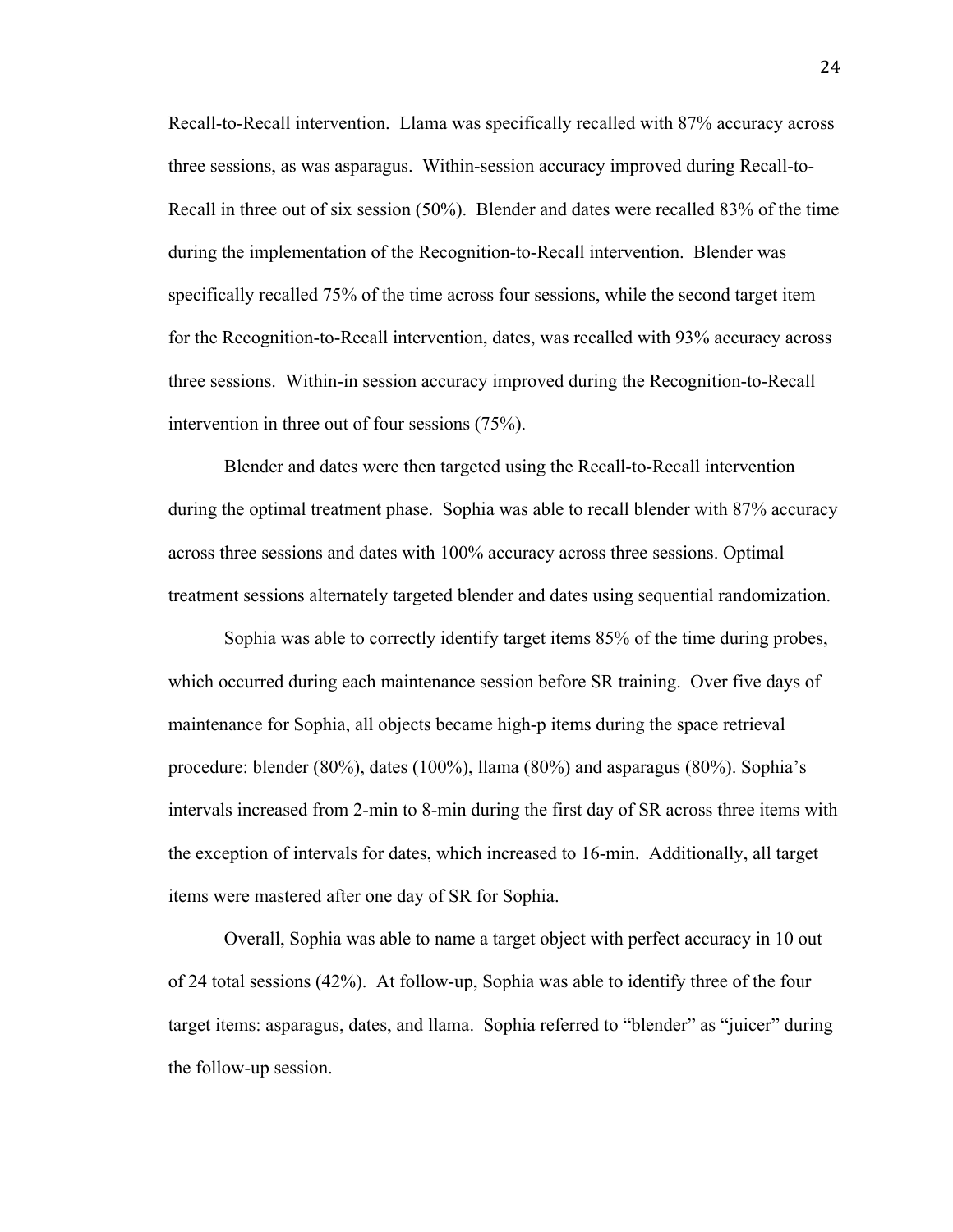### CHAPTER 4

#### **DISCUSSION**

The results of the study demonstrate that the high-p low-p procedure can be used to facilitate improvement in recall memory while using categorical cues and stimuli. Both participants' ability to recall the names of common objects increased when implementing the Recall-to-Recall and Recognition-to-Recall interventions. The data support the primary hypothesis that the Recall-to-Recall intervention would be the most efficient and effective intervention. The Recall-to-Recall intervention was less time intensive and produced the larger percentage of accurate responses.

Marked improvement in recall across sessions was most noticeable from baseline to intervention phases and at follow-up. However, the average number of correct responses per session varied across treatment days and phases. For instance, during the Recognition-to-Recall intervention, Mabel was able to correctly identify squash with 60% accuracy on the first day, 20% on the second day, and 80% on the third day. Variability in accurate participant responses was seen more often in the Recognition-to-Recall procedure than the Recall-to-Recall intervention. Once again, the data suggest the Recall-to-Recall procedure to be the more dependable intervention.

Another secondary hypothesis was that improvement in recall of low-p items would occur within treatment sessions and this was supported by the data. During the majority of intervention sessions, the participants were able to either recall the names of common objects with perfect accuracy or make improvements in their ability to identify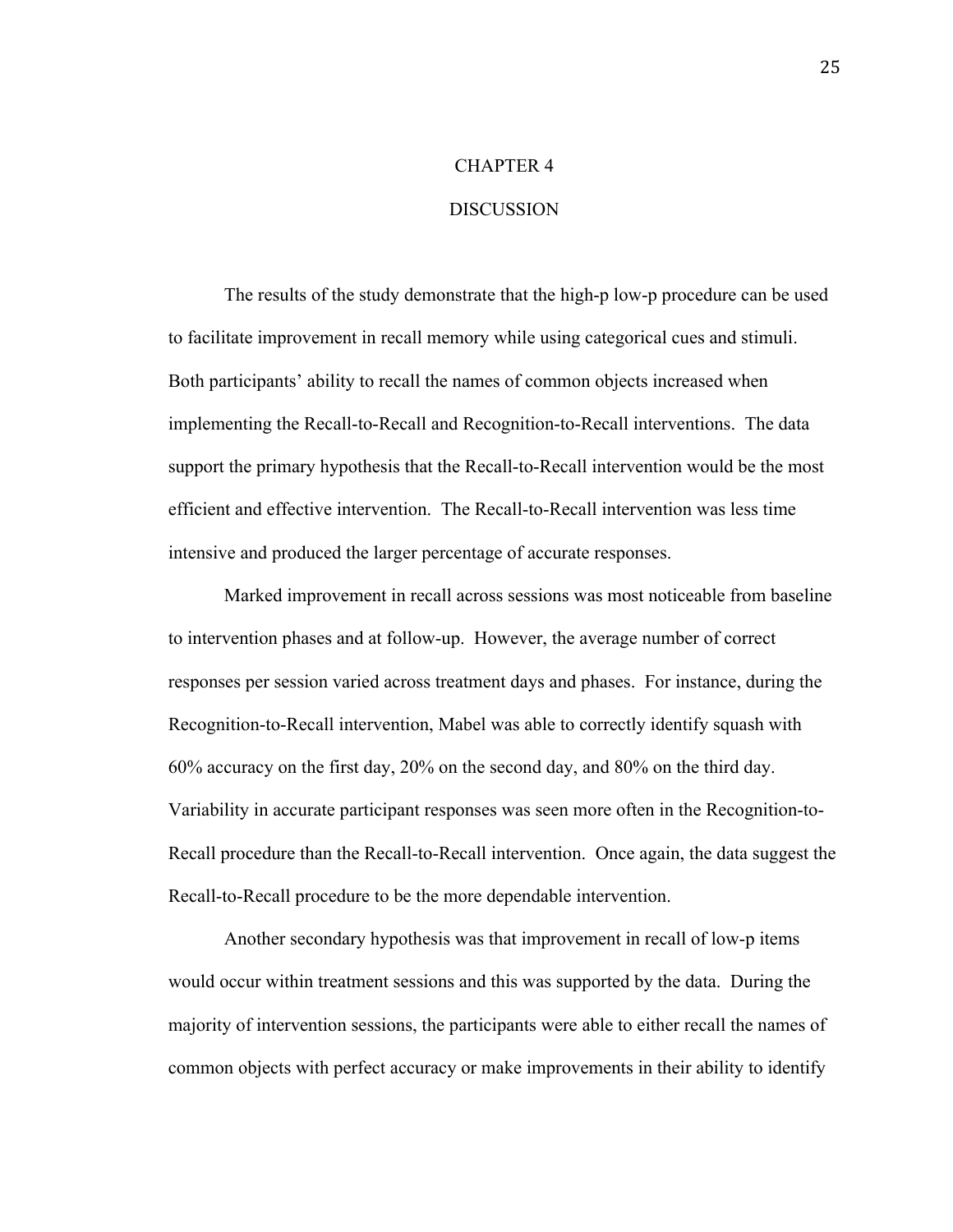an object within session. Cognitive functioning in individuals with cognitive impairment tends to fluctuate (sometimes dramatically) on a day-to-day basis. Participants may have had greater difficulty remembering the names of common objects on these "off" days. Future research needs to be conducted regarding a possible relationship between variability in correct responses and daily functioning.

Within-session recall always improved during SR sessions. The participants may have not been able to correctly identify the target item at the beginning of the session, yet a marked increase was seen in every SR session. Both participants were also able to master target items after one day of SR. Introducing the target item on an interval schedule that was based on the participants' ability may have contributed to the success of the maintenance procedure. This finding is consistent with findings in previous research studies using SR (Camp & Stevens, 1990; McKitrick & Camp, 1993; Stevens, O'Hanlon, & Camp, 1994).

Besides improvements observed in object naming, anecdotal observations made throughout the study indicate that participants may have benefited in other ways. For example, the intervention involved social contact with the researchers. Before the researchers arrived, the participants would sit alone in their rooms after supper and only receive attention from staff when necessary (e.g., assistance with changing clothes, being placed in bed, medication administration, etc.). Sessions provided participants with an extra  $20 - 30$  minutes of socialization each day. Between each of the five cycles of memory tasks in a session, the participant and researchers would have a conversation. After each session had ended, the researchers would spend a few minutes conversing with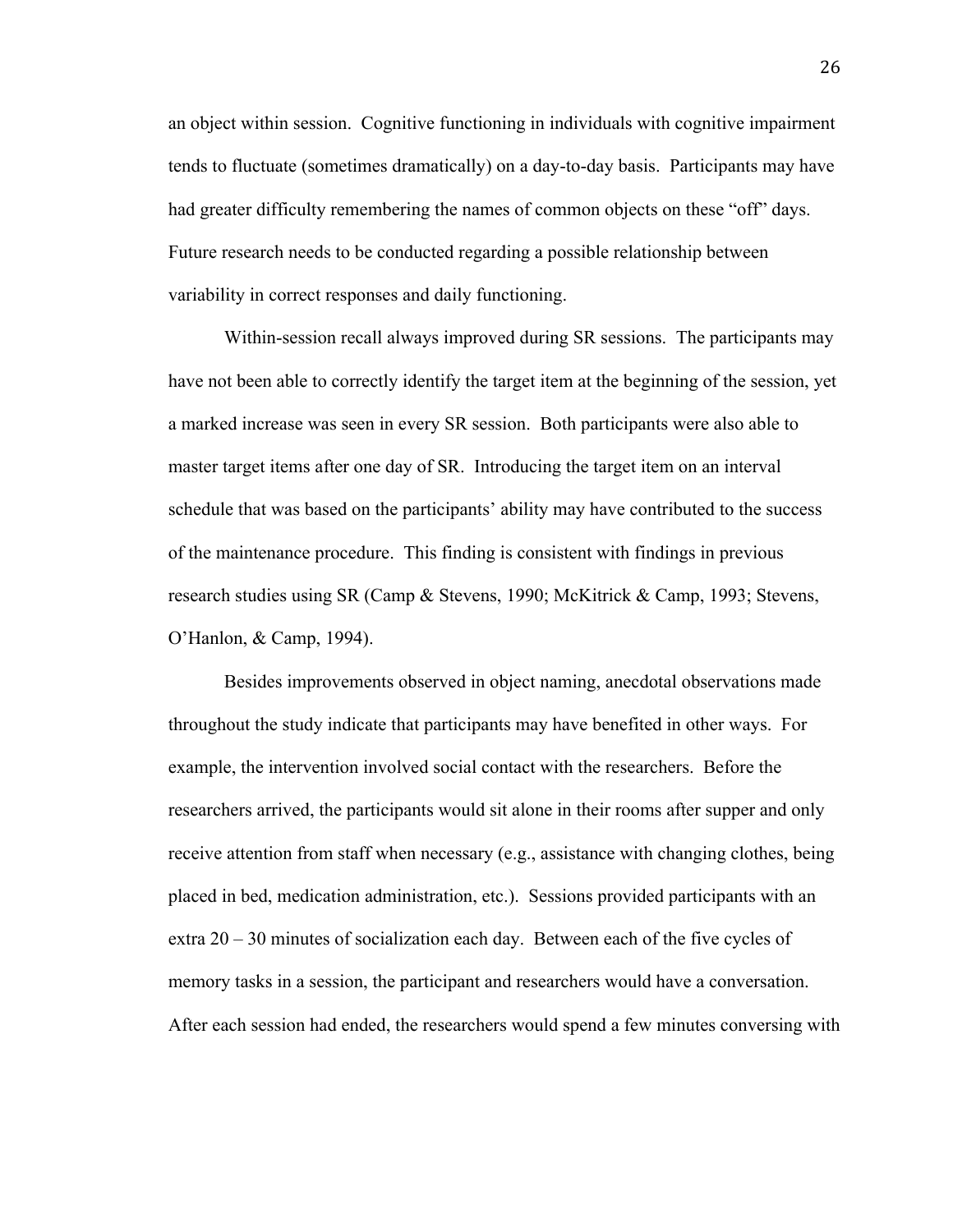the participant. The social component of the intervention may be partially responsible for the improvements in object naming observed in this study.

The participants also may have gained confidence during the memory enhancement procedures, as the majority of tasks incorporated high-p items. The participants were provided with feedback and praise when correctly identifying items, which may have led to the participants feeling more secure in their ability to correctly identify the low-p target item. Stated differently, this confidence may have contributed to the participants' willingness to guess the name of low-p objects because they had achieved success during the correct identification of high-p items. Additionally, each time the participants were provided praise, (e.g., "You're correct! Great work!") they would both smile and Sophia would giggle. Thus, positive affect resulted from praise. Mabel and Sophia also demonstrated positive affect upon seeing the researchers, which could indicate their enjoyment of increased socialization, attention, and praise. Although these are unintended benefits, they may be important from a quality of life standpoint and future research should attempt to quantify these effects across a larger sample of participants.

#### Strengths

The current study has several strengths that are worth highlighting. First, an attempt was made to isolate the specific mechanism of change responsible for observed improvements. Feedback and praise were given to participants during baseline and intervention. Therefore, feedback and praise cannot be solely responsible for the observed improvements, as they were consistently provided across phases (with the exception of probes and follow-up).Feedback allows an opportunity for learning to occur. Because participants continued to misidentify or were unable to name common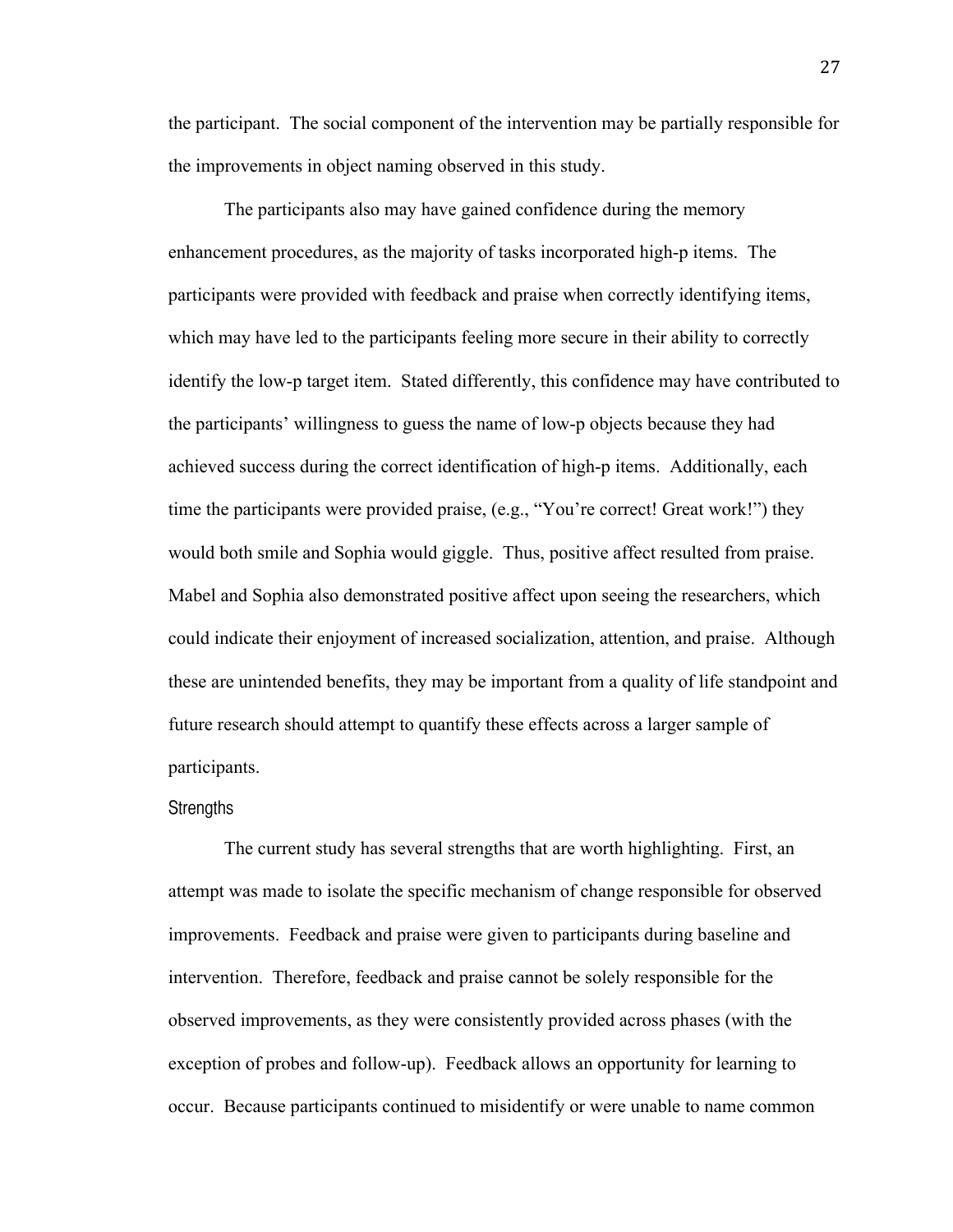objects after receiving feedback during baseline, the results suggest that Recognition-to-Recall and Recall-to-Recall interventions were responsible for change as opposed to feedback and praise.

Both memory enhancement procedures are cost effective and time efficient. On average, the current interventions take less than 20 min to implement and require  $1 - 2$ facilitators. The optimal treatment method, Recall-to-Recall, only requires one facilitator, as there are less cards to sort during the procedure. The facilitator can allocate more time to administering the tasks in a timely manner and recording information on the data sheet without the help of another research assistant. A colored printer, 4x6 note cards, and laminated sheets were used to create the items. Ease of implementation and efficiency are additional strengths of the current interventions.

As mentioned above, a secondary gain for the participants was an increase in socialization. Not only did the participants experience the physical presence of the researchers, but also the social nature of the interventions. There was ample opportunity for the participants to converse with the researchers between cycles of the memory tasks and after sessions. The social component may have made the procedures more desirable to the participants, which may have contributed to treatment gains. Stated differently, the participants may have been more invested in the procedures because they found the social nature of the interventions pleasurable.

### Limitations and Future Research

The interventions utilized in the current study are novel and are loosely based on the principle of behavioral momentum. The rationale for this study was that elderly individuals with cognitive impairment would learn more effectively if they first engage in memory tasks that are relatively easy. Support for this hypothesis was generated in this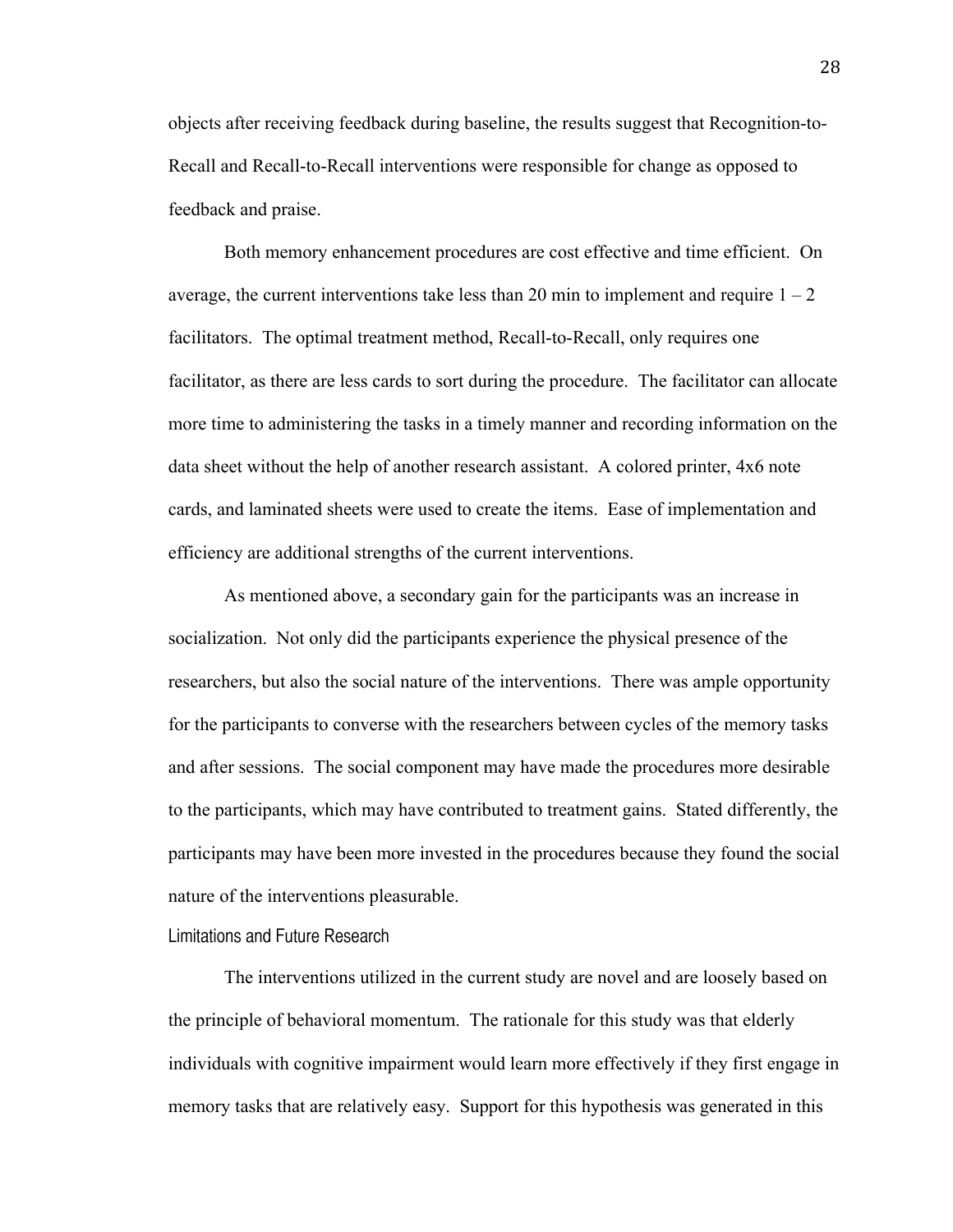study. However, the theoretical foundation behind the mechanisms of change of the current procedures is unknown. In other words, it appears as if the intervention works, but it is unclear what psychological principles can account for why it works. The interventions may be effective due to simple rehearsal or may be the effect of a complex system involving rehearsal, feedback, and sequencing of low- and high-p target items. Another possible explanation based on behavioral principles, is that momentum was gathered from building mass and velocity (e.g., consecutive, correct identification of items followed by positive feedback and praise) during the high-p tasks, which influenced the participants' ability to correctly identify low-p items.

 Enhancement of recall memory could have also been the result of altering an establishing operation. The participants could have had a deficit in social feedback, which intensified the participant's inability to identify the names of target items. This uncertainty or self-doubt was alleviated once the participant was given feedback. At this point, accuracy of responses began increasing alongside the participant receiving praise for correct answers. Feedback and praise may have added to the reinforcing effectiveness and increase in frequency of correct responses. In other words, the participants are no longer deprived of social feedback and may enjoy receiving praise, which influences their ability to correctly identify the names of common objects.

The present study has sound internal validity, whereas external validity is limited. Given the small number of participants, it is difficult to generalize the results of the present study to the majority of individuals with mild to moderate cognitive impairment. Replication is essential in determining the effectiveness of either intervention to improve recall memory. Replication could involve a more diverse demographic (e.g., ethnicity,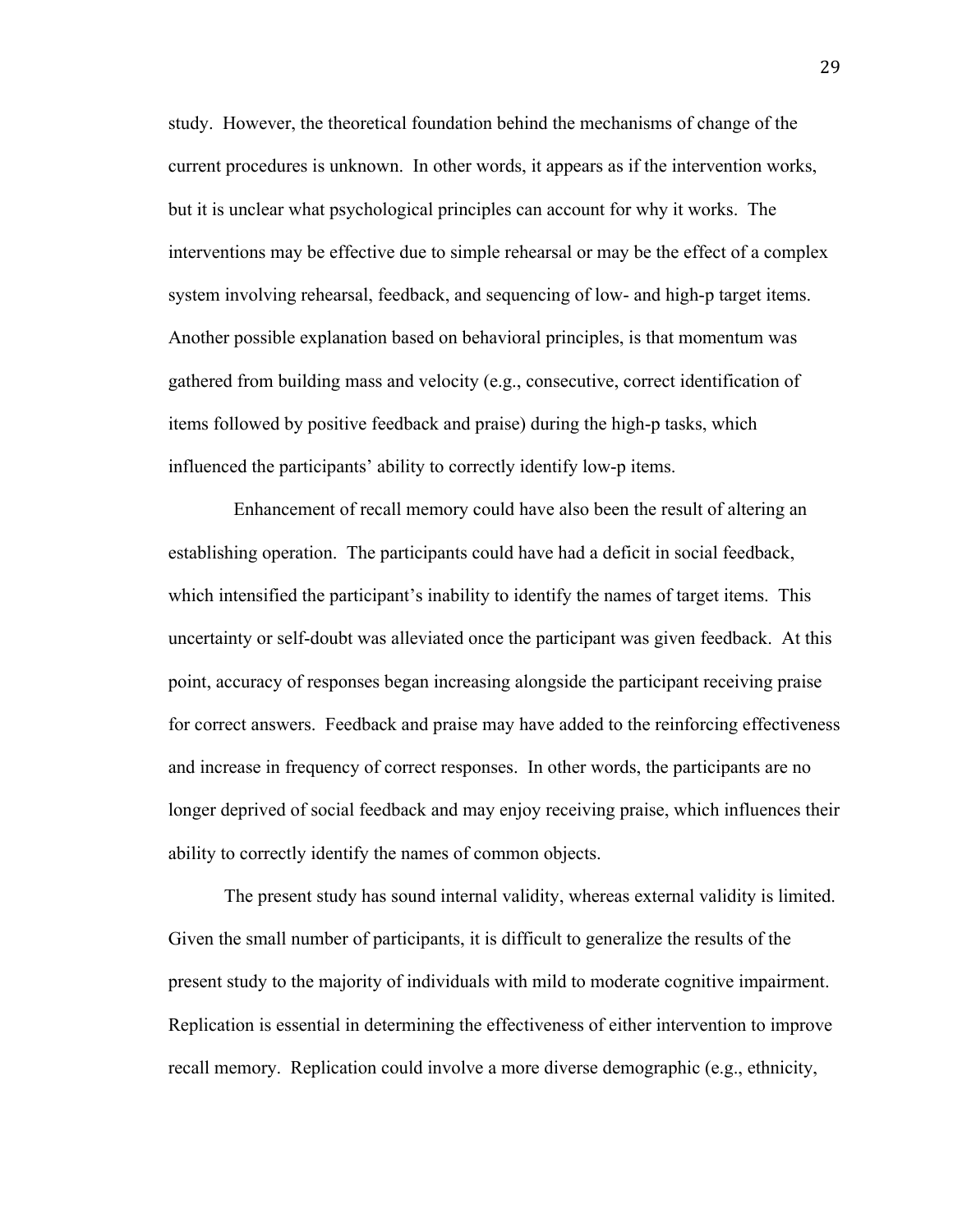age, sex, level of impairment) or the use of autobiographical information (e.g., names and faces of family members). Using autobiographical information would strengthen the personal relevance of the intervention and may result greater motivation to engage in intervention sessions.

The sample size of the present study was not only small, but also heterogeneous in terms of cognitive impairment. One participant displayed a high level of cognitive functioning on the 3MS, yet had a formal diagnosis of dementia. This participant lived in assisted living rather than the memory care unit. The other participant resided on the memory care unit and displayed moderate cognitive impairment on the 3MS, yet did not have a formal diagnosis of dementia. There were evident inconsistencies between residential placement, cognitive assessment per a standardized measure, and diagnoses. However, collateral contacts and observed cognitive deficits were incorporated into the assessment protocol to determine a resident's appropriateness for participation in the study. Future research could aim to target a homogenous and larger sample of participants. More stringent criteria regarding level of cognitive impairment may be used in the future to secure a homogenous pool of participants.

In addition to level of cognitive impairment, future research studies could screen participants for co-morbid agitated behaviors, breadth of their social repertoire, and level of education. A formal diagnosis of dementia may not be sufficient inclusion criteria, as some participants may have co-morbid agitation. Individuals who are easily agitated may be less interested in social interaction. This correlation appeared to be present in the woman who discontinued participation in the study after five days of baseline. The participant had a diagnosis of dementia with intermittent agitation and was highly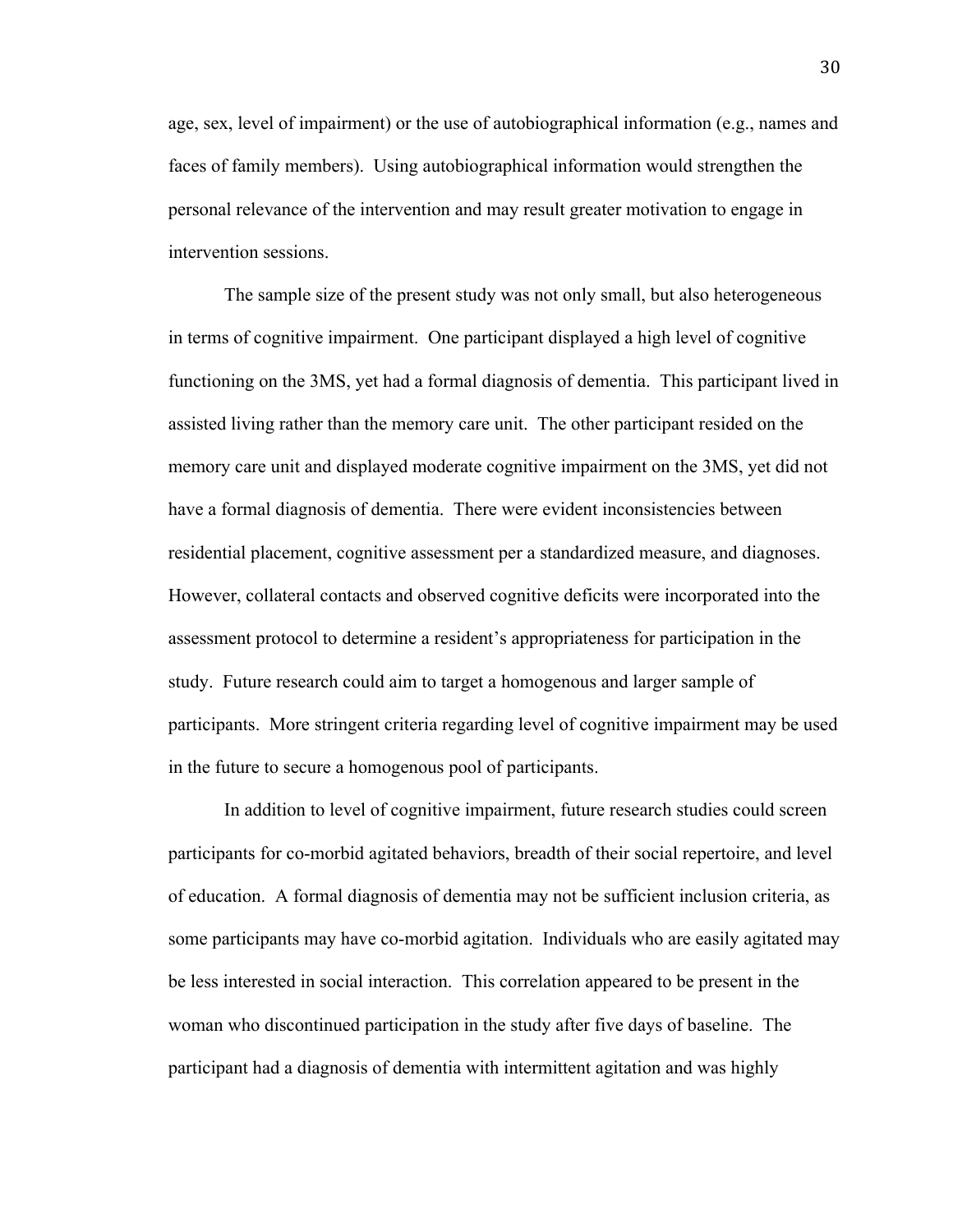educated. Identifying the names of common objects may frustrate highly educated individuals who may perceive the procedures as belittling. In future research studies, baseline could serve as an assessment opportunity to examine how an individual with cognitive impairment with co-morbid agitated behaviors, a diminished social repertoire, or a high level of education may function during the procedures. These variables may need to become exclusion criteria if functioning is impaired during baseline. This may help better determine for whom the high-p low-p procedure is most effective.

Determining for whom the high-p low-p procedures are most effective also applies to expanding outcome measures in order to examine generalization of treatment gains. Improvement in each participant's ability to recall the names of four common objects was the only outcome measure. Improvement in overall quality of life and general improvement in recall memory were not assessed. Future research could include pre- and post- quality of life and general assessments of memory. Additionally, secondary gains noted above, socialization, confidence, and positive affect, were not quantified during the study. Future research could measure the amount and variety of words, expressions of positive affect, and expressions of self-doubt a participant emits during a session. Future studies could also measure the amount of time the participant spends socializing or seeking reassurance outside of sessions.

Future research could include images from the same source, as the present study used computerized images from various websites. All images were based on common objects seen in Oxford's Picture Dictionary (Adelson-Goldstein & Shapiro, 2008). The images in the picture dictionary were helpful in identifying objects, yet were too small to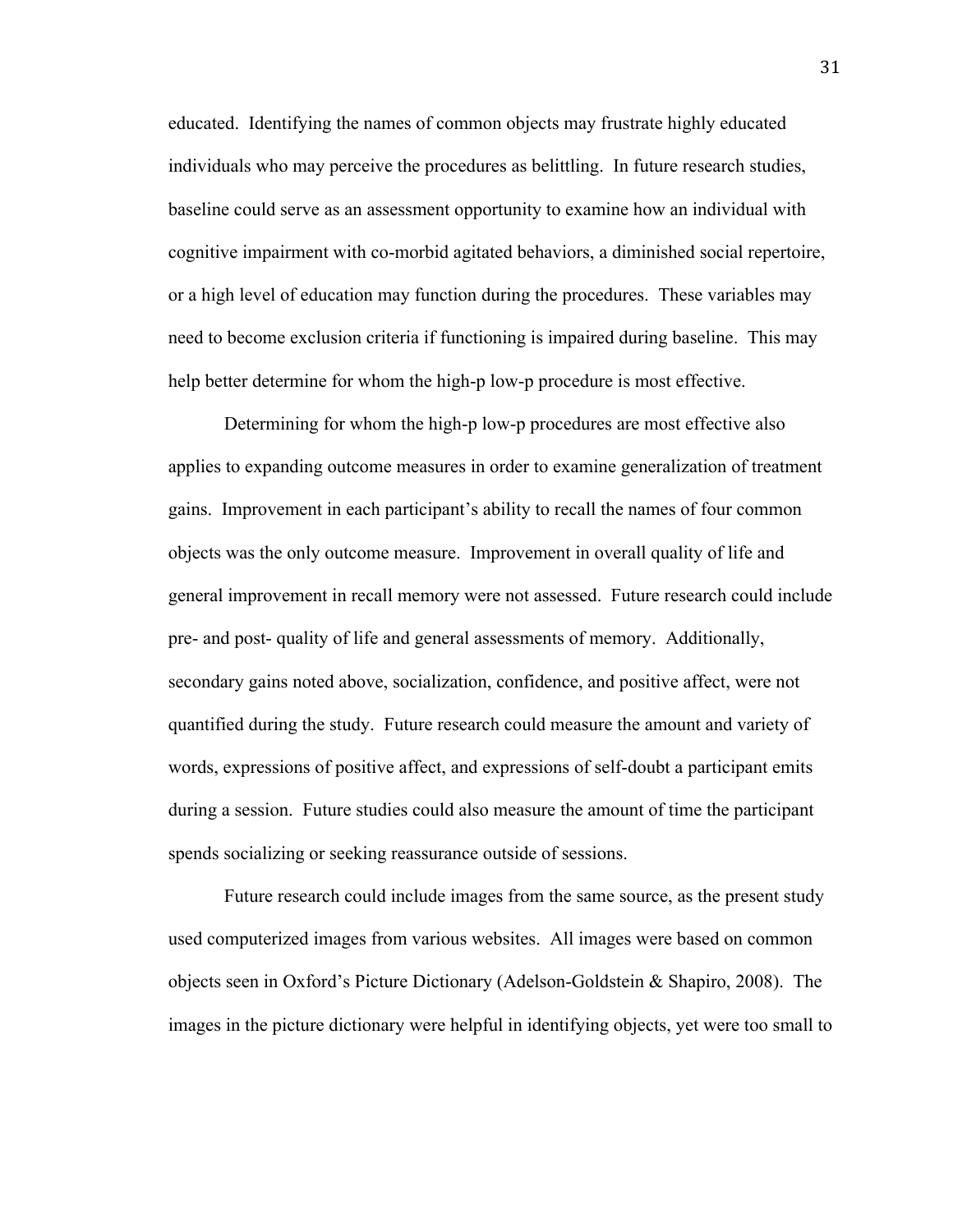include in the present study. Future researchers could attempt to better standardize the images.

Frequency of sessions served as both a strength and weakness of the current study. Sessions occurred once daily, although it may have been more beneficial to alternate between interventions twice daily. During some afternoons, the participants were ill, sleeping, or gone with family. These occurrences further separated the time between intervention sessions. For instance, if asparagus was targeted on Monday, the participant was sleeping on Tuesday, blender was targeted on Wednesday, and asparagus on Thursday, the participant would have gone three days before being asked to identify asparagus after the initial session. Despite these lapses between sessions, both participants' ability to recall the names of common objects greatly increased. Future research studies could incorporate a more stringent schedule of sessions, which may further enhance recall memory. Overall, the appropriate amount of training needed to maximize intervention benefits is yet to be determined.

In the future, training could simultaneously target all four low-p recall items during each SR session to further strengthen and maintain treatment gains. For instance, zucchini was not targeted until the last two days of SR for Mabel. Zucchini was identified with 12.5% accuracy when the item was probed across eight days of SR. Mabel's treatment gain of recalling zucchini diminished until targeted during SR training. Similarly, the session after mastering squash, Mabel identified it as a radish. In other words, mastery of an item was not consistently maintained when SR training targeted other items. Mabel may have performed better during probing if zucchini, squash, avocado, and broccoli were simultaneously targeted.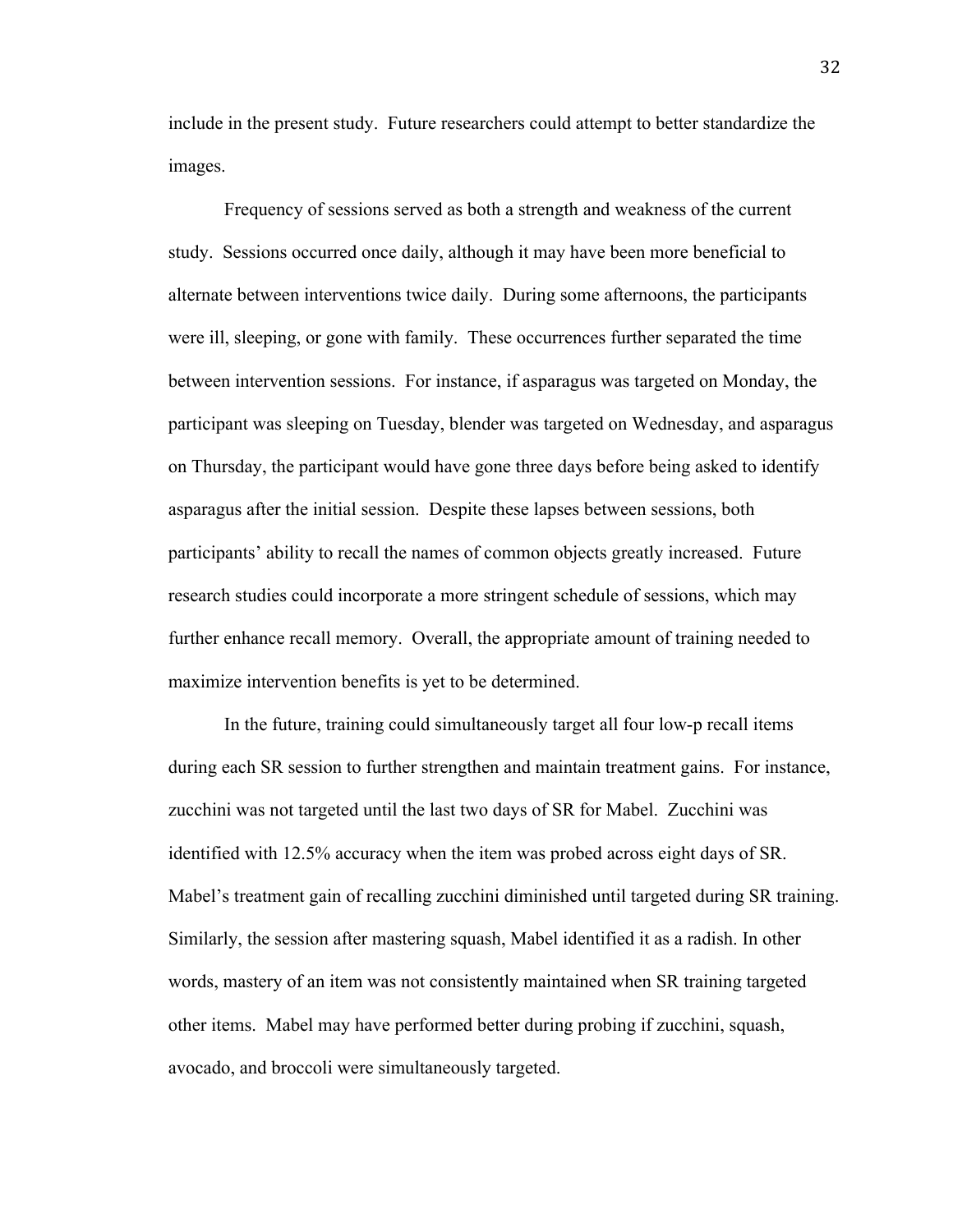Aside from changing methodology within procedures, future research could examine two other permutations of the high-p low-p procedure. An intervention involving high-p recognition tasks and low-p recognition target items could be implemented to examine if treatment gains differ when tasks remain in the same response class and all memory tasks involve recognition. Another permutation could involve highp recall tasks and low-p recognition target items. Results for the Recall-to-Recognition intervention may be similar to the Recognition-to-Recall procedure, as response class and environmental structure change during the procedures. Overall, four permutations of the high-p – low-p procedure could be implemented to determine differences in level of effectiveness of each intervention to improve recall or recognition memory.

Future research should also investigate how easily intervention procedures can be taught to other individuals such as: family members, or individuals in long-term care facilities such as nursing or activities staff, other residents, or volunteers. Conducting these procedures could also result in benefits for those implementing the interventions. For example, cognitively intact residents of long-term care facilities could find a great deal of meaning and pleasure in being able to assist other, more impaired residents. Using a broader set of facilitators should be empirically tested before procedures are disseminated to caregivers. However, these interventions could serve as pragmatic means to improve recall memory. Family, staff, volunteers, and residents without cognitive impairment could actively contribute to enhancements in the patient's memory and quality of life. Interventions such as these may provide patients and caregivers with a simple, yet effective tool for combating some of the effects of age-related cognitive decline.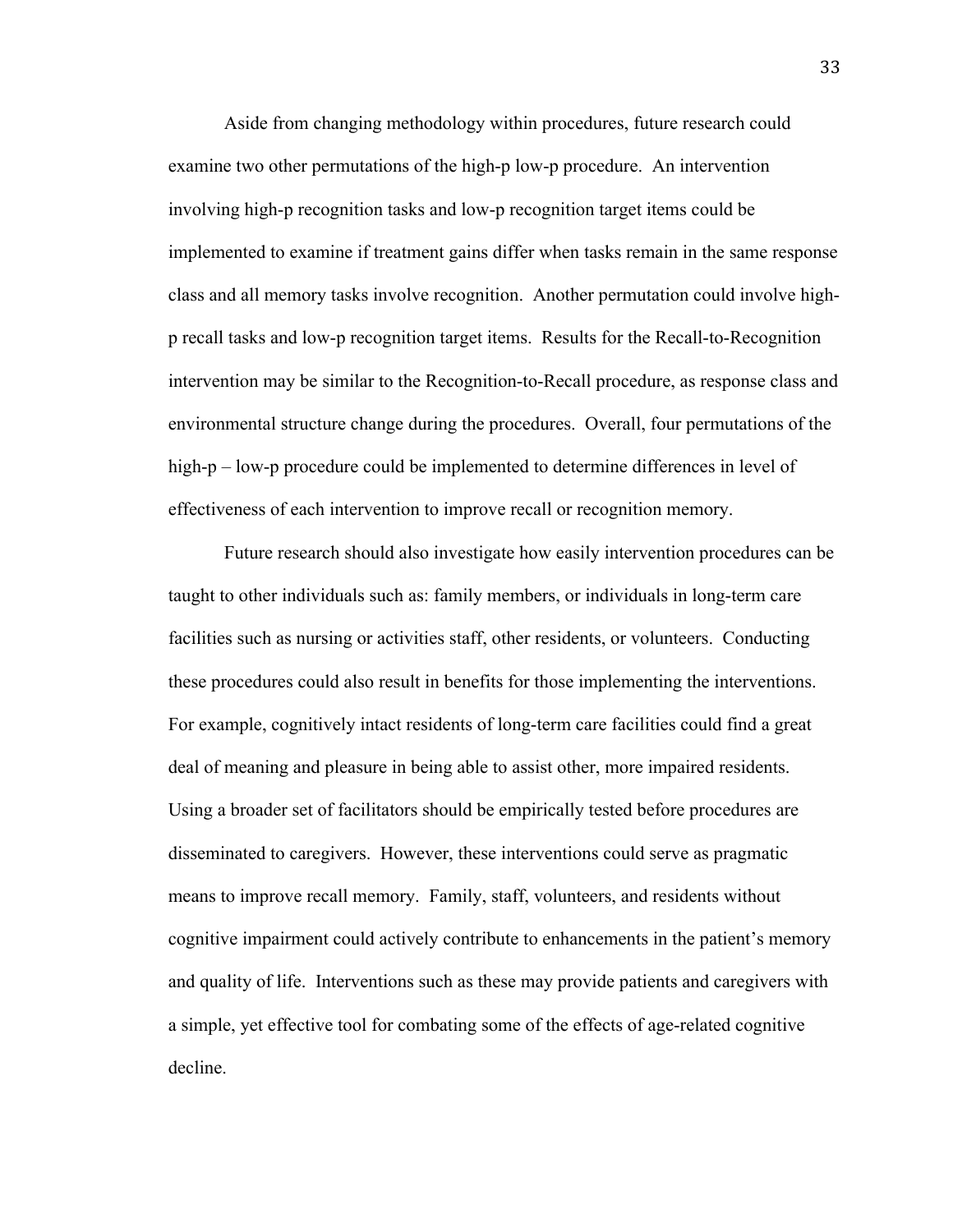#### REFERENCES

- Adelson-Goldstein, J. & Shapiro, N. (2008). *Oxford picture dictionary* (2<sup>nd</sup> ed.). New York, NY: Oxford University Press.
- Alzheimer's Association. (2011). Alzheimer's disease facts and figures. *Alzheimer's & Dementia, 7*(2), 1-68.
- Alzheimer's Disease International. (2010). *World Alzheimer's report 2010: The global economic impact of dementia*. Retrieved May 1, 2011, from http://www.alz.org/documents/national/World\_Alzheimer\_Report\_2010.pdf
- American Psychiatric Association. (2000). *Diagnostic and statistical manual of mental disorders (4 th ed.), text revision (DSM-IV-TR)*. Washington, DC: Author.
- Arkin, S. M. (1991). Memory training in early Alzheimer's disease: An optimistic look at the field. *The American Journal of Alzheimer's Care and Related Disorders and Research, 6*, 17-25.
- Arkin, S. M. (2001). Alzheimer rehabilitation by students: Interventions and outcomes. *Neuropsychological Rehabilitation, 11*, 273-317.
- Belleville, S., Gilbert, B., Fontaine, F., Gagnon, L., Menard, E., & Gauthier, S. (2006). Improvement of episodic memory in persons with mild cognitive impairment and healthy older adults: Evidence from a cognitive intervention program. *Dementia, Geriatric, and Cognitive Disorders, 22*, 486-499.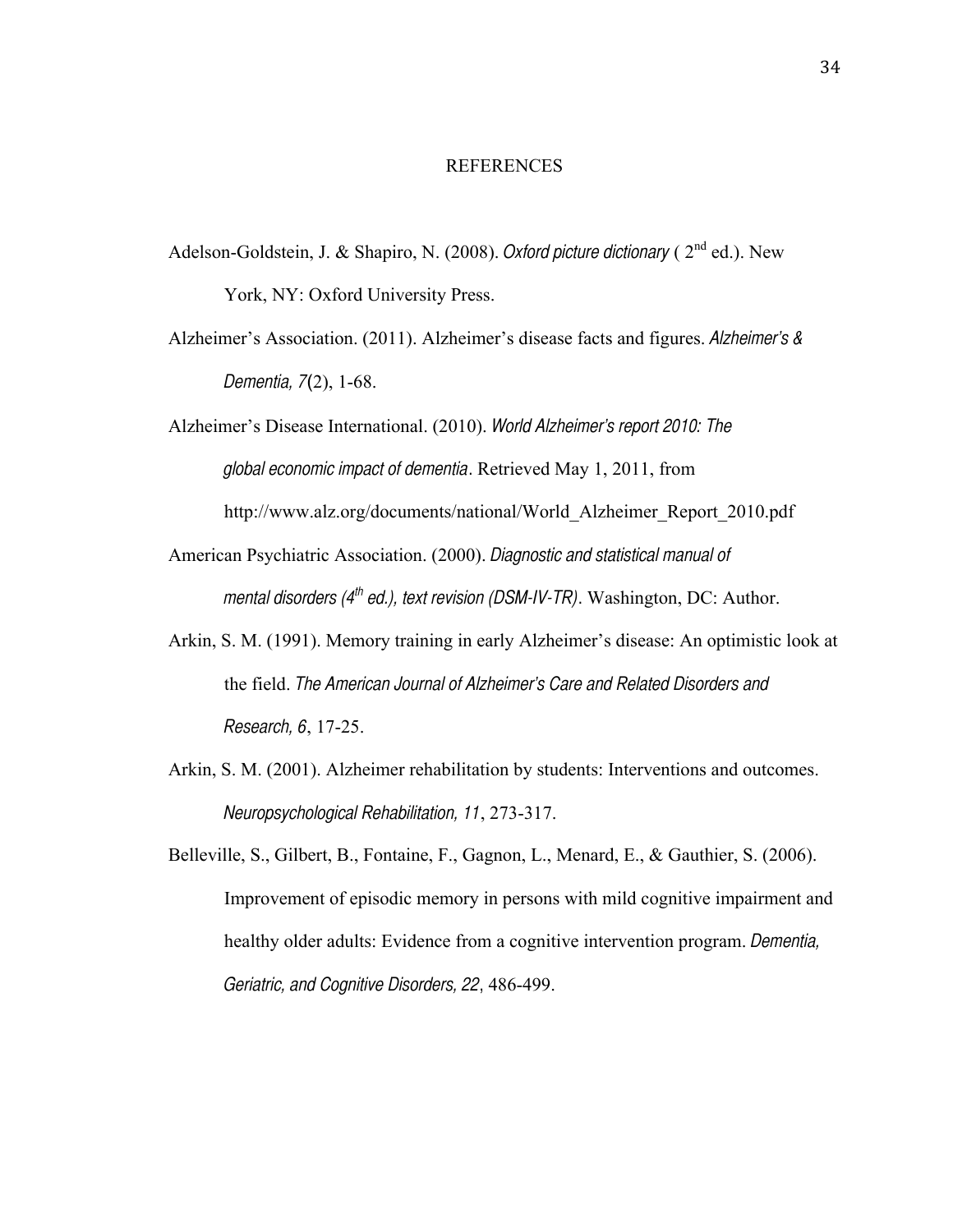- Bourgeois, M. S., Camp, C. J., Rose, M., White, B., Mai-one, M., Carr, J., & Rovine, M. (2003). A comparison of training strategies to enhance use of external aids by persons with dementia. *Journal of Communication Disorders, 36*, 361–378.
- Brandimonte, M. A., Schooler, J. W., & Gabbino, P. (1997). Attenuating verbal overshadowing through color retrieval cues. *Journal of Experimental Psychology: Learning, Memory, and Cognition, 23*(4), 915-931.
- Buchanan, J. A., Christenson, A., Houlihan, D., & Ostrom, C. (2011). The role of behavior analysis in the rehabilitation of persons with dementia. *Behavior Therapy, 42*, 9-21.
- Camp, C. J. & Stevens, A. B. (1990). Spaced-retrieval: A memory intervention for dementia of the Alzheimer's type (DAT). *Clinical Gerontologist,* 58-60.
- Carr, E. G., Newsom, C. D., & Binkoff, J. A. (1976). Stimulus control of self-destructive behavior in a psychotic child. *Journal of Abnormal Child Psychology, 4*, 139-153.
- Clare, L., Wilson, B. A., Breen, K., & Hodges, J. R. (2000). Errorless learning of facename associations in early Alzheimer's disease. *Neurocase, 5*, 37-46.
- Clare, L., Wilson, B. A., Carter, G., Breen, K., Gosses, A., & Hodges, J. R. (2000). Intervening with everyday memory problems in dementia of Alzheimer's type: An errorless learning approach. *Journal of Clinical and Experimental Neuropsychology, 22*, 132-146.
- Cushman, L. A., Como, P. G., Booth, H., & Caine, E. D. (1988). Cued recall and release from proactive interference in Alzheimer's disease. *Journal of Clinical and Experimental Neuropsychology, 10*, 685-692.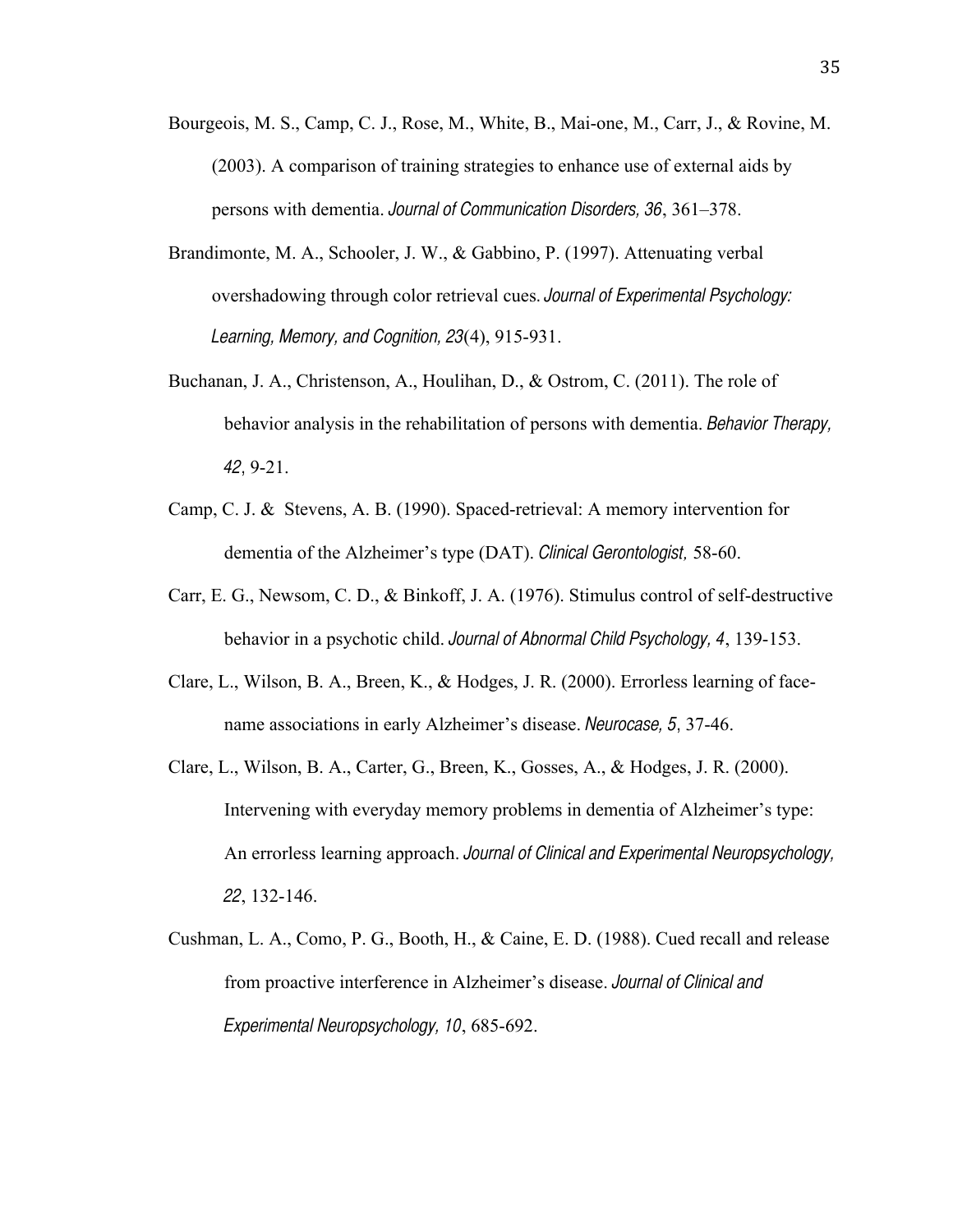- Ducharme, J. M., & Worling, D. E. (1994). Behavioral momentum and stimulus fading in the acquisition and maintenance of child compliance in the home. *Journal of Applied Behavior Analysis, 27*, 639-647.
- Dudas, R. B., Clague, F., Thompson, S. A., Graham, K. S., & Hodges, J. R. (2005). Episodic and semantic memory in mild cognitive impairment. *Neuropsychologia, 43,* 1266-1276.
- Erber, J. T. (2010). *Aging and Older Adulthood* ( $2<sup>nd</sup>$  ed.). Singapore: John Wiley & Sons, Ltd.
- Folstein, M. F., Folstein, S. E., and McHugh, P. R. (1975). 'Mini-Mental State': A practical method for grading the cognitive state of patients for the clinician. *Journal of Psychiatric Research, 12*, 189-198.
- Gauthier, S., Reisberg, B., Zaudig, M., Petersen, R. C., Ritchie, K., Broich, K… Winblad, K. (2006). Mild cognitive impairment. *Lancet, 367*, 1262-1270.
- Geda, Y. E., Negash, S., & Petersen, R. C. (2009). *Mild cognitive impairment. In The American Psychiatric Publishing Textbook of Alzheimer Disease and Other Dementias*. Washington, DC: American Psychiatric Publishing, Inc.
- Geis, M. F., & Lange, G. (1976). Children's cue utilization in a memory-for-location task. *Child Development, 47*, 759-766.
- Graham, K. S., Patterson, K., Pratt, K. H., & Hodges, J. R. (1999). Relearning and subsequent forgetting of semantic category exemplars in a case of semantic dementia. *Neuropsychology 13*(3), 359-380.
- Karlsson, T., Backman, L., Herlitz, A., Hilsson, L. G., Winbald, B., Osterlind, P. O.: Memory improvement at different stages of Alzheimer's disease. *Neuropsychologia, 27*, 737-742.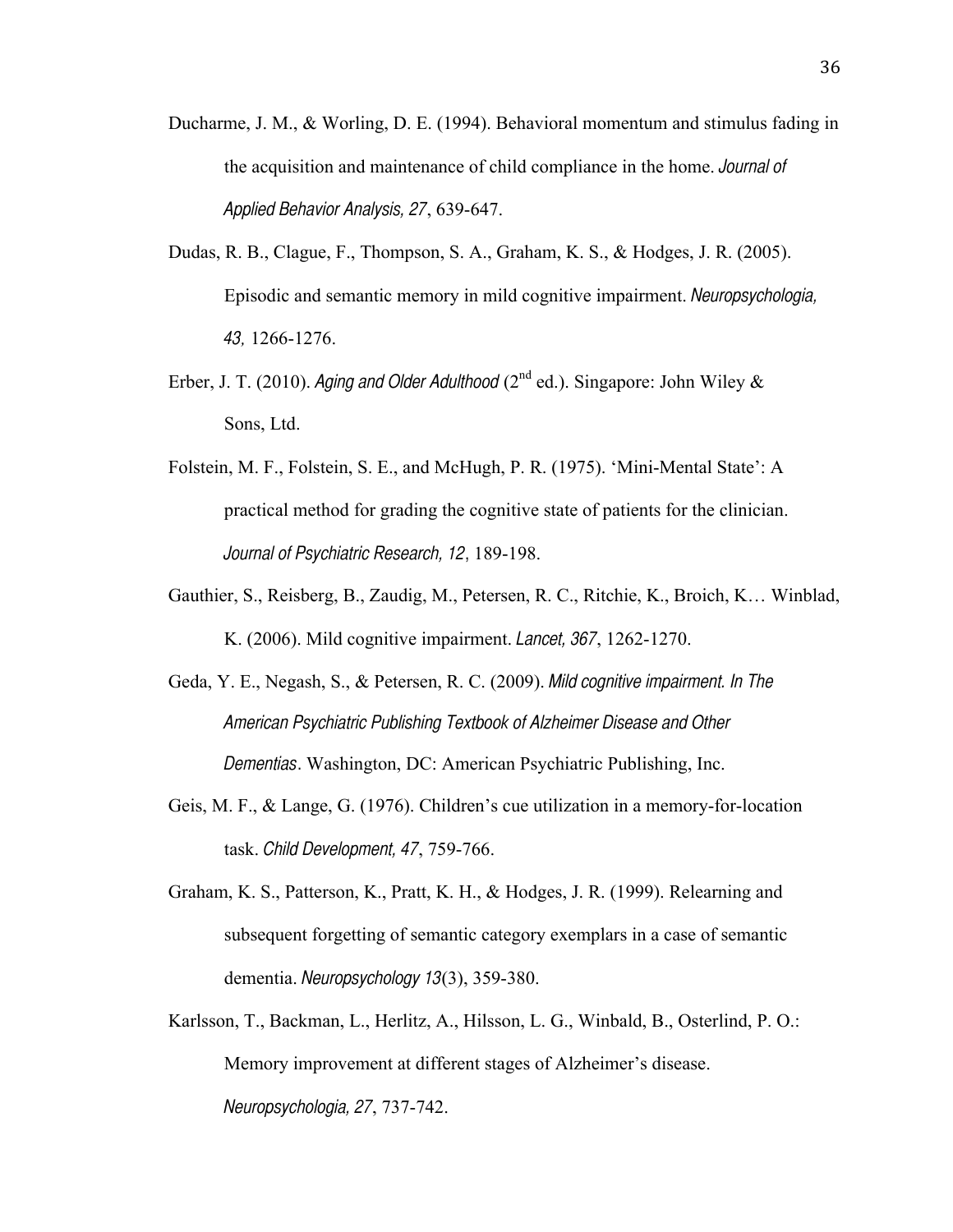- Kinsella, G. J., Mullaly, E., Rand, E., Ong, B., Burton, C., Price, S., …Storey, E. (2009). Early intervention for mild cognitive impairment: A randomized controlled trial. *Journal of Neurosurgical Psychiatry, 80*(7), 730-736.
- Lee, D. L., Belfiore, P. J., Ferko, D., Hua, Y., Carranza, M., & Hildebrand, K. (2006). Using pre and post low-p latency to assess behavioral momentum: A preliminary investigation. *Journal of Behavioral Education, 15*, 203-214.
- Lee, D. L., Belfiore, P. J., Scheeler, M. C., Hua, Y., Smith, R. (2004). Behavioral momentum in academics: Using embedded high-p sequences to increase academic productivity. *Psychology in the Schools, 41*(7), 789-801.
- Luo, L. & Craik, F. I. M. (2008). Aging and memory: A cognitive approach. *La Revue canadienne de psychiatrie, 53*(6), 346-353.
- Lyketsos, C. G., Lopez, O., Jones, B., Fitzpatrick, A. L., Breitner, J., & DeKosky, S. (2002). Prevalence of neuropsychiatric symptoms in dementia and mild cognitive impairment: Results from the cardiovascular health study. *Journal of the American Medical Association, 288*, 1475-1483.
- Mace, F. C., Hock, M. L., Lalli, J. S., West, B. J., Belfiore, P., Pinter, E., et al. (1988). Behavioral momentum in the treatment of noncompliance. *Journal of Applied Behavior Analysis, 21*, 123-141.
- Mapstone, M., Steffenella, T. M., Duffy, C. J. (2003). A visuospatial variant of mild cognitive impairment getting lost between aging and AD. *Neurology 60*, 802–808.
- Marshall, R. C., Karow, C. M., Freed, D. B., & Babock, P. (2002). Effects of personalized cue form on the learning of subordinate category names by aphasic and non-brain-damaged subjects. *Aphasiology, 16* (7), 763-771.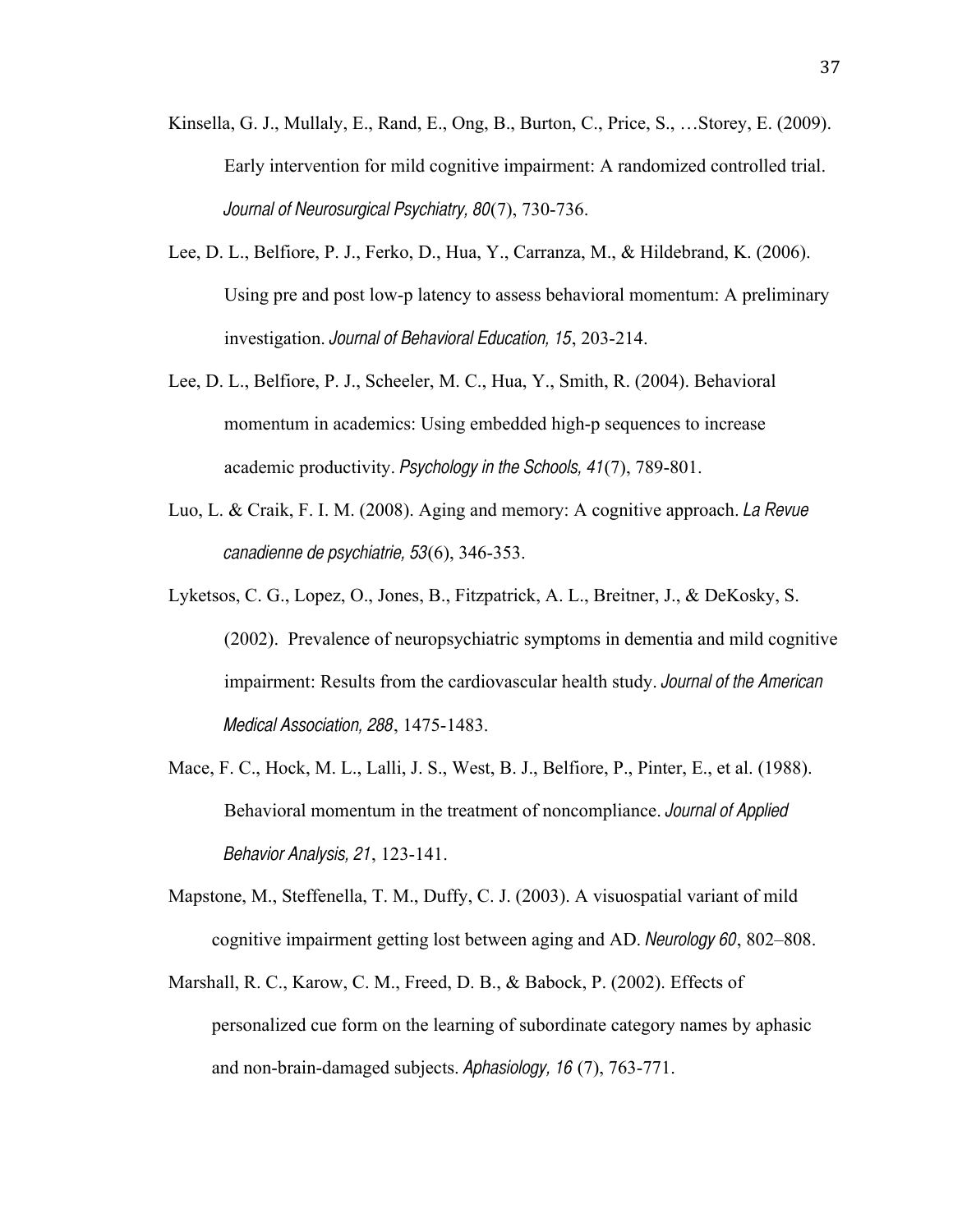- McComas, J. J., Wacker, D. P., & Cooper, L. J. (1998). Increasing compliance with medical procedures: Application of the high-probability request procedure to a toddler. *Journal of Applied Behavior Analysis, 31*, 287-290.
- McDermott, K., & Knight, R. G. (2004). The effects of aging on a measure of prospective remembering using naturalistic stimuli. *Applied Cognitive Psychology, 18*, 349- 362.
- McEvoy, C. L. & Patterson, R. L. (1986). Behavioral treatment of deficit skills in dementia patients. *The Gerontologist, 26*, 475-478.
- McKitrick, L. A. & Camp, C. J. (1993). Relearning the names of things: The spacedretrieval intervention implemented by a caregiver. *Clinical Gerontologist,* 60-62.
- Nevin, J. A. (1996). The momentum of compliance. *Journal of Applied Behavior Analysis, 29*, 535-547.
- Okonkwo, O. C., Wadley, V. G., Ball, K., Vance, D. E., Crowe, M. (2008). Dissociations in visual attention deficits among persons with mild cognitive impairment. *Aging Neuropsychology, and Cognition, 15,* 492–505.
- Olazaran, J., Muniz, R., Reisberg, B., Pena-Casanova, J., del Ser, T., Cruz-Jentoft, A. J., …Sevilla, C. (2004). Benefits of cognitive-motor intervention in MCI and mild to moderate Alzheimer disease. *Neurology, 63*, 2348-2553.
- Page, A. N., & Fragar, L. J. (2001). Recall of farm hazards in Australian primary school age children using a 3-D visual cue test. *Australian Journal of Rural Health, 9,* 216-221.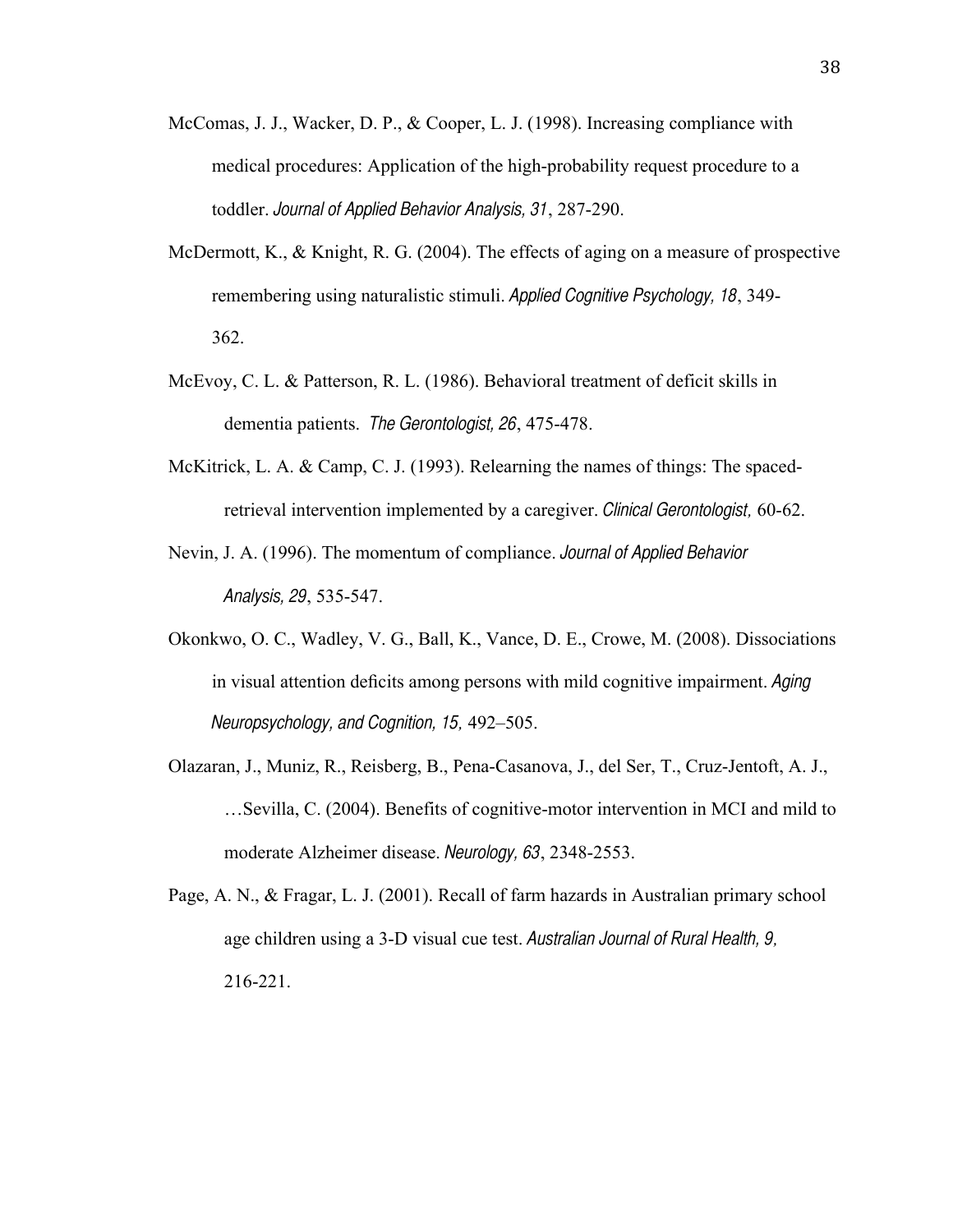Petersen, R. C., Doody, R., Kurz, A., Mohs, R. C., Morris, J. C., Rabins, P. V.,

- …Winblad, B. (2001). Current concepts in mild cognitive impairment. *Archives of Neurology, 58*, 1985-1992.
- Plassman B. L., Langa K. M., Fisher G. G., Heeringa S. G., Weir D. R., Ofstedal M. B., ...Wallace, R. B. (2007). Prevalence of dementia in the United States: The aging, demographics, and memory study. *Neuroepidemiology, 29*, 125-132.
- Plassman B. L., Langa K. M., Fisher G. G., Heeringa S. G., Weir D. R., Ofstedal M. B., ...Wallace, R. B. (2008). Prevalence of cognitive impairment without dementia in the United States. *Annals of Internal Medicine, 148*, 427-434.
- Rapp, S., Brenes, G., & Marsh, A. P. (2002). Memory enhancement training for older adults with mild cognitive impairment: A preliminary study. *Aging and Mental Health, 6*(1), 5-11.
- Reed, S. K. (2010). *Cognition: Theories and applications* (8<sup>th</sup> ed.). Belmont, CA: Wadsworth.
- Schultz-Larsen, K., Kreiner, S., & Lomhold, R. K. (2007). Mini-Mental Status Examination: Mixed Rasch model item analysis derived two different cognitive dimensions of the MMSE. *Journal of Clinical Epidemiology, 60*, 268-279.
- Sherman, B. (1999). *Dementia with dignity: A guide for caregivers.* Australia: McGraw-Hill Book Company Australia Pty Limited.
- Spitzer, T. M. (1976). The development of visual and auditory recall as a function of presentation and probe modalities. *Child Development, 47*, 767-778.
- Stevens, A., O'Hanlon, A., & Camp, C. (1994). The spaced-retrieval method: A case study. *Clinical Gerontologist,* 106-109.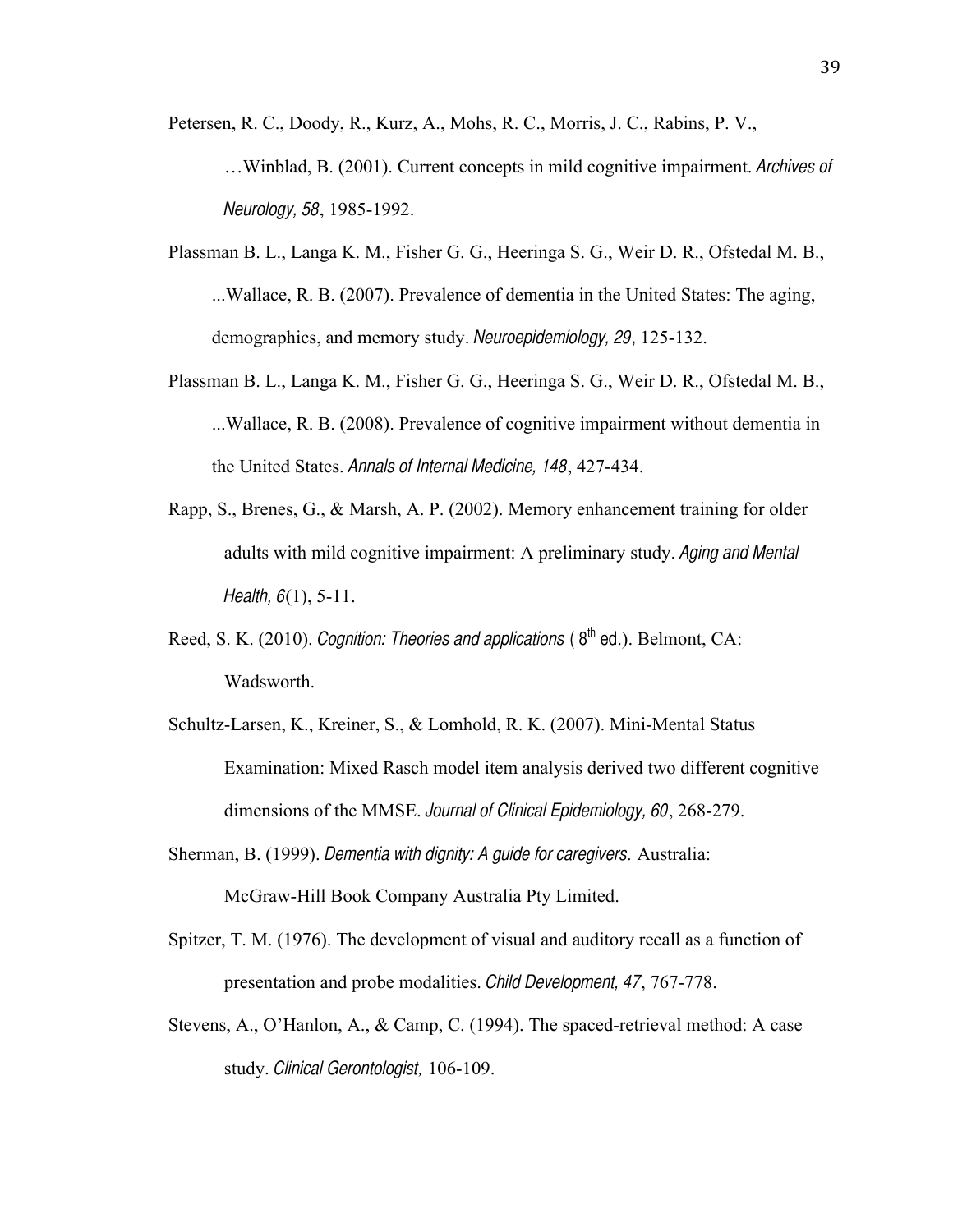- Tabert, M. H., Albert, S. M., Borukhova-Milov, L., Camacho, Y., Pelton, G., Liu, X… Devanand, D. P. (2002). Functional deficits in patients with mild to moderate cognitive impairment: Prediction of AD. *Neurology, 58*, 758-764.
- Taler, V., & Phillips, N. A. (2008). Language performance in Alzheimer's disease and mild cognitive impairment: A comparative review. *Journal of Clinical and Experimental Neuropsychology, 30*, 501–556.
- Tombaugh, T. N., McDowell, I., Kristjansson, B., & Hubley, A. M. (1996). Mini-mental state examination (MMSE) and the modified MMSE (3MS): A psychometric comparison and normative data. *Psychological Assessment, 8*(1), 48-59.
- Troyer, A. K., Murphy, K. J., Anderson, N. D., Moscovitch, M., & Craik, F. I. M. (2008). Changing everyday memory behaviour in amnestic mild cognitive impairment: A randomised controlled trial. *Neuropsychological Rehabilitation, 18*(1), 65-88.
- Williams, J. M. G., Healy, H. G., & Ellis, N. C. (1999). *The Quarterly Journal of Experimental Psychology, 52A*(3), 555-579.
- Woodbury, M. A., & Fillenbaum, G. G. (1996). Psychometric characteristics of the Mini-Mental State Examination in patients with Alzheimer's disease—A grade of membership analysis of CERAD data: Part II. *International Journal of Geriatric Psychiatry, 11*, 543-553.
- Zec, R. F. (1993). Neuropsychological functioning in Alzheimer's disease. In R. W. Parks, R. F. Zec, & R. S. Wilson (Eds.), *Neuropsychology of Alzheimer's disease and other dementias*, (pp. 3-80). New York, NY: Oxford University Press.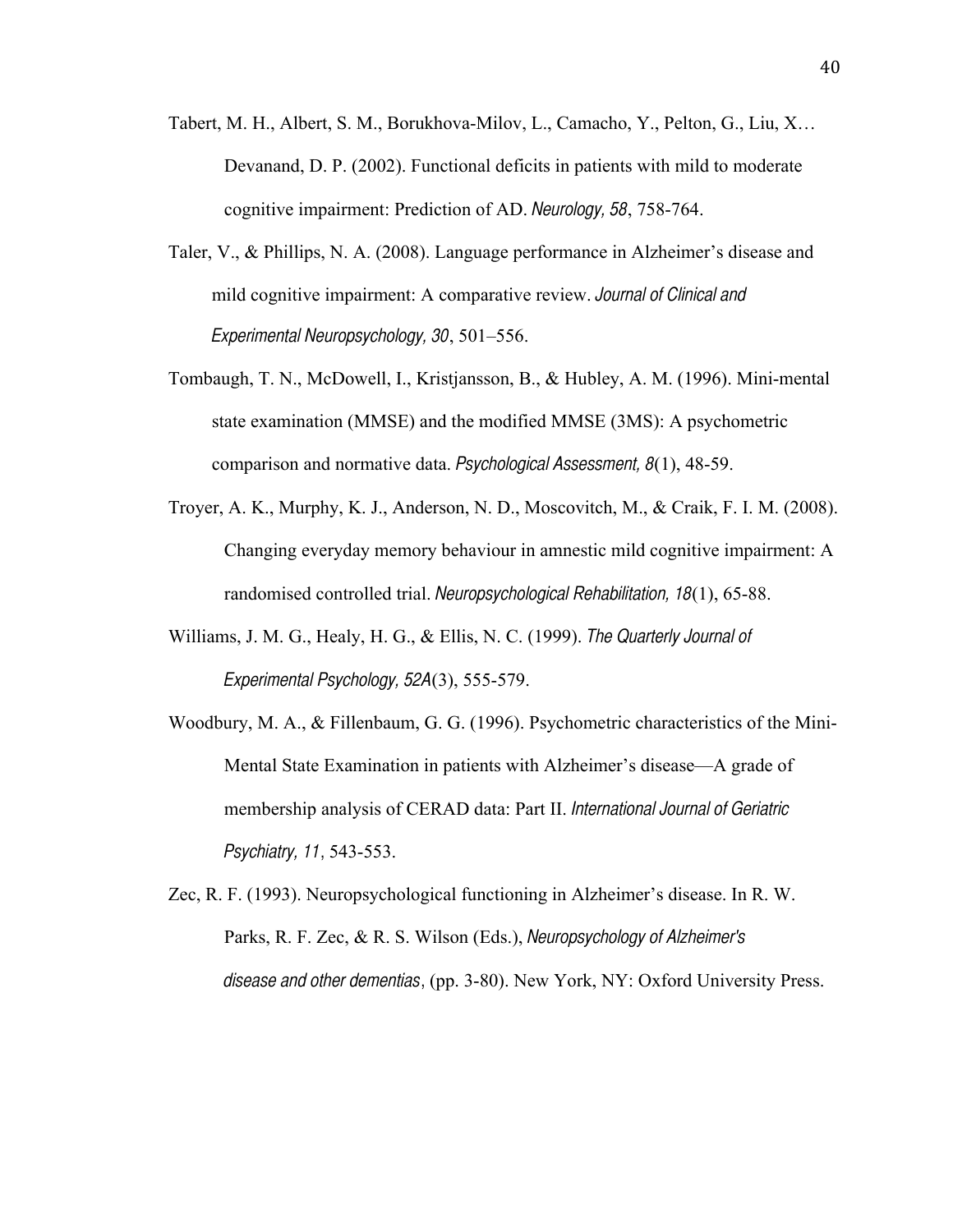

*Figure 1.* Aggregated Data: Mabel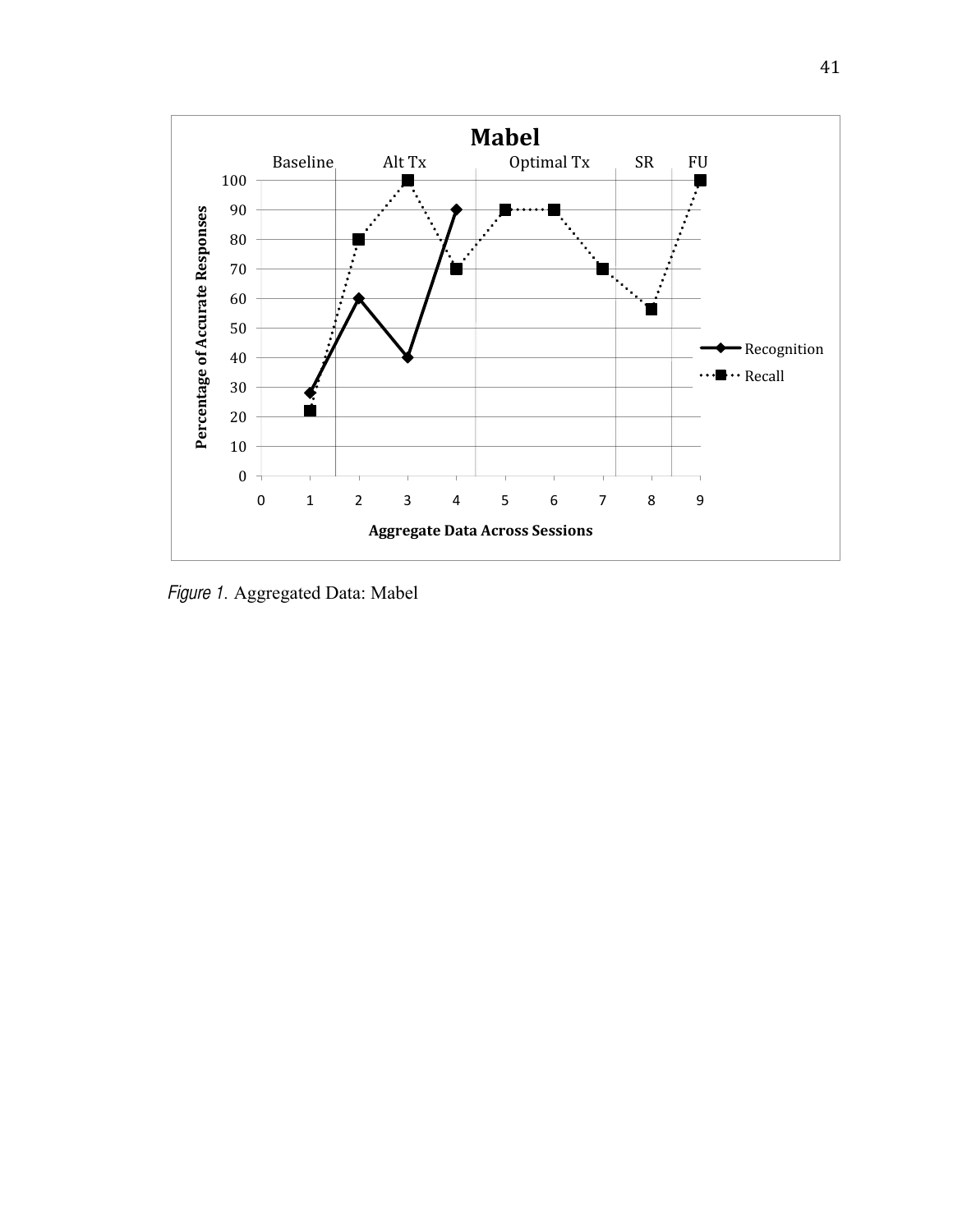

*Figure 2.* Aggregated Data: Sophia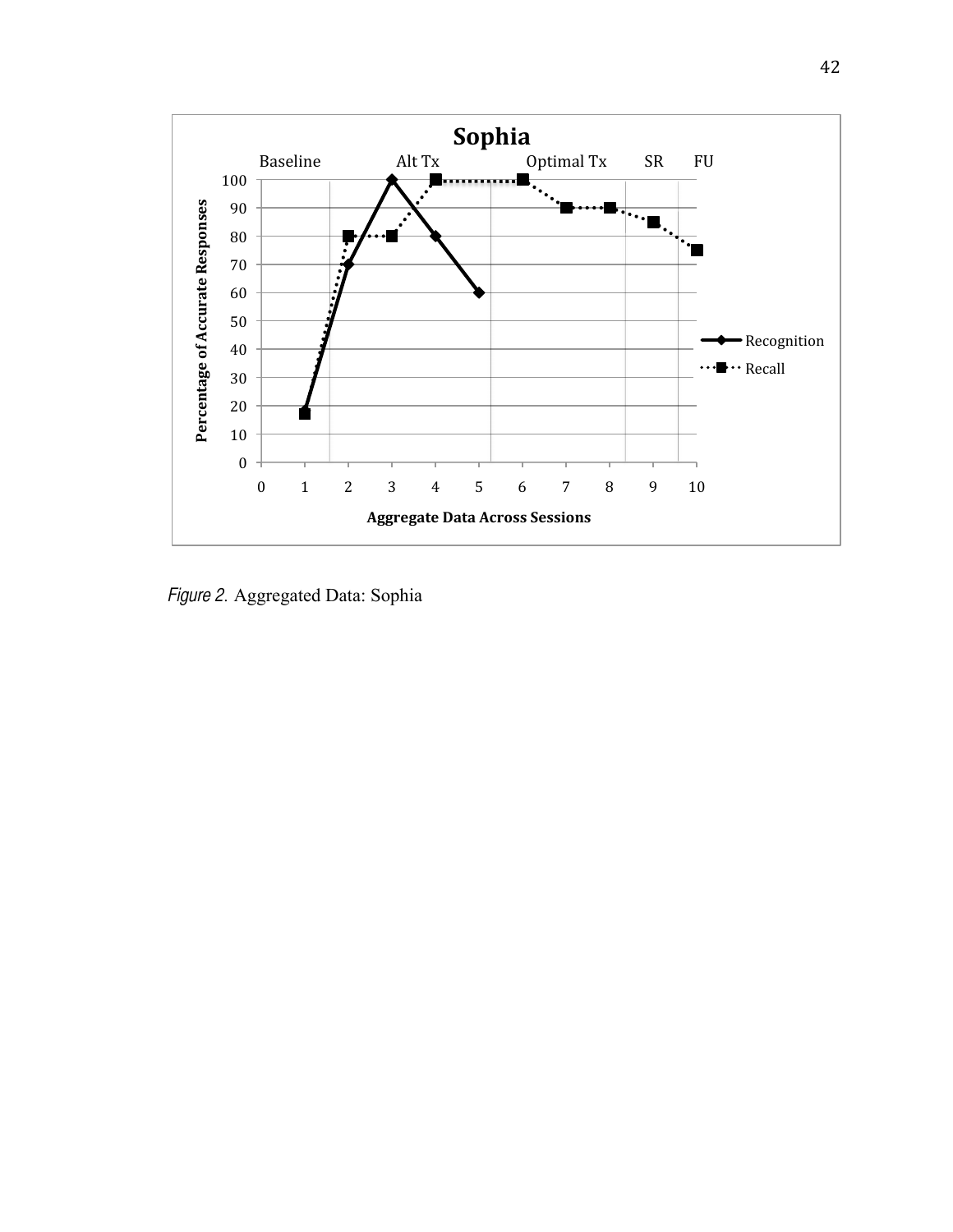|                           | Low-P Target Items |        |         |          |  |  |  |  |  |  |
|---------------------------|--------------------|--------|---------|----------|--|--|--|--|--|--|
| Phases                    | <b>Broccoli</b>    | Squash | Avocado | Zucchini |  |  |  |  |  |  |
| <b>Baseline</b><br>Alt Tx | 33                 | 22     | 33      | 10       |  |  |  |  |  |  |
| Day One                   | 60                 | 60     | 100     | 60       |  |  |  |  |  |  |
| Day Two                   | 60                 | 20     | 100     | 100      |  |  |  |  |  |  |
| Day Three                 | 100                | 80     | 100     | 60       |  |  |  |  |  |  |
| Optimal Tx                |                    |        |         |          |  |  |  |  |  |  |
| Day One                   | 100                | 80     |         |          |  |  |  |  |  |  |
| Day Two                   | 80                 | 60     |         |          |  |  |  |  |  |  |
| Day Three                 | 100                | 80     |         | -        |  |  |  |  |  |  |
| SR-Probe                  | 88                 | 50     | 75      | 13       |  |  |  |  |  |  |
| Follow-Up                 | 100                | 100    | 100     | 100      |  |  |  |  |  |  |

 $\mathcal{L}_\text{max}$  and the contract of the contract of the contract of the contract of the contract of the contract of

# *Mabel: Percentage of Correct Responses by Target Item and Phase*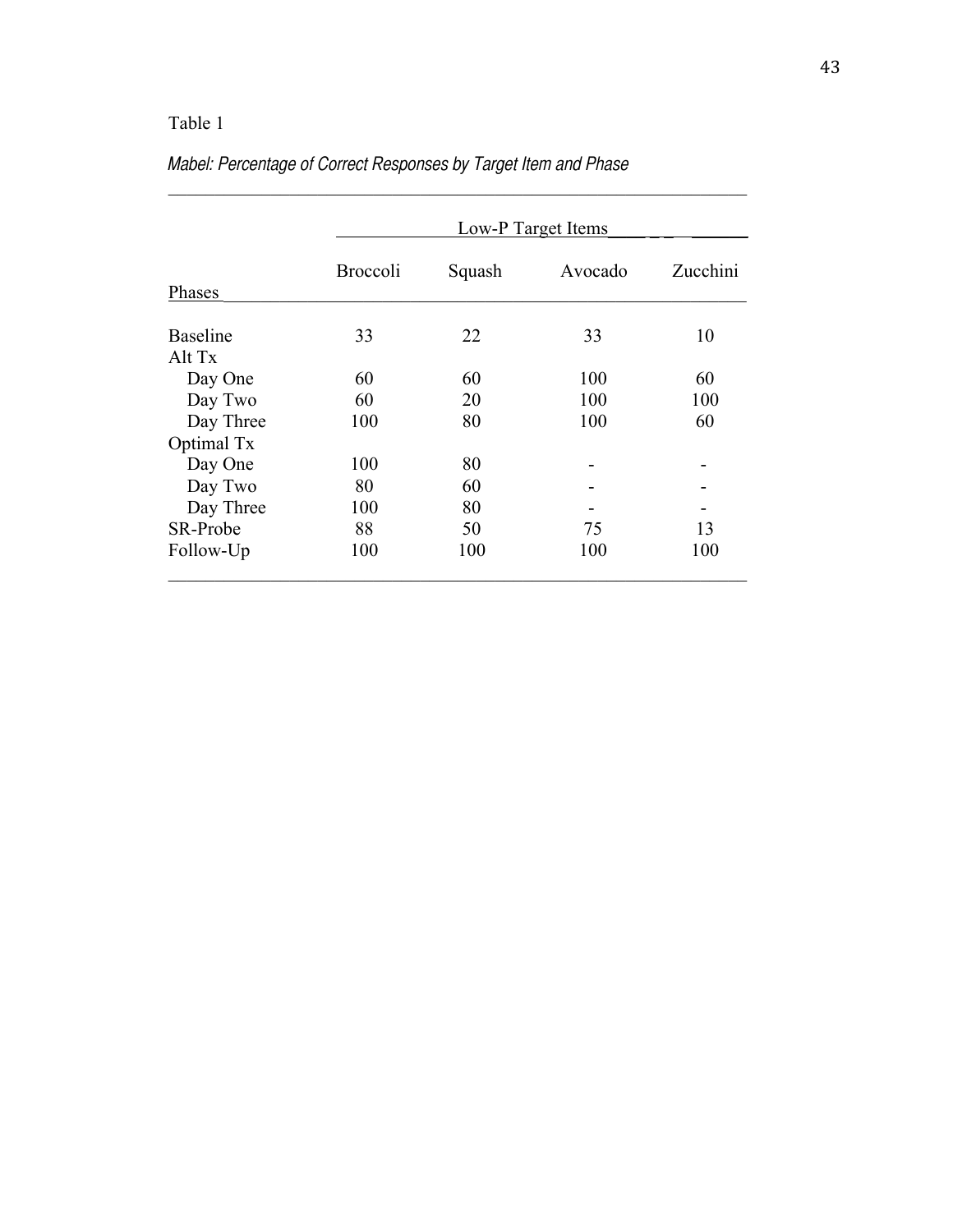|                           |          | Low-P Target Items |       |           |  |  |  |  |  |  |  |
|---------------------------|----------|--------------------|-------|-----------|--|--|--|--|--|--|--|
| Phases                    | Blender  | Dates              | Llama | Asparagus |  |  |  |  |  |  |  |
| <b>Baseline</b><br>Alt Tx | 17       | 20                 | 14    | 20        |  |  |  |  |  |  |  |
| Day One                   | 60       | 80                 | 80    | 80        |  |  |  |  |  |  |  |
| Day Two                   | 100      | 100                | 80    | 80        |  |  |  |  |  |  |  |
| Day Three                 | 80       | 100                | 100   | 100       |  |  |  |  |  |  |  |
| Day Four                  | 60       |                    |       |           |  |  |  |  |  |  |  |
| Optimal Tx                |          |                    |       |           |  |  |  |  |  |  |  |
| Day One                   | 100      | 100                |       |           |  |  |  |  |  |  |  |
| Day Two                   | 80       | 100                |       |           |  |  |  |  |  |  |  |
| Day Three                 | 80       | 100                |       |           |  |  |  |  |  |  |  |
| SR-Probe                  | 80       | 100                | 80    | 80        |  |  |  |  |  |  |  |
| Follow-Up                 | $\theta$ | 100                | 100   | 100       |  |  |  |  |  |  |  |

 $\mathcal{L}_\text{max}$  and the contract of the contract of the contract of the contract of the contract of the contract of

# *Sophia: Percentage of Correct Responses by Target Item and Phase*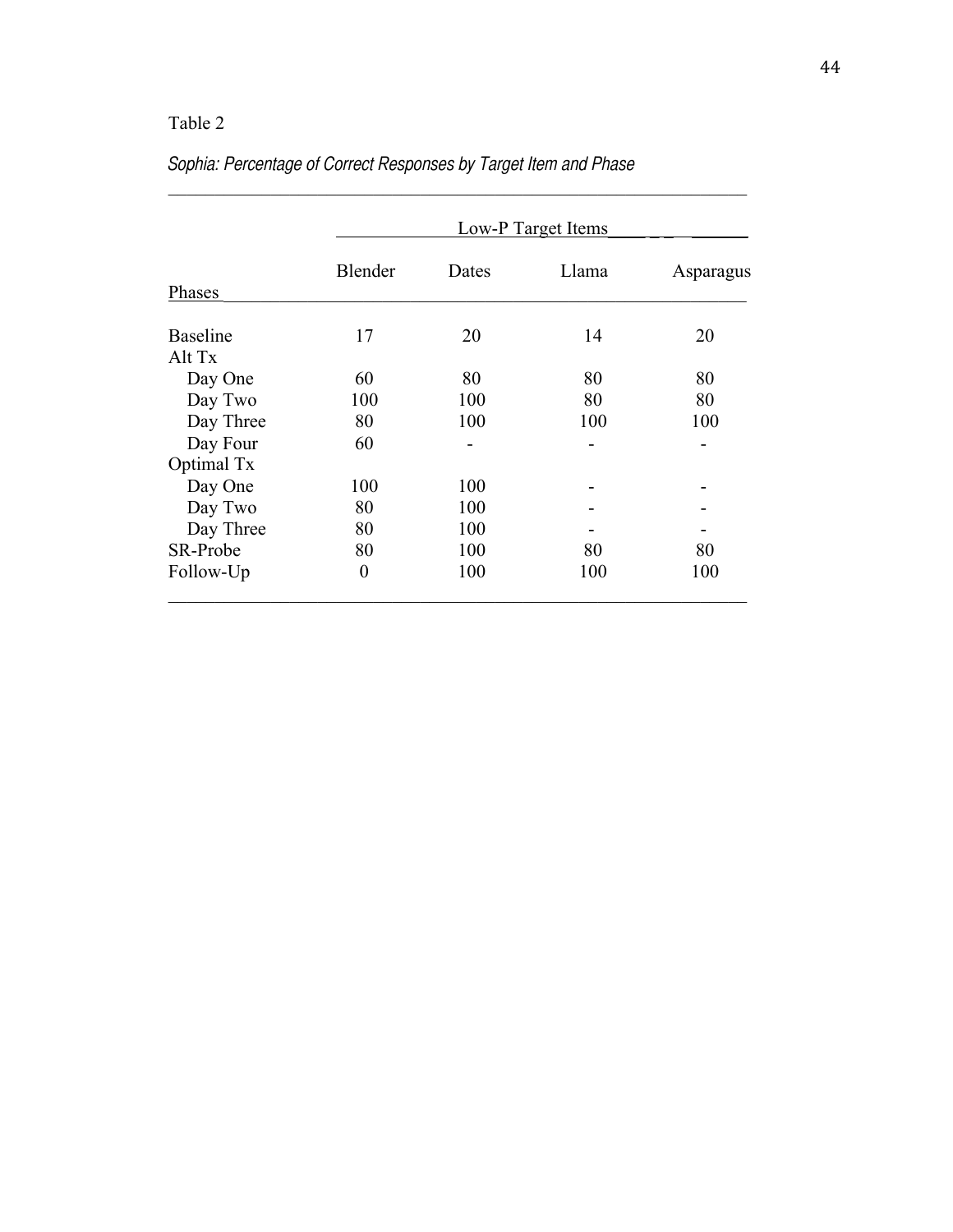|                 | Low-P Target Items                                        |                                                                        |                                        |                                                                               |  |  |  |  |  |  |
|-----------------|-----------------------------------------------------------|------------------------------------------------------------------------|----------------------------------------|-------------------------------------------------------------------------------|--|--|--|--|--|--|
| Phases          | Broccoli                                                  | Squash                                                                 | Avocado                                | Zucchini                                                                      |  |  |  |  |  |  |
| Alt Tx          | Recognition-to-Recall                                     |                                                                        | Recall-to-Recall                       |                                                                               |  |  |  |  |  |  |
| Day One         | $\boldsymbol{0}$<br>$\boldsymbol{0}$<br>100<br>100        | $\boldsymbol{0}$<br>$\boldsymbol{0}$<br>100<br>100                     | 100<br>100<br>100<br>100               | $\boldsymbol{0}$<br>$\boldsymbol{0}$<br>100<br>100                            |  |  |  |  |  |  |
| Day Two         | 100<br>$\boldsymbol{0}$<br>$\boldsymbol{0}$<br>100<br>100 | 100<br>$\boldsymbol{0}$<br>100<br>$\boldsymbol{0}$<br>$\boldsymbol{0}$ | 100<br>100<br>100<br>100<br>100        | 100<br>100<br>100<br>100<br>100                                               |  |  |  |  |  |  |
| Day Three       | 100<br>100<br>100<br>100<br>100<br>100                    | $\boldsymbol{0}$<br>$\boldsymbol{0}$<br>100<br>100<br>100<br>100       | 100<br>100<br>100<br>100<br>100<br>100 | 100<br>$\boldsymbol{0}$<br>100<br>$\boldsymbol{0}$<br>$\boldsymbol{0}$<br>100 |  |  |  |  |  |  |
| Optimal Tx      | Recall-to-Recall                                          |                                                                        |                                        |                                                                               |  |  |  |  |  |  |
| Day One         | 100<br>100<br>100<br>100<br>100                           | 100<br>$\boldsymbol{0}$<br>100<br>100<br>100                           |                                        |                                                                               |  |  |  |  |  |  |
| Day Two         | $\boldsymbol{0}$<br>100<br>100<br>100<br>100              | 100<br>100<br>100<br>$\boldsymbol{0}$<br>$\boldsymbol{0}$              |                                        |                                                                               |  |  |  |  |  |  |
| Day Three       | 100<br>100<br>$100\,$<br>100                              | $\boldsymbol{0}$<br>100<br>100<br>100                                  |                                        |                                                                               |  |  |  |  |  |  |
| Space Retrieval | 100<br>100<br>100<br>100                                  | $\boldsymbol{0}$<br>$\boldsymbol{0}$<br>100<br>100<br>100              | 100<br>100<br>100<br>100               | $\boldsymbol{0}$<br>$\boldsymbol{0}$<br>100<br>100<br>100<br>100              |  |  |  |  |  |  |

### *Mabel: Within-Session Responses by Target Item and Phase*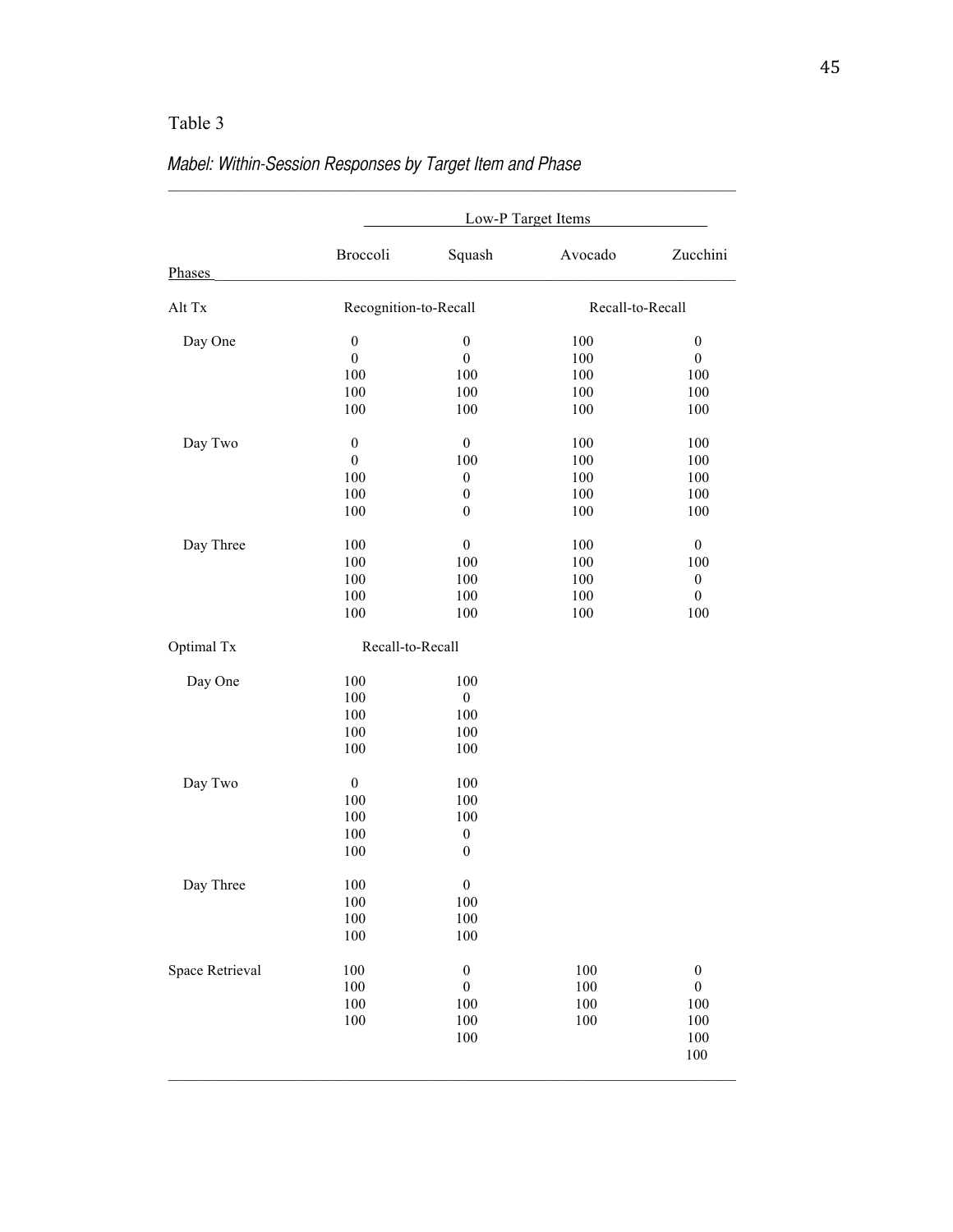|                 | Blender               | Dates            | Llama            | Asparagus        |
|-----------------|-----------------------|------------------|------------------|------------------|
| Phases          |                       |                  |                  |                  |
|                 | Recognition-to-Recall |                  |                  | Recall-to-Recall |
| Day One         | $\boldsymbol{0}$      | $\boldsymbol{0}$ | 100              | $\boldsymbol{0}$ |
|                 | $\boldsymbol{0}$      | 100              | 100              | 100              |
|                 | 100                   | 100              | 100              | 100              |
|                 | 100                   | 100              | 100              | 100              |
|                 | 100                   | 100              | $\boldsymbol{0}$ | 100              |
| Day Two         | 100                   | 100              | $\boldsymbol{0}$ | 100              |
|                 | 100                   | 100              | 100              | 100              |
|                 | 100                   | 100              | 100              | 100              |
|                 | 100                   | 100              | 100              | $\boldsymbol{0}$ |
|                 | 100                   | 100              | 100              | 100              |
| Day Three       | $\boldsymbol{0}$      | 100              | 100              | $\boldsymbol{0}$ |
|                 | 100                   | 100              | 100              | 100              |
|                 | 100                   | 100              | 100              | $\boldsymbol{0}$ |
|                 | 100                   | 100              | 100              | $\boldsymbol{0}$ |
|                 | 100                   | 100              | 100              | 100              |
| Day Four        | $\boldsymbol{0}$      |                  |                  |                  |
|                 | 100                   |                  |                  |                  |
|                 | 100                   |                  |                  |                  |
|                 | 100                   |                  |                  |                  |
|                 | $\boldsymbol{0}$      |                  |                  |                  |
| Optimal Tx      | Recall-to-Recall      |                  |                  |                  |
| Day One         | 100                   | 100              |                  |                  |
|                 | 100                   | 100              |                  |                  |
|                 | 100                   | 100              |                  |                  |
|                 | 100                   | 100              |                  |                  |
|                 | 100                   | 100              |                  |                  |
| Day Two         | 100                   | 100              |                  |                  |
|                 | 100                   | 100              |                  |                  |
|                 | 100                   | 100              |                  |                  |
|                 | $\mathbf{0}$          | 100              |                  |                  |
|                 | 100                   | $100\,$          |                  |                  |
| Day Three       | 100                   | 100              |                  |                  |
|                 | 100                   | 100              |                  |                  |
|                 | $\boldsymbol{0}$      | 100              |                  |                  |
|                 | 100                   | 100              |                  |                  |
|                 | 100                   | 100              |                  |                  |
| Space Retrieval | $\boldsymbol{0}$      | $100\,$          | $\boldsymbol{0}$ | $\boldsymbol{0}$ |
|                 | 100                   | 100              | 100              | $100\,$          |
|                 | $100\,$               | $100\,$          | 100              | $100\,$          |
|                 | 100                   | $100\,$          | $100\,$          | $100\,$          |
|                 | 100                   | 100              | 100              | 100              |

# *Sophia: Within-Session Responses by Target Item and Phase*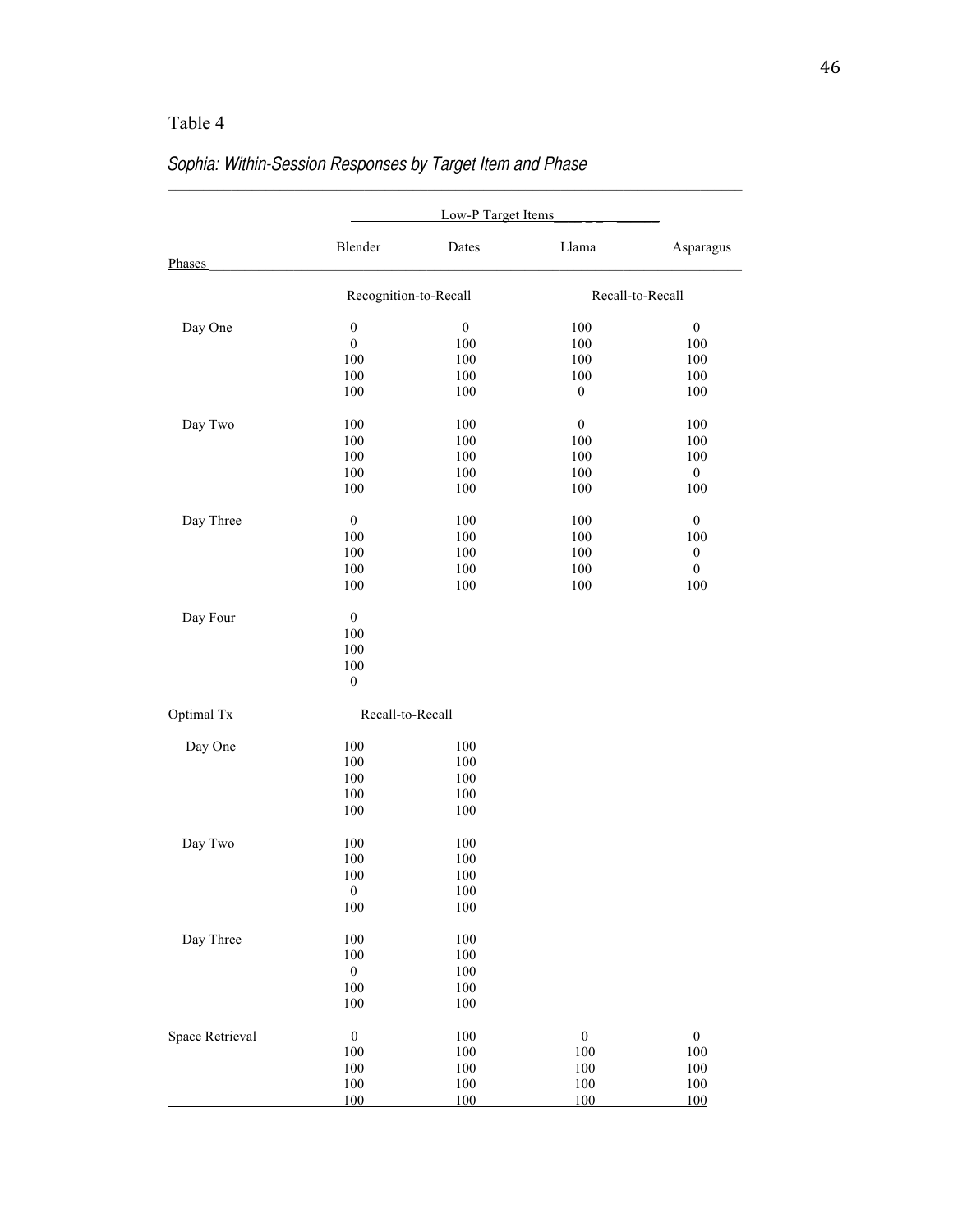### Baseline Order Data Collection Sheet

| Participant:<br>Researchers: |                 | <b>Baseline Tally Sheet</b> |      |                 |  |  |  |  |  |  |
|------------------------------|-----------------|-----------------------------|------|-----------------|--|--|--|--|--|--|
| #<br>Item                    | Task            | #                           | Item | Task            |  |  |  |  |  |  |
| 1                            | Recog Recall    | 31                          |      | Recog Recall    |  |  |  |  |  |  |
| 2                            | Recog Recall    | 32                          |      | Recog Recall    |  |  |  |  |  |  |
| 3                            | Recog Recall    | 33                          |      | Recog Recall    |  |  |  |  |  |  |
| 4                            | Recog Recall    | 34                          |      | Recog Recall    |  |  |  |  |  |  |
| 5                            | Recog Recall    | 35                          |      | Recog Recall    |  |  |  |  |  |  |
| 6                            | Recog Recall    | 36                          |      | Recog Recall    |  |  |  |  |  |  |
| 7                            | Recog Recall    | 37                          |      | Recog Recall    |  |  |  |  |  |  |
| 8                            | Recog<br>Recall | 38                          |      | Recog<br>Recall |  |  |  |  |  |  |
| 9                            | Recog Recall    | 39                          |      | Recog Recall    |  |  |  |  |  |  |
| 10                           | Recog Recall    | 40                          |      | Recog Recall    |  |  |  |  |  |  |
| 11                           | Recog Recall    | 41                          |      | Recog Recall    |  |  |  |  |  |  |
| 12                           | Rocog Recall    | 42                          |      | Recog Recall    |  |  |  |  |  |  |
| 13                           | Recog Recall    | 43                          |      | Recog Recall    |  |  |  |  |  |  |
| 14                           | Recog Recall    | 44                          |      | Recog Recall    |  |  |  |  |  |  |
| 15                           | Recog Recall    | 45                          |      | Recog Recall    |  |  |  |  |  |  |
| 16                           | Recog<br>Recall | 46                          |      | Recog<br>Recall |  |  |  |  |  |  |
| 17                           | Recog Recall    | 47                          |      | Recog Recall    |  |  |  |  |  |  |
| 18                           | Recog Recall    | 48                          |      | Recog Recall    |  |  |  |  |  |  |
| 19                           | Recog Recall    | 49                          |      | Recog Recall    |  |  |  |  |  |  |
| 20                           | Recog Recall    | 50                          |      | Recog Recall    |  |  |  |  |  |  |
| 21                           | Recog Recall    | 51                          |      | Recog Recall    |  |  |  |  |  |  |
| 22                           | Recog Recall    | 52                          |      | Recog Recall    |  |  |  |  |  |  |
| 23                           | Recog Recall    | 53                          |      | Recog Recall    |  |  |  |  |  |  |
| 24                           | Recog Recall    | 54                          |      | Recog Recall    |  |  |  |  |  |  |
| 25                           | Recog Recall    | 55                          |      | Recog Recall    |  |  |  |  |  |  |
| 26                           | Recog Recall    | 56                          |      | Recog Recall    |  |  |  |  |  |  |
| 27                           | Recall<br>Recog | 57                          |      | Recall<br>Recog |  |  |  |  |  |  |
| 28                           | Recog Recall    | 58                          |      | Recog Recall    |  |  |  |  |  |  |
| 29                           | Recog Recall    | 59                          |      | Recog Recall    |  |  |  |  |  |  |
| 30                           | Recog Recall    | 60                          |      | Recog Recall    |  |  |  |  |  |  |

Day:<br>Date: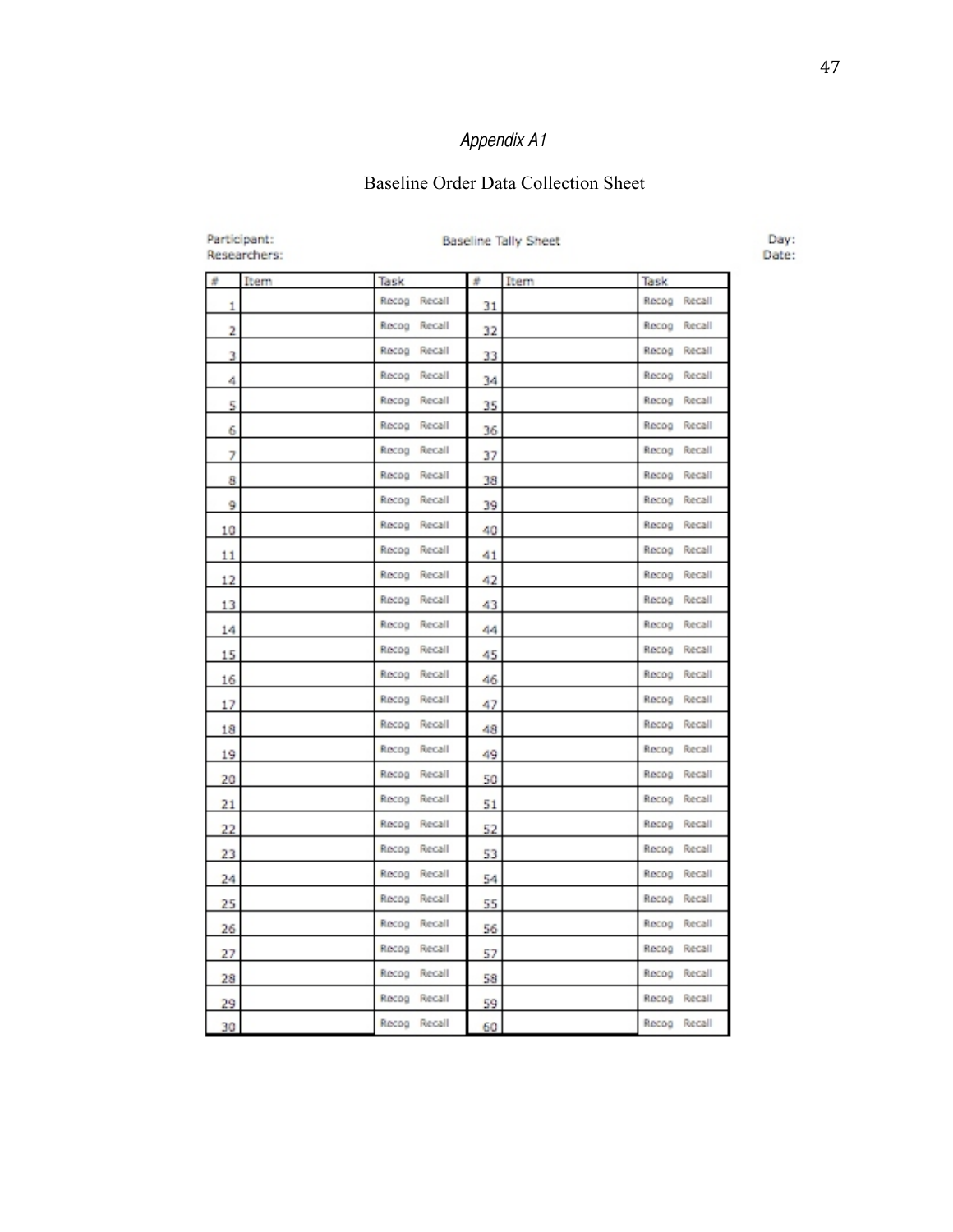### Baseline Data Collection Sheet

| Session: Morning / Afternoon<br>Participant ID: MJW<br>Session #: |       |         | <b>Baseline Coding Sheet</b> |         | $C = Correct$<br>$I = Incorrect$ | Date:<br>Researchers: |
|-------------------------------------------------------------------|-------|---------|------------------------------|---------|----------------------------------|-----------------------|
|                                                                   |       |         |                              |         |                                  |                       |
| Recog. / Recall                                                   | Item: | с<br>Ι. | Time:                        | с<br>л. | Time:                            |                       |
| Recog. / Recall                                                   | Item: | c<br>I  | Time:                        | c<br>Ι. | Time:                            |                       |
| Recog. / Recall                                                   | Item: | c<br>I  | Time:                        | c<br>Ι. | Time:                            |                       |
| Recog. / Recall                                                   | Item: | c<br>I  | Time:                        | с<br>Ι. | Time:                            |                       |
| Recog. / Recall                                                   | Item: | c<br>I  | Time:                        | c<br>I  | Time:                            |                       |
| Recog. / Recall                                                   | Item: | c<br>I  | Time:                        | c<br>Ι. | Time:                            |                       |
| Recog. / Recall                                                   | Item: | c<br>I  | Time:                        | c<br>L  | Time:                            |                       |
| Recog. / Recall                                                   | Item: | c<br>I  | Time:                        | c<br>Ι. | Time:                            |                       |
| Recog. / Recall                                                   | Item: | c<br>I  | Time:                        | c<br>I  | Time:                            |                       |
| Recog. / Recall                                                   | Item: | c<br>I  | Time:                        | c<br>I  | Time:                            |                       |
| Recog. / Recall                                                   | Item: | c<br>I  | Time:                        | c<br>I. | Time:                            |                       |
| Recog. / Recall                                                   | Item: | c<br>I  | Time:                        | c<br>I  | Time:                            |                       |
| Recog. / Recall                                                   | Item: | c<br>I  | Time:                        | c<br>I  | Time:                            |                       |
| Recog. / Recall                                                   | Item: | c<br>I  | Time:                        | c<br>I  | Time:                            |                       |
| Recog. / Recall                                                   | Item: | c<br>I  | Time:                        | c<br>r  | Time:                            |                       |
| Recog. / Recall                                                   | Item: | c<br>I  | Time:                        | c<br>Ι. | Time:                            |                       |
| Recog. / Recall                                                   | Item: | c<br>I  | Time:                        | c<br>I  | Time:                            |                       |
| Recog. / Recall                                                   | Item: | c<br>I  | Time:                        | c<br>I  | Time:                            |                       |
| Recog. / Recall                                                   | Item: | c<br>I  | Time:                        | с<br>Ι. | Time:                            |                       |
| Recog. / Recall                                                   | Item: | c<br>г  | Time:                        | c<br>Ι. | Time:                            |                       |
| Recog. / Recall                                                   | Item: | c<br>I  | Time:                        | с<br>Ι. | Time:                            |                       |
| Recog. / Recall                                                   | Item: | c<br>I  | Time:                        | c<br>г  | Time:                            |                       |
| Recog. / Recall                                                   | Item: | c<br>I  | Time:                        | c<br>I. | Time:                            |                       |
| Recog. / Recall                                                   | Item: | c<br>I  | Time:                        | с<br>Ι. | Time:                            |                       |
| Recog. / Recall                                                   | Item: | c<br>I  | Time:                        | с<br>Ι. | Time:                            |                       |
| Recog. / Recall                                                   | Item: | c<br>I  | Time:                        | c<br>I. | Time:                            |                       |
| Recog. / Recall                                                   | Item: | c<br>I  | Time:                        | c<br>r  | Time:                            |                       |
| Recog. / Recall                                                   | Item: | c<br>I  | Time:                        | c<br>I  | Time:                            |                       |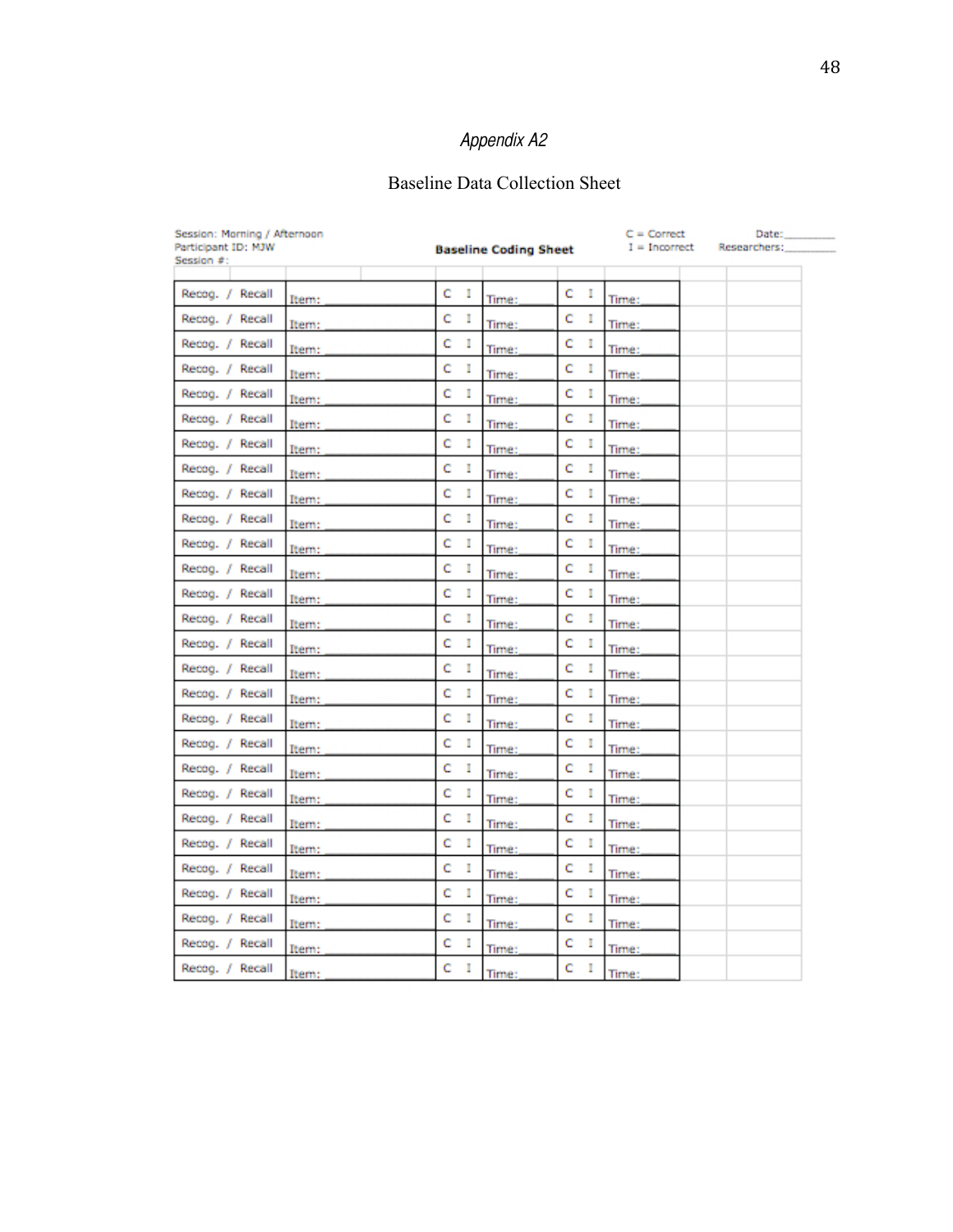### High-P Low-P Data Collection Sheet

| Date: _________      |                          |                |         |                     |                     |         |              |                     | Phase __     |   |                                 |         |             |                     |         |             |         | C= Correct      |
|----------------------|--------------------------|----------------|---------|---------------------|---------------------|---------|--------------|---------------------|--------------|---|---------------------------------|---------|-------------|---------------------|---------|-------------|---------|-----------------|
| Day:                 |                          |                |         |                     |                     |         |              |                     |              |   | High-P _____ and Low-P ____     |         |             |                     |         |             |         | $I = Incorrect$ |
| Researchers:         |                          |                |         |                     |                     |         |              |                     |              |   |                                 |         |             |                     |         |             |         |                 |
| Participant ID:      |                          |                |         |                     |                     |         |              |                     |              |   |                                 |         |             |                     |         |             |         |                 |
|                      |                          |                |         |                     | Tally:              |         |              |                     |              |   |                                 |         |             |                     |         |             |         |                 |
| High-P               | $\mathbf{1}$             |                |         |                     |                     |         |              |                     |              |   |                                 |         |             | Low-P: 1.           |         |             |         |                 |
| Items                | $\overline{2}$           |                |         |                     |                     |         |              |                     |              |   |                                 |         |             |                     |         |             |         |                 |
|                      |                          |                |         |                     |                     |         |              |                     |              |   |                                 |         |             |                     |         |             |         |                 |
|                      | 3                        |                |         |                     |                     |         |              |                     |              |   |                                 |         |             |                     |         |             |         |                 |
|                      | 4                        |                |         |                     |                     |         |              |                     |              |   |                                 |         |             |                     |         |             |         |                 |
|                      | 5                        |                |         |                     |                     |         |              |                     |              |   |                                 |         |             |                     |         |             |         |                 |
|                      | 6                        |                |         |                     |                     |         |              |                     |              |   |                                 |         |             |                     |         |             |         |                 |
|                      | 7                        |                |         |                     |                     |         |              |                     |              |   |                                 |         |             |                     |         |             |         |                 |
|                      | 8                        |                |         |                     |                     |         |              |                     |              |   |                                 |         |             |                     |         |             |         |                 |
|                      | 9                        |                |         |                     |                     |         |              |                     |              |   |                                 |         |             |                     |         |             |         |                 |
|                      | 10                       |                |         |                     |                     |         |              |                     |              |   |                                 |         |             |                     |         |             |         |                 |
|                      |                          |                |         |                     |                     |         |              |                     |              |   |                                 |         |             |                     |         |             |         |                 |
| Cycle 1:             |                          |                |         |                     |                     |         |              |                     |              |   |                                 |         |             |                     |         |             |         |                 |
| High-P               |                          | High- P        |         |                     | High- P             |         |              | High- P             |              |   | High- P                         |         |             | High- P             |         |             | Low-P   |                 |
| 2<br>$\mathbf{1}$    | $\overline{\phantom{a}}$ | $\mathbf{1}$   |         | $2 \quad 3$         | $\mathbf{1}$        |         | $2 \quad 3$  | $1 \quad 2 \quad 3$ |              |   | $\mathbf{I}$                    |         | $2 \quad 3$ | $1 \quad 2 \quad 3$ |         |             | $C-I$   |                 |
| 4.                   | $5 -$<br>6               | 4 <sub>5</sub> |         |                     | 6'4'5               |         |              | 6'4'5               |              |   | $6'4$ 5                         |         |             | 67456               |         |             |         |                 |
|                      |                          |                |         |                     | 78910               |         |              |                     |              |   |                                 |         |             | 78910               |         |             |         |                 |
| 78910                |                          | 78910          |         |                     |                     |         |              | 78910               |              |   | 78910                           |         |             |                     |         |             |         |                 |
| $C = I$              |                          | c              |         | $\mathbf{I}$        | c                   |         | $\mathbf{I}$ | c.                  | $\mathbf{I}$ |   |                                 | $C = I$ |             |                     | $C = I$ |             | Time:   |                 |
|                      |                          |                |         |                     |                     |         |              |                     |              |   |                                 |         |             | Time:               |         |             |         |                 |
| Cycle 2:             |                          |                |         |                     |                     |         |              |                     |              |   |                                 |         |             |                     |         |             |         |                 |
| High-P               |                          |                |         | High- P             |                     |         | High-P       | High- P             |              |   |                                 |         |             | High-P High-P       |         |             |         | Low-P           |
| $1 \quad 2 \quad 3$  |                          |                |         | $1 \quad 2 \quad 3$ | $1 \quad 2 \quad 3$ |         |              |                     |              |   | 1 2 3 1 2 3 1 2 3               |         |             |                     |         |             | $C-I$   |                 |
| $4 \quad 5$          |                          |                |         |                     |                     |         |              |                     |              |   | 6 4 5 6 4 5 6 4 5 6 4 5 6 4 5 6 |         |             |                     |         |             |         |                 |
| 78910                |                          |                |         | 78910               | 78910               |         |              | 78910               |              |   | 78910 78910                     |         |             |                     |         |             |         |                 |
| $C = I$              |                          |                | $C = I$ |                     |                     | $C = I$ |              |                     | $C = I$      |   |                                 | $C = I$ |             | $C = I$             |         |             | Time:   |                 |
|                      |                          |                |         |                     |                     |         |              |                     |              |   |                                 |         |             | <b>Time:</b>        |         |             |         |                 |
| Cycle 3:             |                          |                |         |                     |                     |         |              |                     |              |   |                                 |         |             |                     |         |             |         |                 |
| High-P               |                          |                |         | High- P             |                     |         | High- P      | High- P             |              |   |                                 |         | High- P     | High- P             |         |             | Low-P   |                 |
| $1 \quad 2$          | 3                        | $\mathbf{L}$   | 2       |                     | $3 \times 1$        |         |              | $2 \quad 3 \quad 1$ |              |   | $2 \quad 3 \quad 1$             |         | $2 \quad 3$ | <b>F</b> 1          |         | $2 \quad 3$ | $C = I$ |                 |
| 4 <sub>5</sub>       | 6                        | $4 -$          | 5       | 6                   | 4 <sub>5</sub>      |         | 6            | 4 <sub>5</sub>      |              |   | $6'4$ 5                         |         |             | $6'4$ 5             |         | - 6         |         |                 |
| 78910                |                          | 78910          |         |                     | 78910               |         |              | 78910               |              |   |                                 |         |             | 78910 78910         |         |             |         |                 |
|                      |                          |                |         |                     |                     |         |              |                     |              |   |                                 |         |             |                     |         |             |         |                 |
| C I                  |                          |                | $C = I$ |                     |                     | $C = I$ |              |                     | $C = I$      |   |                                 |         | $C = I$     |                     |         | $C = I$     | Time:   |                 |
|                      |                          |                |         |                     |                     |         |              |                     |              |   |                                 |         |             | Time:               |         |             |         |                 |
| Cycle 4:             |                          |                |         |                     |                     |         |              |                     |              |   |                                 |         |             |                     |         |             |         |                 |
| High-P               |                          | High- P        |         |                     |                     |         | High- P      |                     | High- P      |   | High- P                         |         |             | High- P             |         |             |         | Low-P           |
| $1 \quad 2$          | 3                        | $\mathbf{1}$   | 2       | 3                   | $1\quad 2$          |         | 3            | $1 \quad 2$         |              | 3 | $\mathbf{1}$                    | 2       | 3           | $1 \quad 2$         |         | 3           | $C-I$   |                 |
| $4 \quad 5$          |                          | $6'4$ 5        |         |                     | $6'4$ 5             |         |              | $6'4$ 5             |              |   | $6'4$ 5                         |         |             | $6'4$ 5             |         | 6           |         |                 |
| 78910                |                          |                |         | 78910               | 78910               |         |              | 78910               |              |   | 7 8 9 10                        |         |             | 78910               |         |             |         |                 |
| c<br>- 1             |                          | с              |         | п                   | c.                  |         | п            | c.                  |              | 1 | C.                              |         | H           |                     | C I     |             | Time:   |                 |
|                      |                          |                |         |                     |                     |         |              |                     |              |   |                                 |         |             | Time:               |         |             |         |                 |
| Cycle 5:             |                          |                |         |                     |                     |         |              |                     |              |   |                                 |         |             |                     |         |             |         |                 |
| High-P               |                          |                |         | High-P              |                     |         | High-P       |                     | High-P       |   |                                 |         | High- P     |                     | High- P |             |         | Low-P           |
| 2<br>1.              | з                        | 1.             | 2       | з                   | 1.                  | 2       | з            | 1.                  | 2            | 3 | 1.                              | 2       | 3           | $\mathbf{1}$        |         | 2 3         |         | $C-I$           |
| 5<br>4               | 6                        | 4 <sup>1</sup> | 5.      | 6                   | 4 <sub>5</sub>      |         | 6            | 4 <sup>1</sup>      | 5            | 6 | 4 <sub>5</sub>                  |         |             |                     |         | 6           |         |                 |
|                      |                          | 78910          |         |                     | 78910               |         |              |                     |              |   |                                 |         | 6           | 4 <sub>5</sub>      |         |             |         |                 |
| 7 8 9 10             |                          |                |         |                     |                     |         |              | 7 8 9 10            |              |   | 78910                           |         |             | 78910               |         |             |         |                 |
| c.                   | $\mathbf{I}$             | с              |         | п                   | с                   |         | т.           | c                   |              | L | c                               |         | п           | c                   |         | T.          | Time:   |                 |
| Notes:               |                          |                |         |                     |                     |         |              |                     |              |   |                                 |         |             |                     |         |             |         |                 |
| <b>Session Time:</b> |                          |                |         |                     |                     |         |              |                     |              |   |                                 |         |             |                     |         |             |         |                 |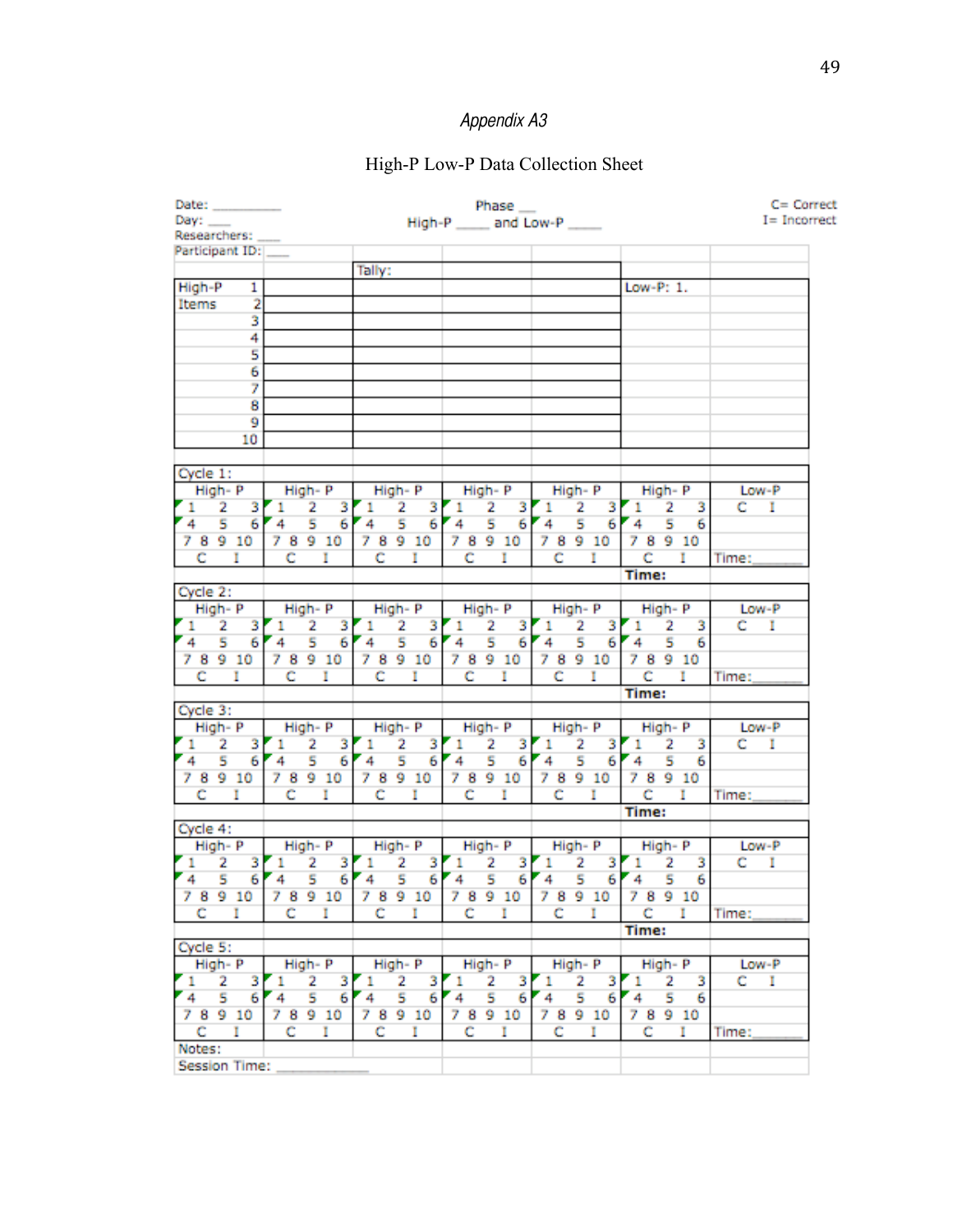# Space Retrieval Data Collection Sheet

| Date: $\qquad \qquad$<br>Day: $\_\_$ |           |                                           | <b>High-P Low-P</b>    |           |              | $C =$ Correct<br>I - Incorrect |
|--------------------------------------|-----------|-------------------------------------------|------------------------|-----------|--------------|--------------------------------|
| Researchers:                         |           |                                           | <b>Space Retrieval</b> |           |              |                                |
| Participant ID:                      |           |                                           |                        |           |              |                                |
| High-P:<br>1                         |           |                                           |                        | Low-P: 1. |              |                                |
| $\overline{\mathbf{z}}$              |           |                                           |                        |           |              |                                |
| 3<br>4                               |           |                                           |                        |           |              |                                |
| 5                                    |           |                                           |                        |           |              |                                |
| 6                                    |           |                                           |                        |           |              |                                |
| 7                                    |           |                                           |                        |           |              |                                |
| 8                                    |           |                                           |                        |           |              |                                |
| 9                                    |           |                                           |                        |           |              |                                |
| 10                                   |           |                                           |                        |           |              |                                |
|                                      | Item:     | Item:                                     | Item:                  | Item:     |              |                                |
| Free Recall: Blender                 |           | Dates                                     | Llama                  | Asparagus | No Feedback! |                                |
|                                      | C I       | C I                                       | C I                    | $C = I$   |              |                                |
| Cycle 1:                             |           |                                           |                        |           |              |                                |
| High-P                               | High-P    | High-P                                    | High-P                 | High-P    | High-P       | Low-P                          |
| 1 2 3 4 5                            | 1 2 3 4 5 | 1 2 3 4 5                                 | 1 2 3 4 5              | 1 2 3 4 5 | 1 2 3 4 5    |                                |
| 678910                               | 678910    | 678910                                    | 678910                 | 678910    | 678910       | C I                            |
| C I                                  | C I       | C I                                       | C I                    | C I       | C I          | Time:                          |
| Cycle 2:                             |           |                                           |                        |           |              |                                |
| High-P                               | High-P    | High-P                                    | High-P                 | High-P    | High-P       | Low-P                          |
| 1 2 3 4 5                            | 1 2 3 4 5 | 12345                                     | 1 2 3 4 5              | 1 2 3 4 5 | 1 2 3 4 5    |                                |
| 678910                               | 678910    | 678910                                    | 678910                 | 678910    | 678910       | C I                            |
| C I                                  | C I       | C I                                       | C I                    | C I       | C I          | Time:                          |
| Cycle 3:                             |           |                                           |                        |           |              |                                |
| High-P                               | High-P    | High-P                                    | High-P                 | High-P    | High-P       | Low-P                          |
| 1 2 3 4 5                            | 1 2 3 4 5 | 1 2 3 4 5                                 | 1 2 3 4 5              | 1 2 3 4 5 | 1 2 3 4 5    |                                |
| 678910                               | 678910    | 678910                                    | 678910                 | 678910    | 678910       | $C = I$                        |
| C I                                  | C I       | CI.                                       | C I                    | C I       | C I          | Time:                          |
| Cycle 4:                             |           |                                           |                        |           |              |                                |
| High-P                               | High-P    | High-P                                    | High-P                 | High-P    | High-P       | Low-P                          |
| 1 2 3 4 5                            | 1 2 3 4 5 | 1 2 3 4 5                                 | 1 2 3 4 5              | 1 2 3 4 5 | 1 2 3 4 5    |                                |
|                                      |           | 678910 678910 678910 678910 678910 678910 |                        |           |              | I<br>c                         |
| C I                                  | $C = I$   | C I                                       | C I                    | $C = I$   | C I          | Time:                          |
| Cycle 5:                             |           |                                           |                        |           |              |                                |
| High-P                               | High-P    | High-P                                    | High-P                 | High-P    | High-P       | Low-P                          |
| 1 2 3 4 5                            | 1 2 3 4 5 | 1 2 3 4 5                                 | 1 2 3 4 5              | 1 2 3 4 5 | 1 2 3 4 5    | C I                            |
| 678910                               | 678910    | 678910                                    | 678910                 | 678910    | 678910       |                                |
| $C = I$                              | $C = I$   | C I                                       | $C = I$                | $C = I$   | C I          | Time:                          |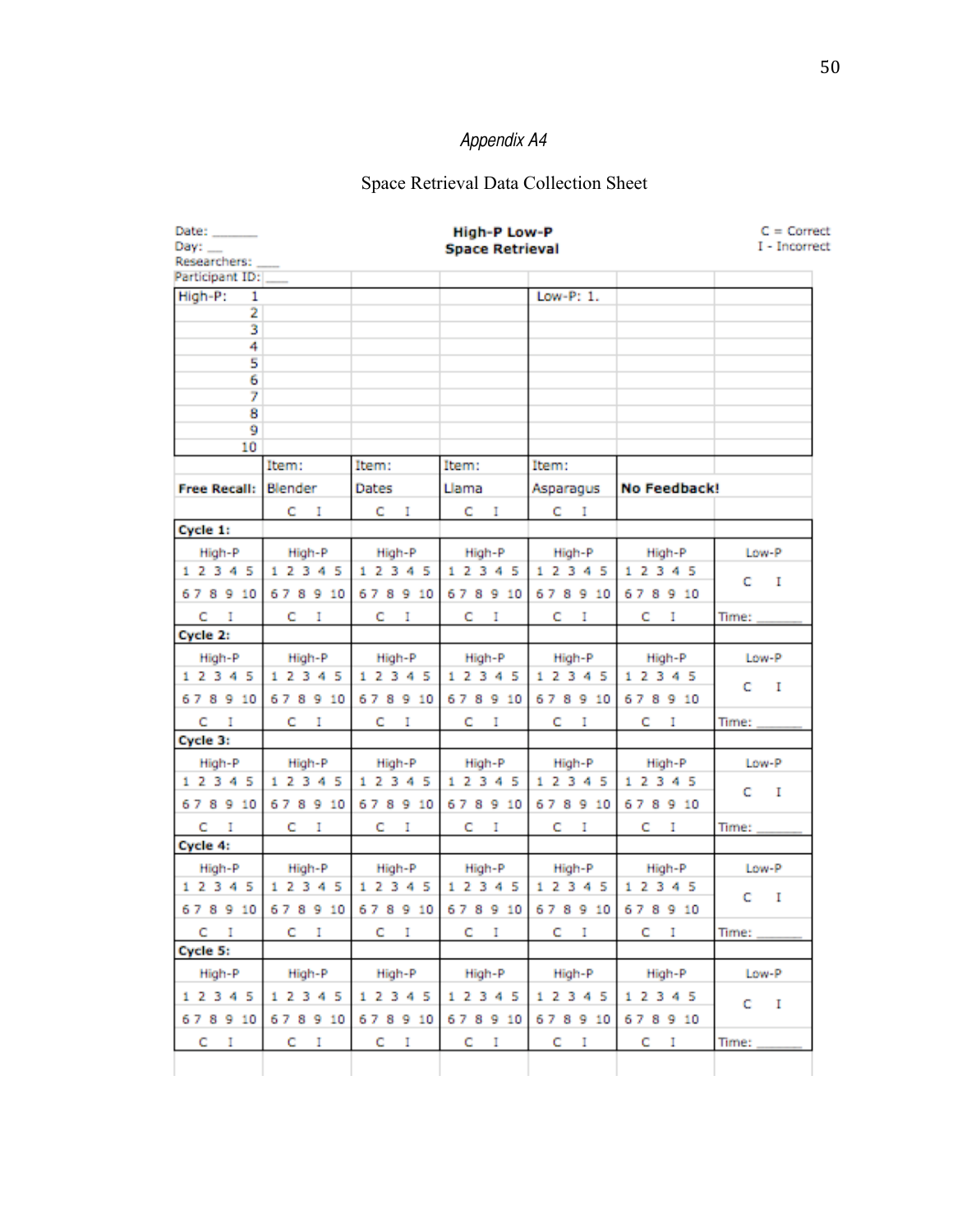### Follow-Up Data Collection Sheet

| Date: _________<br>Day: ____<br>Researchers: |       |       | <b>Probe Session</b> | <b>Follow-Up</b> |       |              | $C = Correct$<br>I - Incorrect |
|----------------------------------------------|-------|-------|----------------------|------------------|-------|--------------|--------------------------------|
| Participant ID:                              |       |       |                      |                  |       |              |                                |
|                                              | Item: | Item: | Item:                |                  | Item: |              |                                |
| <b>Free Recall:</b>                          |       |       |                      |                  |       | No Feedback! |                                |
|                                              | C     | c     | с                    |                  | с     |              |                                |
|                                              |       |       |                      |                  |       |              |                                |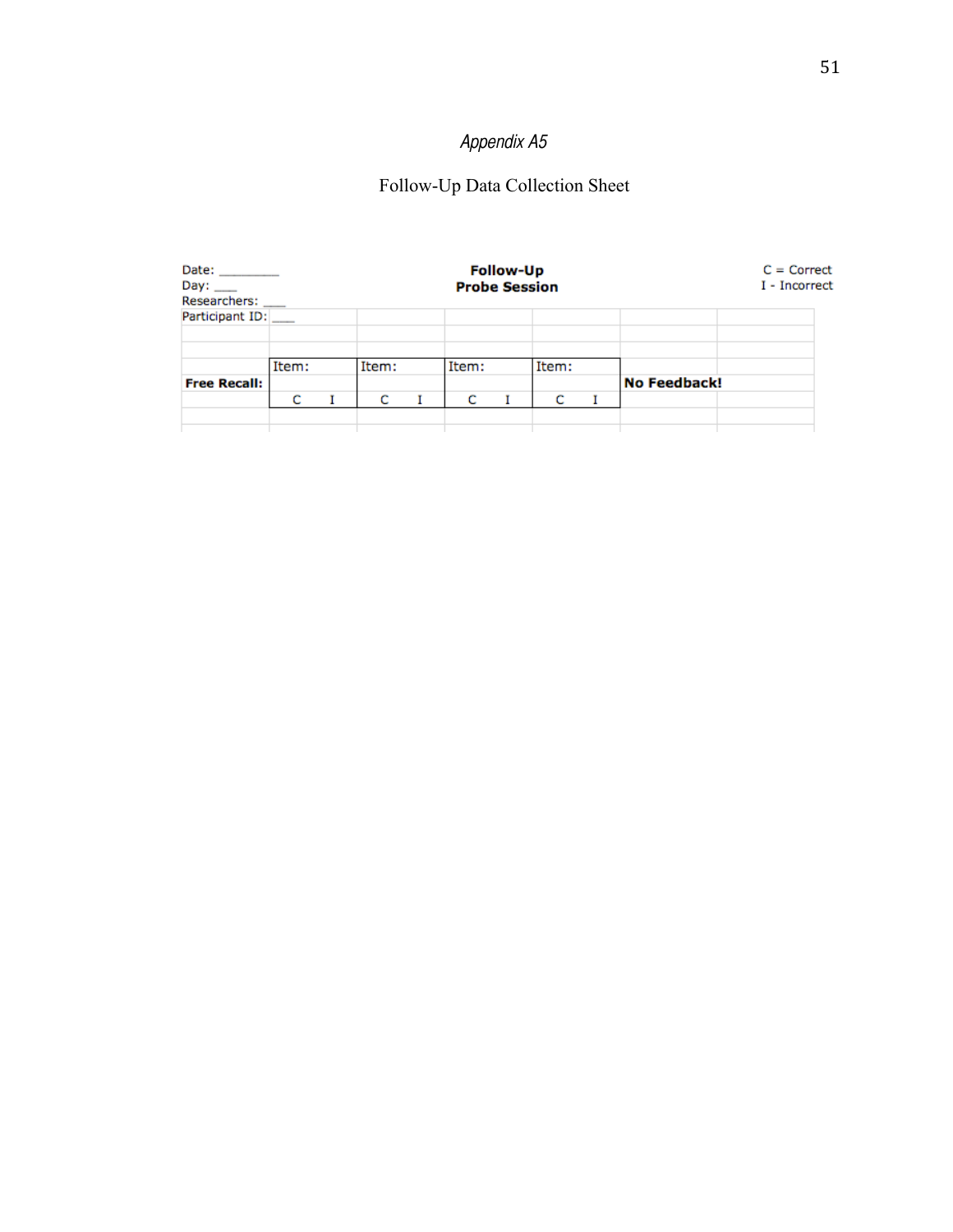### *Appendix B*

### Informed Consent for Participation in the Research Study (Legal Guardian)

#### **Purpose**

I understand that the purpose of the research study is to compare the effects of two different types of memory enhancement procedures.

#### **Participants**

I understand that the person for whom I am a guardian has been asked to participate because they have been diagnosed with a condition that causes memory problems.

#### **Procedure**

I understand the experimenter will ask the individual several questions and present several pictures to assess the individual's memory.

During the first part of the study, the individual will be asked a specific number of questions to establish the individual's ability to recall information. The next part of the study consists of implementing 2 different memory enhancement procedures. Individuals will be asked to identify the correct picture out of a grouping of four and will then be asked a more difficult question. During the third stage, the researcher will continue with the procedure that is most effective for the individual. The last phase of research involves the individual recalling specific memory items at longer intervals. The intervals of time will increase when the individual correctly recalls information.

Throughout the study, each session with the individual will last approximately 20 minutes, although some might be slightly longer. The individual will have two sessions a day, one in the morning and another in the afternoon. Approximately 12-15 sessions will be completed during the study. Therefore, the total time commitment for the individual will be between 240-300 minutes (4-5 hours) spread out over the period of about 8 weeks.

#### **Risks**

I understand that there are minimal risks associated with participation in this study. It is possible that an individual may not enjoy identifying pictures, answering questions, or may become agitated by the presence of the researcher. If this occurs the sessions will be terminated immediately.

### **Benefits**

I understand that individuals will not be compensated for their participation. The results of this study may yield useful information about how to improve or maintain memory functioning in persons with memory problems.